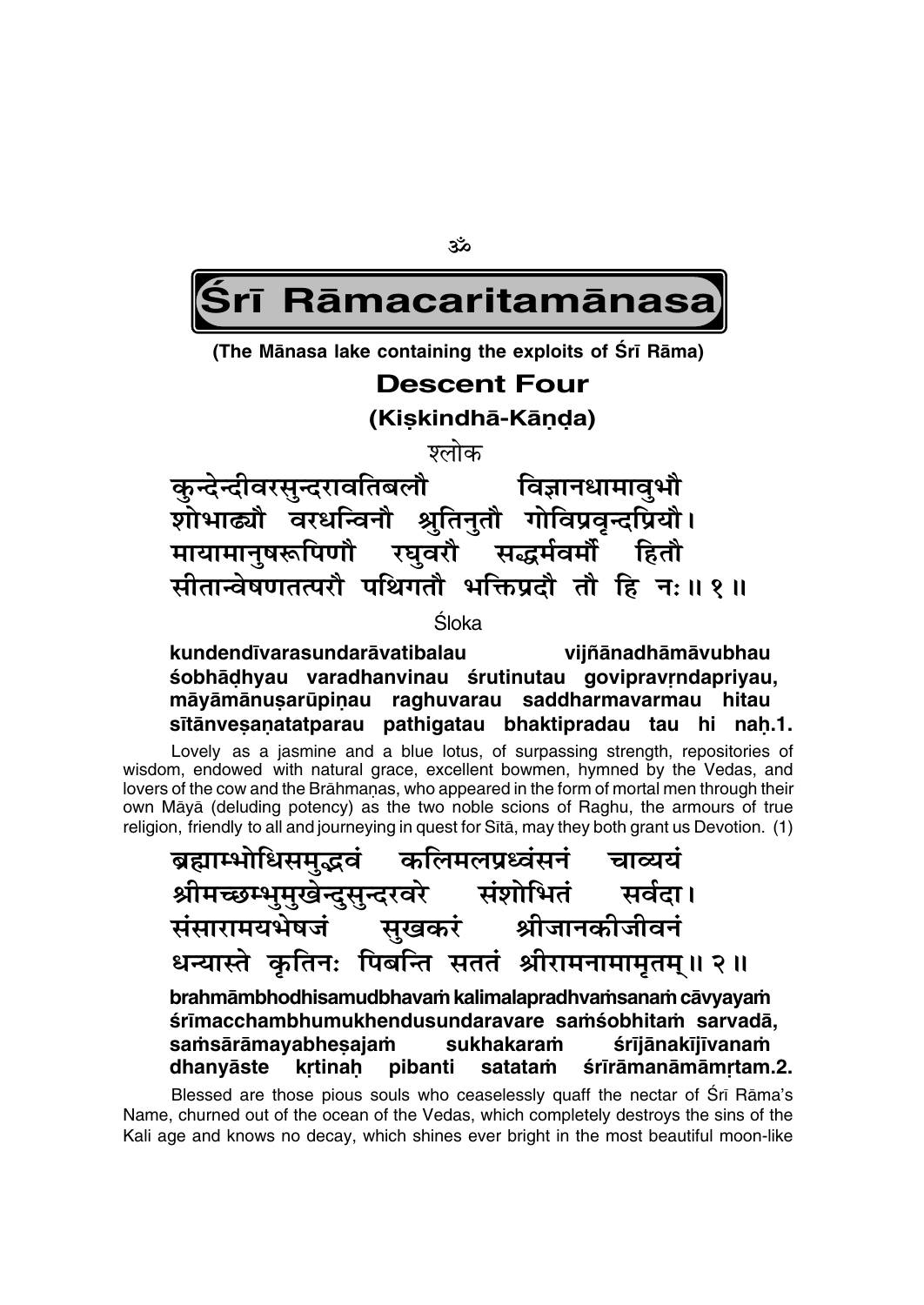mouth of the glorious Sambhu (Lord Siva), a palatable remedy for the disease of transmigration and the very life of Sītā (Janaka's Daughter).  $(2)$ 

सो०- मुक्ति जन्म महि जानि ग्यान खानि अघ हानि कर। जहँ बस संभु भवानि सो कासी सेइअ कस न॥ जरत सकल सुर बृंद बिषम गरल जेहिं पान किय। तेहि न भजसि मन मंद को कुपाल संकर सरिस॥

So.: mukti janma mahi jāni gyāna khāni agha hāni kara, jahå basa sambhu bhavāni so kāsī seia kasa na. jarata sakala sura brmda bisama garala jehi pāna kiya, tehi na bhajasi mana mamda ko krpāla samkara sarisa.

Why not reside in Kāśī (the modern Vārānasī), the abode of Śambhu and Bhavānī (Goddess Pārvatī), knowing it to be the birthplace of Mukti (final beatitude), the mine of spiritual wisdom and the destrover of sins? O stupid mind, how is it that you do not worship Him who drank off the deadly venom (churned out of the ocean of milk at the dawn of creation), the very presence of which was burning all the host of gods? Who else is so merciful as Lord Sankara?

|       | चौ∘— आगें चले बहुरि रघुराया। रिष्यमूक पर्बत निअराया॥                            |         |        |
|-------|---------------------------------------------------------------------------------|---------|--------|
|       | रह सचिव सहित सुग्रीवा। आवत देखि अतुल बल सींवा॥१॥<br>तहँ                         |         |        |
|       | सभीत कह सुनु हनुमाना। पुरुष जुगल बल रूप निधाना॥<br>अति                          |         |        |
|       | बटु रूप देखु तैं जाई। कहेसु जानि जियँ सयन बुझाई॥२॥<br>धरि                       |         |        |
|       | बालि होहिं मन मैला। भागौं तुरत तजौं यह सैला॥<br>पठए                             |         |        |
|       | रूप धरि कपि तहँ गयऊ। माथ नाइ<br>बिप्र                                           | पूछत अस | भयऊ॥३॥ |
|       | तुम्ह स्यामल गौर सरीरा।छत्री रूप फिरहु बन बीरा॥<br>को                           |         |        |
|       | ्भूमि कोमल पद गामी।।कवन हेतु बिचरहु बन स्वामी॥४॥<br>कठिन                        |         |        |
|       | मृदुल मनोहर सुंदर गाता। सहत दुसह बन आतप बाता॥                                   |         |        |
|       | की तुम्ह तीनि देव महँ कोऊ।नर नारायन की तुम्ह दोऊ॥५॥                             |         |        |
| Cau.: | āge cale bahuri raghurāyā, risyamūka parbata niarāyā.                           |         |        |
|       | tahå raha saciva sahita sugrīvā, āvata dekhi atula bala sīmvā.1.                |         |        |
|       | ati sabhīta kaha sunu hanumānā, puruṣa jugala bala rūpa nidhānā.                |         |        |
|       | dhari bațu rūpa dekhu tař jāī, kahesu jāni jiyå sayana bujhāī.2.                |         |        |
|       | pathae bāli hohr mana mailā, bhāgaŭ turata tajaŭ yaha sailā.                    |         |        |
|       | bipra rūpa dhari kapi tahå gayaū, mātha nāi pūchata asa bhayaū.3.               |         |        |
|       | ko tumha syāmala gaura sarīrā, chatrī rūpa phirahu bana bīrā.                   |         |        |
|       | kathina bhūmi komala pada gāmī, kavana hetu bicarahu bana svāmī.4.              |         |        |
|       | mrdula manohara sumdara gātā, sahata dusaha bana ātapa bātā.                    |         |        |
|       | kī tumha tīni deva mahå koū, nara nārāyana kī tumha doū.5.                      |         |        |
|       | The Lord of Raghus proceeded still further and approached the Rsyamuka hill.    |         |        |
|       | There dwelt Sugriva (a monkey chief*) with his counsellors. When he saw the two |         |        |

\* Though monkeys to all appearance, Sugriva and others were as good as highly civilized men and were incarnations of gods. They could change their form at will and were not only endowed with human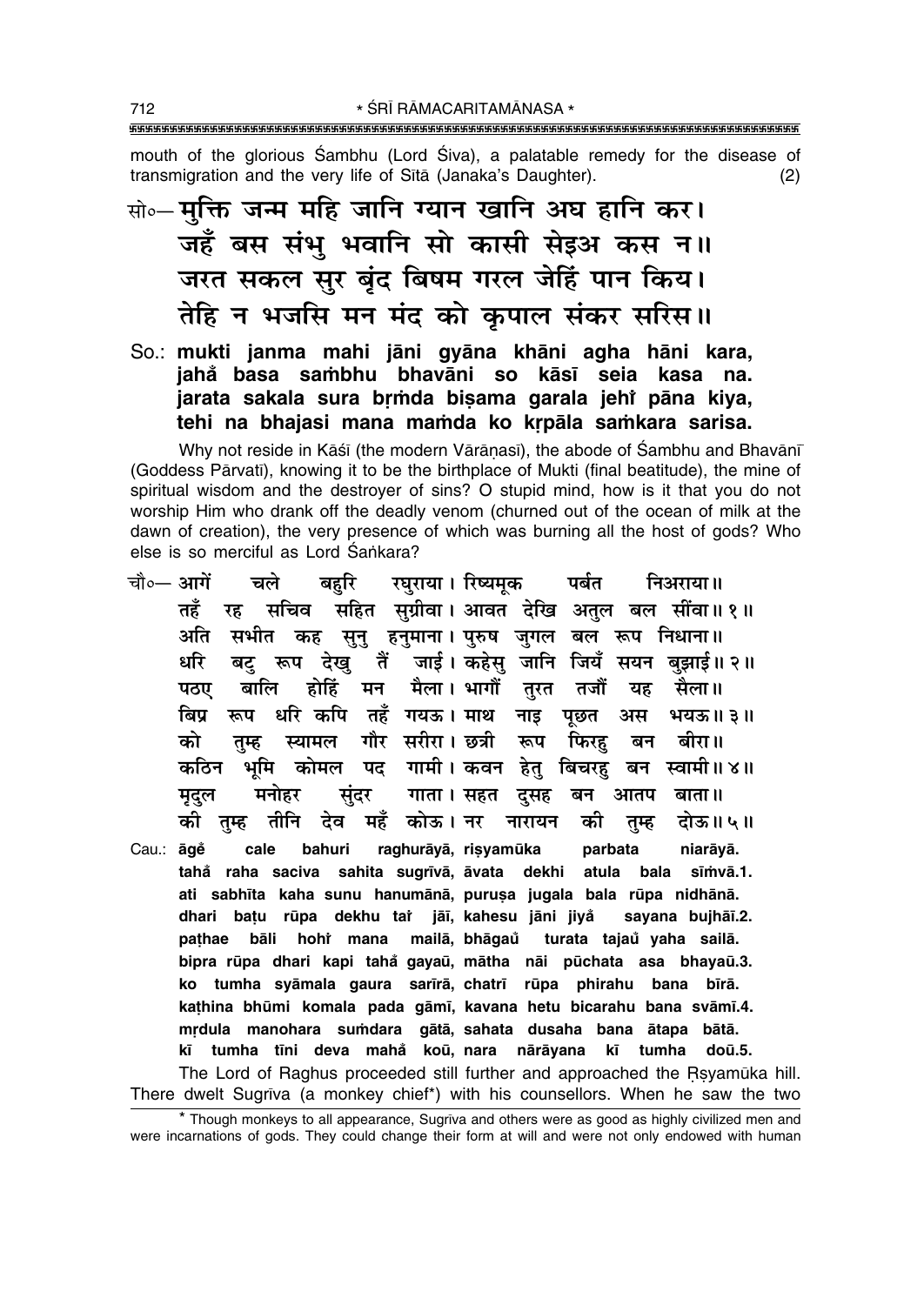brothers, the highest embodiments of immeasurable strength, he was exceedingly alarmed and said (to one of his ministers), "Listen, Hanuman: those two men are repositories of strength and beauty. Disquised as a Brāhmana student go and see them and perceiving their intention in your mind inform me accordingly by means of signs. If they have been despatched by the malicious Vali, I must leave this hill and flee away at once." Taking the form of a Brāhmana the monkey (Hanumān) went up to the two brothers and bowing his head accosted them thus: "Who are you, heroes—one of dark hue, the other fair-that roam the woods disguised as Ksatriyas? Treading the hard ground with your tender feet, wherefore are you wandering in the forest, my masters? Though possessed of delicate, charming and beautiful limbs, how is it that you have exposed yourself to the scorching sun and stormy wind of these wild regions? Do you count in the Trinity (viz., Brahmā, Visnu and Śiva, the Creator, Preserver and Destrover of the three worlds) or are you the twin divine sages Nara and Nārāyana?  $(1 - 5)$ 

### तारन भव भंजन धरनी तो∘— **जग** कारन भार। की तुम्ह अखिल भुवन पति लीन्ह मनुज अवतार॥१॥

Do.: jaga kārana tārana bhava bhamjana dharanī bhāra, kī tumha akhila bhuvana pati līnha manuja avatāra.1.

"Or are you the Prime Cause of the world and the Lord of all the spheres, manifested in human form to bridge the ocean of mundane existence and relieve the burden of the earth?"  $(1)$ 

- चौ०— कोसलेस जाए । हम पितु बचन मानि बन आए ॥ दसरथ के लछिमन दोउ भाई।संग नारि सकमारि सहाई॥१॥ नाम राम ड़हाँ निसिचर बैदेही। बिप्र फिरहिं हम खोजत तेही।। हरी हम गाई। कहहु बिप्र निज कथा बुझाई॥२॥ चरित आपन कहा प्रभु पहिचानि परेउ गहि चरना। सो सुख उमा जाइ नहिं बरना॥ पुलकित तन मुख आव न बचना। देखत रुचिर बेष कै रचना॥३॥ अस्तुति कीन्ही। हरष हृदयँ निज नाथहि चीन्ही॥ धीरज् धरि पनि साईं। तुम्ह पूछहु कस नर की नाईं॥४॥ मोर मैं न्याउ पूछा भलाना । ता ते मैं नहिं प्रभ पहिचाना॥५॥ फिरउँ तब माया बस
- jāe, hama pitu bacana māni bana āe. dasaratha ke Cau.: kosalesa nāma rāma lachimana dou bhāī, samga nāri sukumāri suhāī.1. ihă harī nisicara baidehī, bipra phirahi hama khojata tehī. carita kahā hama gāi, kahahu bipra nija kathā bujhāi.2. āpana prabhu pahicāni pareu gahi caranā, so sukha umā jāi nahī baranā. pulakita tana mukha āva na bacanā, dekhata rucira beșa kai racanā.3. puni dhīraju dhari astuti kīnhī, harasa hrdaya nija nāthahi cīnhī. mora nvāu mat pūchā sāi, tumha pūchahu kasa nara kī nāi.4. taba māyā basa phiraŭ bhulānā, tā te mar nahr prabhu pahicānā.5.

"We are sons of King Daśaratha, the lord of Kosala, and have come to the forest

speech but were proficient in the arts and sciences. They walked straight, even though they could easily climb up to tree-tops and mountain-summits. They can thus be easily classed as a human tribe or clan.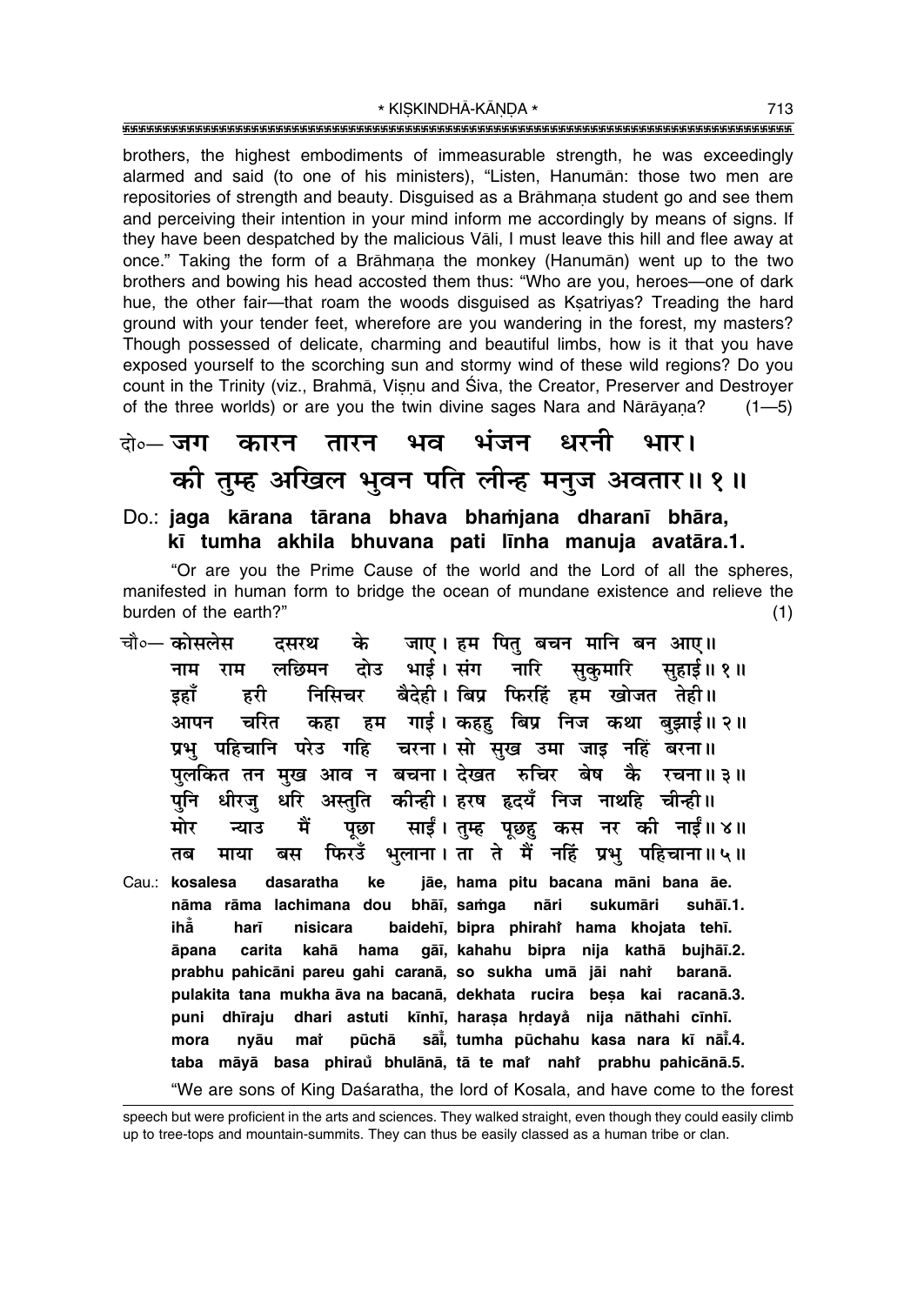in obedience to our fatherís command. We two brothers are called by the names of Råma and Laksmana. We had with us a pretty and delicate girl, the daughter of King Videha, who has been carried away by some demon here. It is in quest of her that we are moving about, O holy Brāhmana. We have furnished you with our account in some detail; now tell us your story in a comprehensive manner, O good Brāhmana." Now Hanumān recognized his lord and falling to the ground clasped His feet. That joy, Umå, was more than could be described. A thrill ran through his body and no words came to his lips as he gazed on the lovely style of their dress. Then recovering himself he sang His praises and was glad at heart to have found his master. "It was quite in the fitness of things that I questioned my lord; but how is it that You ask me like a mortal ? I have been roving in error under the spell of Your Måyå ( deluding potency); it was for this reason that I failed to recognize my lord."  $(1-5)$ 

दो∘– **एकु मैं मंद मोहबस कुटिल हृदय अग्यान।** पुनि प्रभु मोहि बिसारेउ दीनबंध् भगवान॥२॥

### Do.: <mark>eku mař maṁda mohabasa kuṭila hṛdaya agyāna,</mark> **puni prabhu mohi bisåreu d∂naba≈dhu bhagavåna.2.**

"In the first place I am dull-witted and deluded, wicked at heart and ignorant; to crown all, my master, who is a befriender of the humble and is no other than the almighty Lord Himself, had forgotten me.<sup>"</sup> (2)

- चौ०– जदपि नाथ बहु अवगुन मोरें।**सेवक प्रभुहि परै जनि भोरें॥** <u>नाथ जीव तव मायाँ मोहा।सो निस्तरइ तुम्हारेहिं छोहा॥१॥</u> ता पर मैं रघबीर दोहाई**। जानउँ नहिं कछ भजन उपाई**॥ सेवक सुत पति मातु भरोसें।**रहड़ असोच बनइ प्रभु पोसें॥२॥** अस कहि परेउ चरन अकुलाई। निज त<u>नु</u> प्रगटि प्रीति उर छाई॥ तब रघुपति उठाइ उर लावा। निज**लोचन जलसींचि जुड़ावा॥३॥** सूनु कपि जियँ मानसि जनि ऊना। तैं मम प्रिय लछिमन ते **दूना**॥ समदरसी मोहि कह सब कोऊ।**सेवक प्रिय अनन्यगति सोऊ॥४**॥
- Cau.: **jadapi nåtha bahu avaguna more°, sevaka prabhuhi parai jani bhore° . nåtha j∂va tava måyå° mohå, so nistarai tumhårehiÚ chohå.1. tå para maiÚ raghub∂ra dohå∂, jånau nahi ° Ú kachu bhajana upå∂. sevaka suta pati måtu bharose°, rahai asoca banai prabhu pose°.2. asa kahi pareu carana akulå∂, nija tanu praga¢i pr∂ti ura chå∂. taba raghupati u¢håi ura låvå, nija locana jala s∂≈ci juRåvå.3. sunu kapi jiya° månasi jani µunå, taiÚ mama priya lachimana te dµunå.** samadarasī mohi kaha saba koū, sevaka priya ananyagati soū.4.

"Although, my lord, I have many faults, let not the servant be cast into oblivion by the master. The J∂va (ego), O Lord, is deluded by Your Måyå and can be redeemed only by Your grace. On top of it, I swear by the Hero of Raghu's line, I know neither adoration nor any other means (of pleasing You). A servant depends on his master and a child on its mother and both remain free from anxiety; for a master needs must take care of his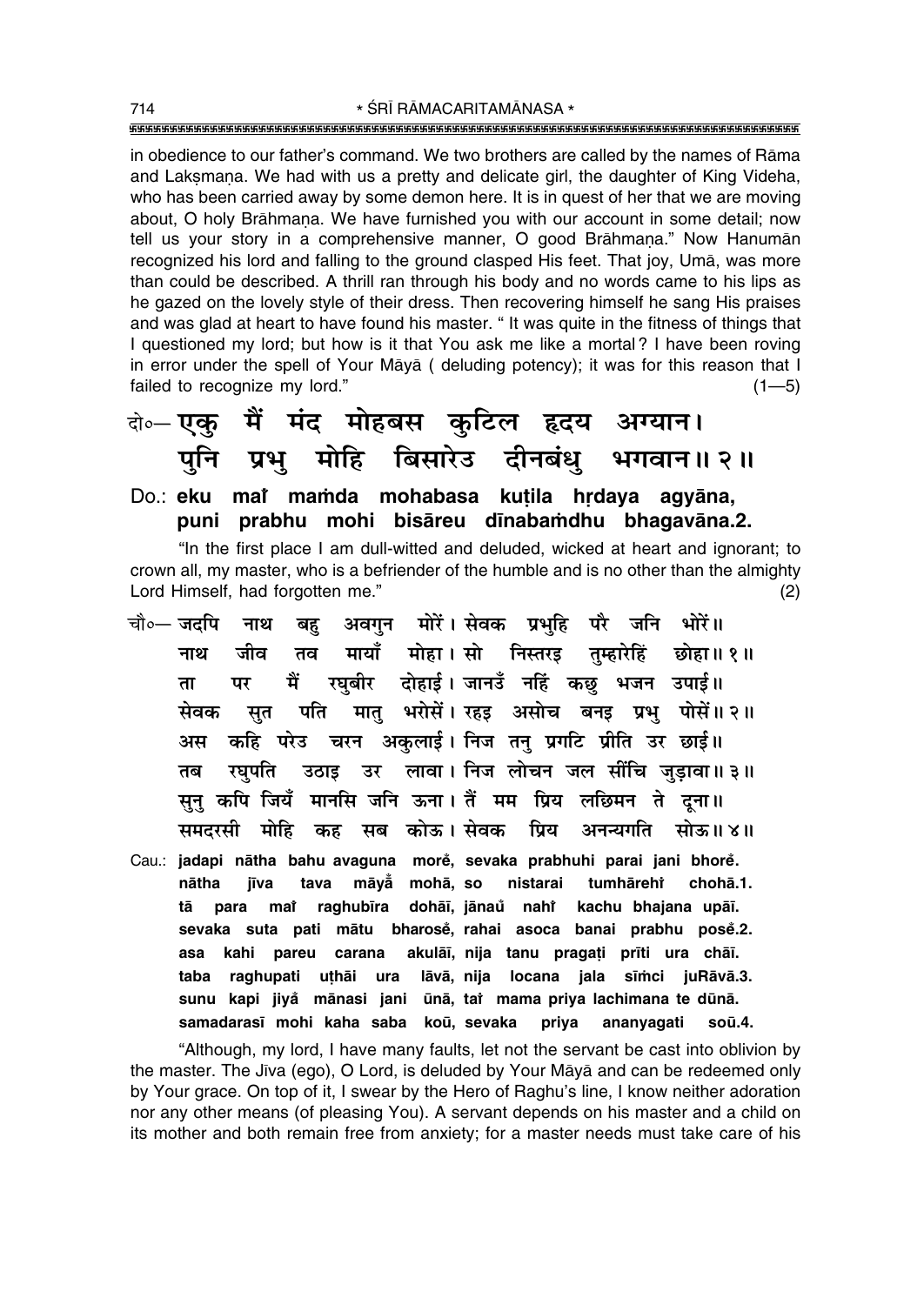servant." So saying he fell at the Lord's feet much agitated; his heart was overwhelmed with love and he manifested his own (monkey) form. The Lord of Raghus then lifted and clasped him to His bosom and soothed him by wetting him with the tears of His eves. "Listen, O Hanumān: be not depressed at heart; you are twice as dear to Me as Laksmana. Everyone says that I look upon all with the same eye; but a devotee is particularly dear to Me because he too depends on none but Me."  $(1-4)$ 

के—सो अनन्य जाकें असि मति न टरइ हनुमंत। ਸੈਂ भगवंत॥ ३॥ सेवक स्वामि सचराचर रूप Do.: so ananya jākĕ asi mati na hanumamta, tarai mar sevaka sacarācara rūpa svāmi bhagavamta.3.

"And he alone, Hanuman, is exclusively devoted to Me, who is steadfast in his conviction that he is the servant and that the Lord manifested in the form of the whole animate and inanimate creation is his master."  $(3)$ 

पवनसृत पति अनुकृला।इदयँ हरष बीती सब चौ०— देखि सला॥ कपिपति रहई।सो सुग्रीव दास तव अहई॥१॥ नाथ मैल पर मयत्री कीजे। दीन जानि तेहि अभय करीजे ।। तेहि मन नाथ खोज कराइहि। जहँ तहँ मरकट कोटि पठाइहि॥२॥ मो सीता कर बिधि सकल कथा समुझाई। लिए दुऔ जन पीठि चढ़ाई॥ एहि देखा। अतिसय जन्म धन्य करि लेखा॥३॥ सुग्रीवँ कहँ जब राम माथा। भेंटेउ अनुज सहित रघुनाथा॥ मिलेउ नाड पद सादर कपि कर मन बिचार एहि रीती। करिहहिं बिधि मो सन ए प्रीती॥४॥ Cau.: dekhi pavanasuta pati anukūlā, hrdayå harașa bītī saba sūlā. saila para kapipati rahai, so nātha sugrīva dāsa tava  $ahai.1.$ tehi nātha mayatrī kīje, dīna jāni tehi abhaya karīje. sana  $SO<sub>2</sub>$ sītā kara khoja karāihi, jahå tahå marakata koti pathāihi.2. ehi bidhi sakala kathā samujhāī, lie duau jana pīthi caRhāī. jaba sugrīvå rāma kahů dekhā, atisaya janma dhanya kari lekhā.3. pada māthā, bhemteu anuja sahita raghunāthā. sādara mileu nāi kapi kara mana bicāra ehi rītī, karihahi bidhi mo sana e prītī.4.

When Hanuman, the son of the wind-god, found his master so gracious to him he rejoiced at heart and all his agony disappeared. "My Lord, on the summit of this hill dwells Sugrīva, the chief of the monkeys; he is a servant of Yours. Make friends with him, my lord; knowing him to be in affliction rid him of all fear. He will have Sita tracked by drafting millions of monkeys in every direction (in search of Her)." Having thus explained to Him everything, he lifted both the brothers on his back (and took them to the place where Sugrīva was). When Sugrīva saw Śrī Rāma, he accounted his birth as highly blessed. He reverently advanced to meet Him and bowed his head at His feet; while the Lord of Raghus and His younger brother embraced him in return. The monkey chief pondered thus within himself, "Will they, good heavens, make friends with me?"  $(1-4)$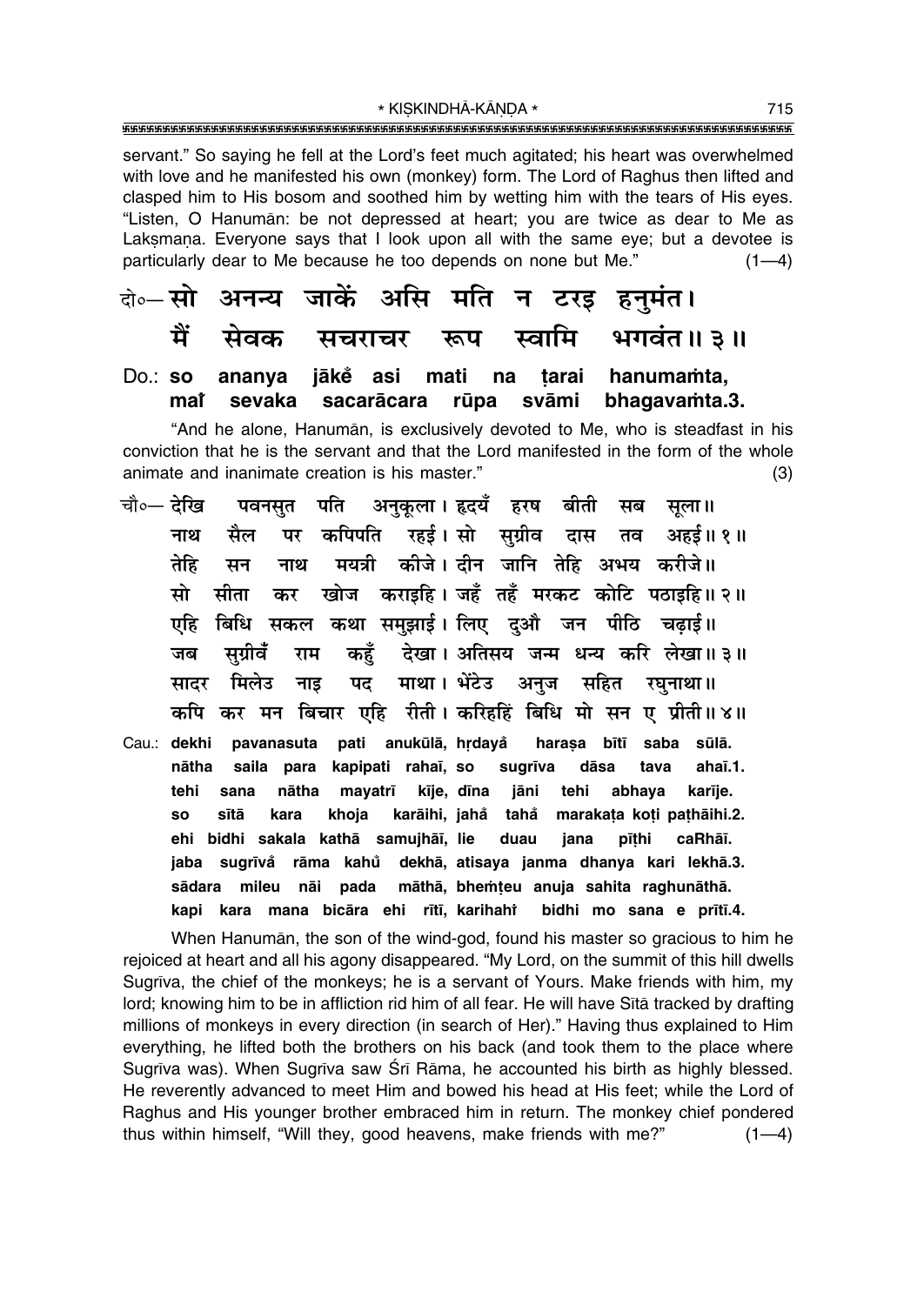### केन्ट तब हनमंत उभय दिसि की सब कथा सनाड़।

साखी देइ करि जोरी प्रीति पावक दढाइ॥ ४॥ Do.: taba hanumamta ubhava disi kī saba kathā sunāi.

#### pāvaka sākhī dei kari iorī prīti drRhāi.4.

Then Hanuman related all the circumstances of both the sides, and having installed the sacred fire as a witness he concluded a firm alliance (between Srī Rāma and Sugrīva).  $(4)$ 

- चौ∘— कीन्हि प्रीति कछु बीच न राखा। लछिमन राम चरित सब भाषा॥ भरि बारी। मिलिहि नयन नाथ मिथिलेसकमारी ॥ १ ॥ सग्रीव कह मंत्रिन्ह एक बारा। बैठ रहेउँ मैं करत बिचारा॥ सहित डहाँ जाता । परबस परी मैं देखी बहत बिलपाता॥ २॥ गगन पंथ पकारी। हमहि देखि दीन्हेउ पट डारी।। राम राम हा राम तेहिं दीन्हा। पट उर लाइ सोच अति कीन्हा॥३॥ मागा तरत राम रघुबीरा। तजह सोच मन आनह धीरा॥ सग्रीव कह सनह सेवकाई। जेहि बिधि मिलिहि जानकी आई॥४॥ सब प्रकार करिहउँ
- Cau.: kīnhi prīti kachu bīca na rākhā, lachimana rāma carita saba bhāṣā. kaha sugrīva nayana bhari bārī, milihi nātha mithilesakumārī.1. mamtrinha sahita iha eka bārā, baitha raheů mat karata bicārā. gagana pamtha dekhī mat jātā, parabasa parī bahuta bilapātā.2. pukārī, hamahi dekhi dīnheu pata dārī. rāma rāma hā rāma tehi dīnhā, pata rāma turata ati kīnhā.3. māgā ura lāi soca sugrīva sunahu raghubīrā, tajahu soca mana ānahu dhīrā. kaha karihaů sevakāī, jehi saba prakāra bidhi milihi jānakī āī.4.

The alliance was thus unreservedly concluded and Laksmana narrated all the past history of Śrī Rāma. Said Sugrīva with his eyes full of tears, "The daughter of Janaka (the lord of Mithila), my lord, will be surely recovered. On one occasion when I sat here deliberating with my counsellors I saw her fallen in the enemy's hands and being borne through the air loudly wailing. Crying 'Rāma, Rāma, Ah! my Rāma' she dropped her scarf when she saw us." When Sri Rama asked for that he handed it over to Him at once. Sri Rāma pressed it to His bosom and grieved much. Said Sugrīva, "Listen, O hero of Raghu's line; sorrow no more and take courage in your heart. I will render service to you in every way so that Janaka's daughter may come and see you."  $(1-4)$ 

The Ocean of Mercy, who was at the same time the highest embodiment of physical strength, rejoiced to hear his ally's words, "Tell me, Sugriva, why have you come to stay in the forest?"  $(5)$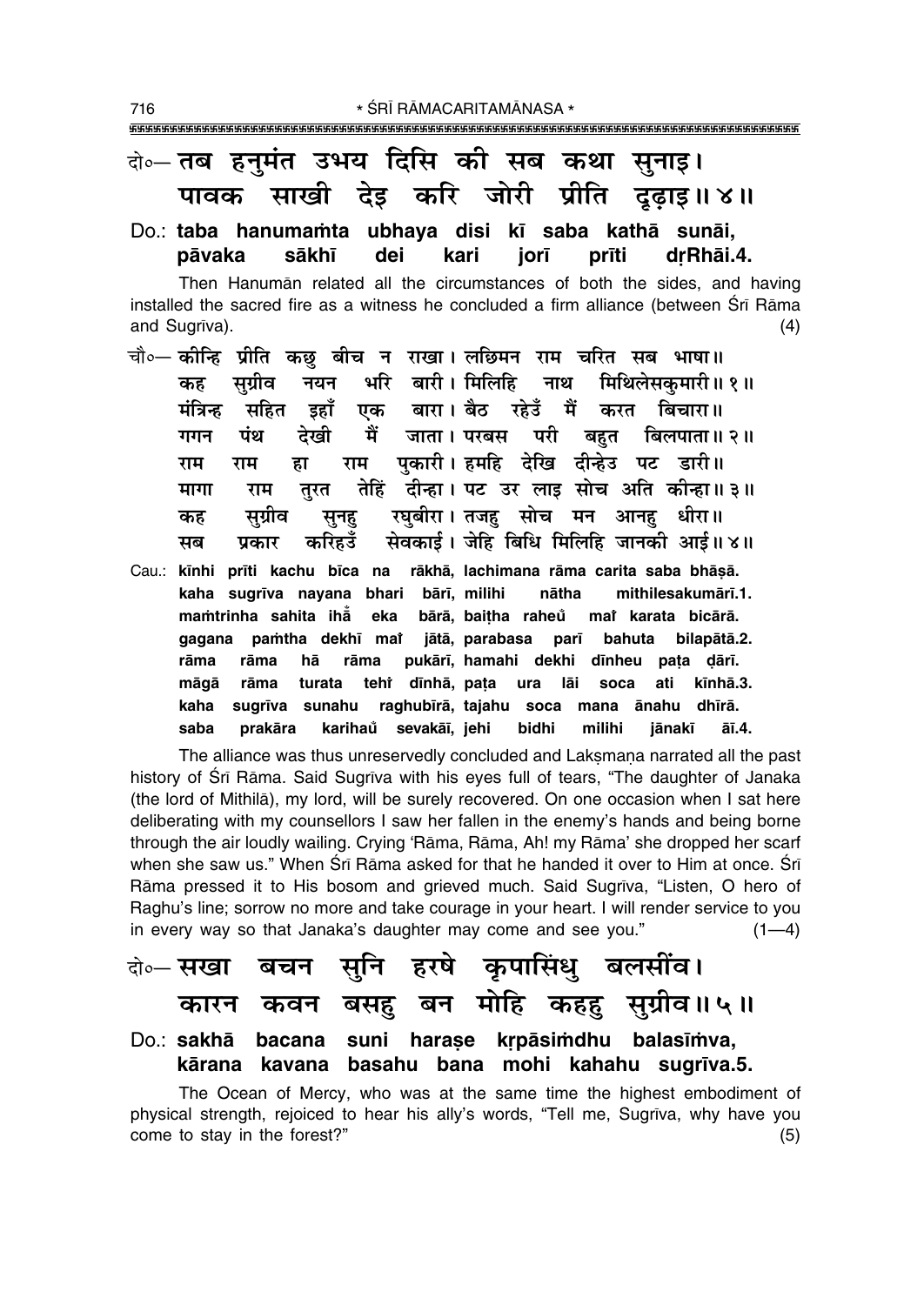चौ∘— **नाथ** बालि मैं ्द्रौ भाई । प्रीति रही कछ बरनि न जाई॥ अरु तेहि नाऊँ । आवा गाऊँ॥ १॥ मायावी सो प्रभ हमरें मय सत पकारा। बाली रिप बल सहै न पारा॥ अर्ध राति द्वार पर देखि भागा। मैं पनि गयउँ बंध सँग लागा॥२॥ बालि सो धावा ਧੈਠ गिरिबर जाई। तब बालीं मोहि कहा बुझाई॥ गहाँ सो मोहि पखवारा। नहिं आवौं तब जानेस मारा॥३॥ परिखेस एक खरारी। निसरी रुधिर धार तहँ तहँ रहेउँ भारी ॥ मास दिवस हतेसि मोहि मारिहि आई। सिला देइ तहँ बालि चलेउँ पराई॥ ४॥ मंत्रिन्ह देखा बिन साईं। दीन्हेउ मोहि बरिआर्ड ॥ पर राज बाली ताहि गृह आवा। देखि मोहि जियँ भेद बढावा॥५॥ मारि रिप सम मोहि मारेसि अति भारी। हरि लीन्हेसि सर्बस अरु नारी॥ कपाला। सकल भवन मैं फिरेडँ बिहाला॥६॥ ताकें भय रघबीर नाहीं। तदपि सभीत रहउँ मन माहीं॥ इहाँ आवत बस साप दीनदयाला। फरकि उठीं द्वै भूजा बिसाला॥७॥ सनि सेवक दख Cau.: nātha bāli aru mai dvau bhāi, prīti rahī kachu barani na jāī. suta māvāvī tehi nāū, āvā so prabhu  $q\bar{a}\mathring{u}$ .1. maya hamare ardha rāti pukārā, bālī ripu bala sahai pura dvāra na pārā. bhāgā, mai puni gayaů bamdhu sắga lāgā.2. dhāvā bāli dekhi **SO** bālī giribara guhǎ paitha **SO** jāī, taba mohi kahā bujhāī. pakhavārā, nahř parikhesu mohi eka āvaŭ taba mārā.3. jānesu māsa divasa tahå raheů kharārī, nisarī rudhira dhāra tahå bhārī. mohi bāli hatesi mārihi āī, silā dei tahå caleů parāī.4. mamtrinha pura dekhā binu sāi, dīnheu bariāĭ. mohi rāia bālī tāhi māri āvā, dekhi mohi jiyå bheda baRhāvā.5. grha ripu sama mohi māresi ati bhārī, hari līnhesi sarbasu nārī. aru tākě bhaya raghubīra krpālā, sakala bhuvana mai phireů bihālā.6. ihẳ nāhi, tadapi sabhīta rahaŭ mana māhi. sāpa āvata basa dīnadayālā, pharaki uthī dvai bhujā bisālā.7. suni sevaka dukha

"My lord, Vali and myself are two brothers. The affection that existed between us was past all telling. Once upon a time, O lord, the son of the demon Maya, who was known by the name of Māyāvī, came to our town (Kiskindhā). At dead of night he called out at the gate of the town. Vali could not brook his enemy's challenge to a bout and sallied forth to meet him. But when he saw Vali coming, he took to flight. I too had accompanied my brother. The enemy went and entered the cave of a big mountain. Then Vali gave instructions to me, "Await my return till a fortnight. If I do not return, then take me as slain." When I had waited there for a month, O slayer of Khara, a copious stream of blood issued from the cave. I, therefore, concluded that the demon had slain Vali and that he would come and kill me too. Accordingly I blocked the mouth of the cave with a rock and fled away. When the ministers saw the town without a master, they forced me to accept the throne. Meanwhile Vali, who had killed the enemy, returned home and saw me (installed on the throne), he nursed a grudge against me in his heart. He gave me a most severe beating as he would an enemy, and robbed me of all that I had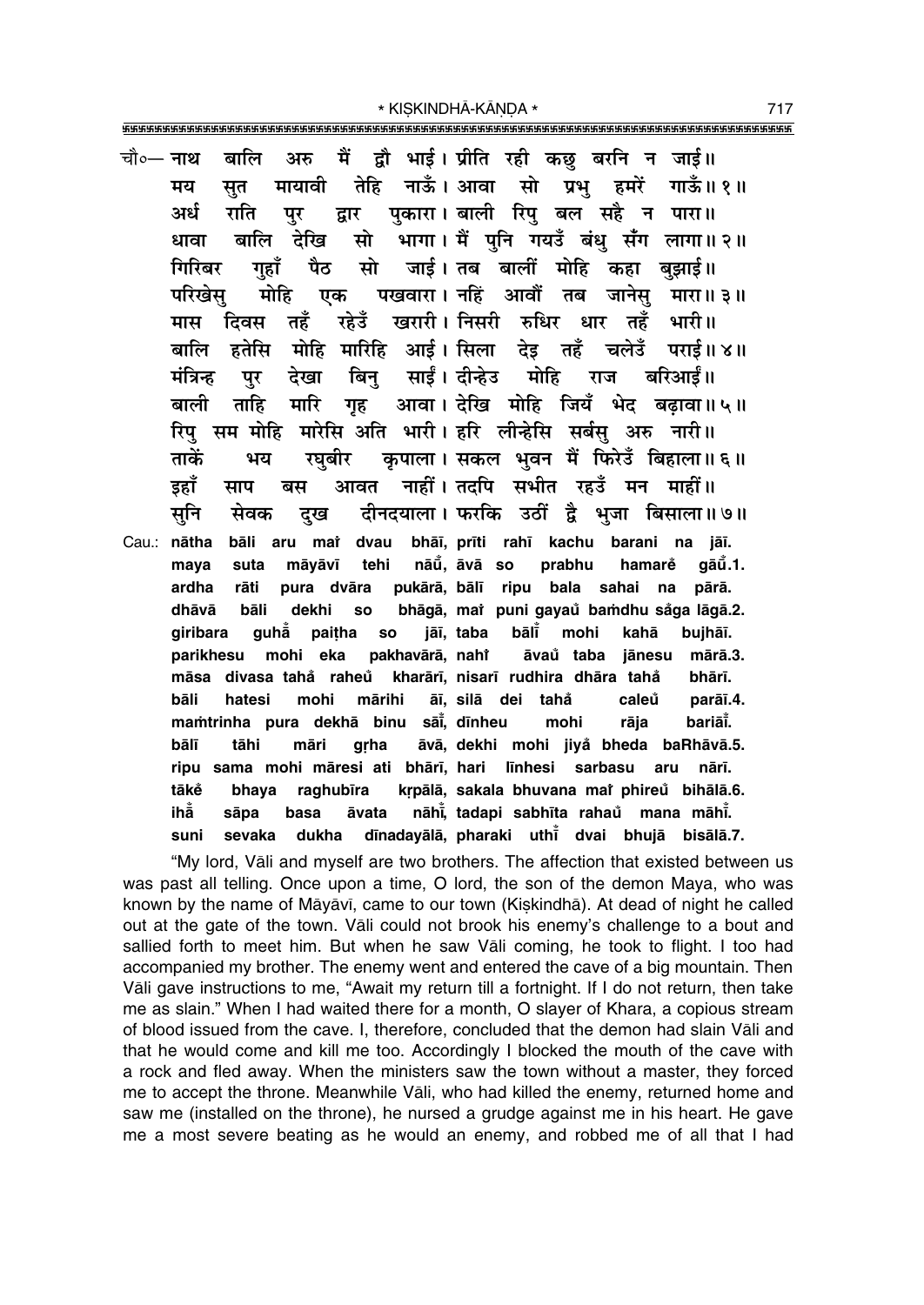\* ŚRĪ RĀMACARITAMĀNASA \* 

including my wife. For fear of him, O gracious Hero of Raghu's line, I wandered all over the world in a pitiable condition. A curse<sup>\*</sup> prevents him from coming over here; yet I remain ill at ease in mind." When the gracious Lord heard of His devotee's distress both His long arms started throbbing (thus showing His martial spirit as well as His determination to punish Vāli).  $(1 - 7)$ 

मारिहउँ बालिहि एकहिं सग्रीव दो**०— सन** बान। सरनागत गएँ न उबरिहिं प्रान॥६॥ ब्रह्म रुद्र mārihaů bālihi  $Do:$  sunu suarīva ekahi bāna. brahma rudra saranāgata gaĕ na ubarihi prāna.6.

"Listen, Sugrīva: I will kill Vāli with a single arrow His life will not be saved even if he takes refuge with Brahma (the Creator) or even with Rudra (Lord Śiva).  $(6)$ 

चौ०— जेतन मित्र दुख होहिं दुखारी। तिन्हहि बिलोकत पातक भारी॥ निज दुख गिरि सम रज करि जाना। मित्रक दुख रज मेरु समाना॥ १ ॥ जिन्ह कें असि मति सहज न आई। ते सठ कत हठि करत मिताई।। सुपंथ चलावा। गुन प्रगटै अवगुनन्हि दुरावा॥ २ ॥ कपथ निवारि न धरई। बल अनुमान सदा हित करई॥ देत लेत संक मन बिपति काल कर सतगुन नेहा। श्रुति कह संत मित्र गुन एहा॥ ३ ॥ बचन बनाई। पाछें अनहित मन कुटिलाई॥ आगें कह मुद् जा कर चित अहि गति सम भाई। अस कुमित्र परिहरेहिं भलाई॥ ४॥ कृपन कुनारी। कपटी मित्र सूल सम चारी॥ सेवक नुप सठ मोरें। सब बिधि घटब काज मैं तोरें॥५ ॥ त्यागह बल सोच सखा रघबीरा। बालि महाबल अति रनधीरा॥ कह सुग्रीव सूनह देखराए। बिन् प्रयास रघनाथ अस्थि ढहाए।। ६ ॥ दंदभि ताल बाढ़ी प्रीती। बालि बधब इन्ह भड़ परतीती॥ देखि अमित बल पद सीसा। प्रभहि जानि मन हरष कपीसा॥ ७ ॥ बार नावड बार तब बोला। नाथ कपाँ मन भयउ अलोला॥ उपजा ग्यान बचन बडाई। सब परिहरि करिहउँ सेवकाई॥ ८ ॥ सुख संपति परिवार ए सब राम भगति के बाधक। कहहिं संत तव पद अवराधक॥ मित्र सुख दुख जग माहीं। माया नाहीं ॥  $\,$ ९ ॥ सत्र कृत परमारथ जास प्रसादा। मिलेह राम तम्ह समन बिषादा॥ बालि परम हित लराई। जागें समुझत सपनें जेहि होड मन सकचाई॥ १०॥ सन

<sup>\*</sup> The demon Māyāvī had a younger brother, Dundubhi by name. Dundubhi too had, on a previous occasion, attacked Vali in the form of a buffalo and was slain by him. Vali hurled the gigantic corpse of the buffalo to a distance of eight miles from his capital. A few drops of blood, however, fell from its mouth in the hermitage of sage Matanga on the Rsyamūka hill. This enraged the Rsi, who pronounced a curse that whoever had desecrated his hermitage by spilling blood there would have his head shattered to pieces if he dared approach the precincts of his hermitage.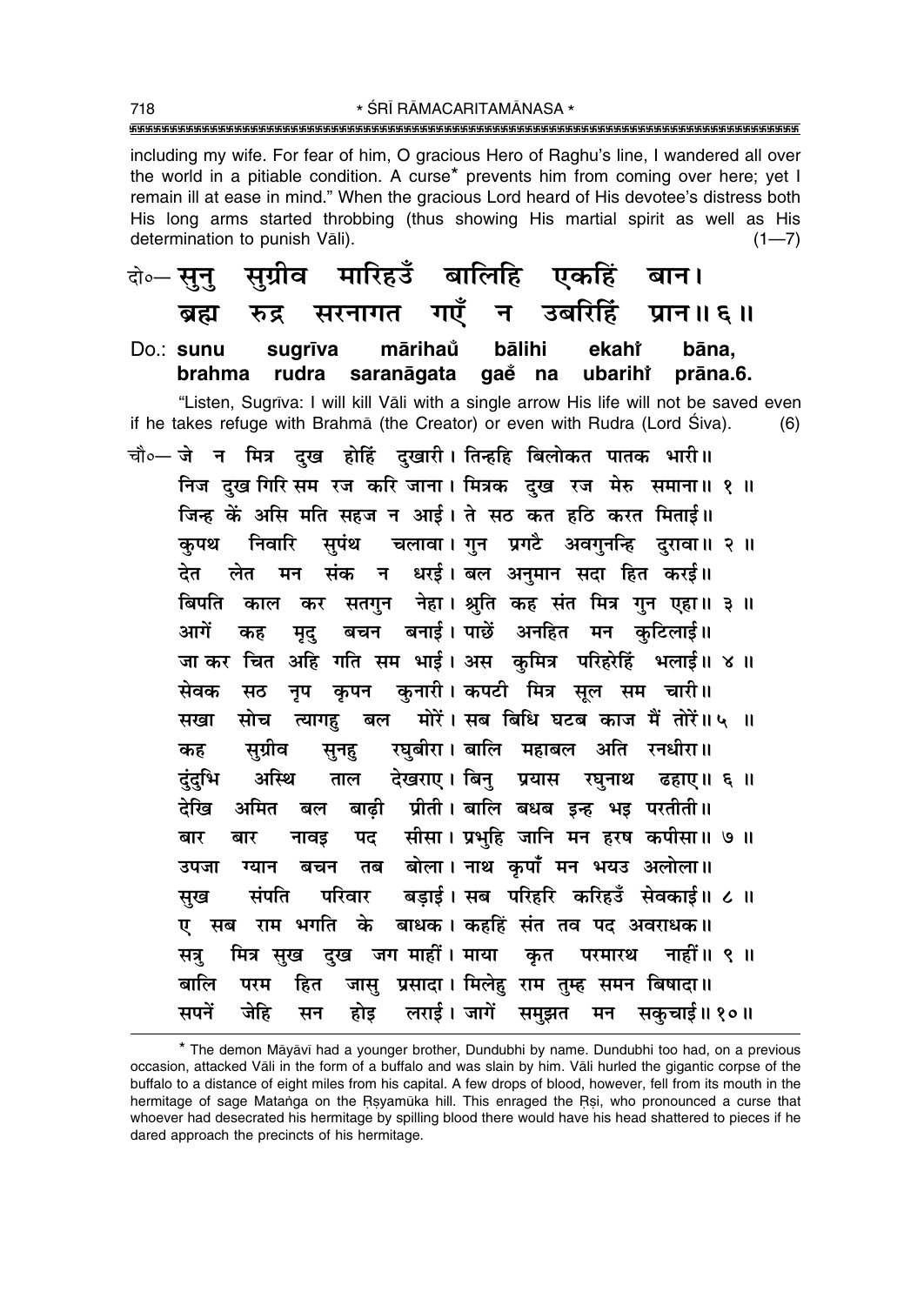अब प्रभ कपा करह एहि भाँती। सब तजि भजन करौं दिन राती॥ सनि बिराग संजत कपि बानी।बोले बिहँसि राम धनपानी॥११॥ जो कछ कहेह सत्य सब सोई। सखा बचन मम मषा न होई॥ मरकट इव सबहि नचावत। राम खगेस बेद अस गावत॥ १२॥ नट रघुनाथा। चले चाप सायक गहि हाथा॥ लै सग्रीव संग सुग्रीव पठावा। गर्जेसि जाइ निकट बल पावा॥१३॥ रघपति तब बालि क्रोधातर धावा । गहि कर चरन नारि समझावा ॥ सनत सुनु पति जिन्हहि मिलेउ सुग्रीवा।ते द्वौ बंधु तेज बल सींवा॥१४॥ रामा। कालह जीति सकहिं संग्रामा॥१५॥ कोसलेस सत लछिमन Cau.: je na mitra dukha hohi dukhārī, tinhahi bilokata pātaka bhārī. nija dukha giri sama raja kari jānā, mitraka dukha raja meru samānā. 1. jinha kë asi mati sahaja na āī, te satha kata hathi karata mitāī. kupatha nivāri supamtha calāvā, guna pragatai avagunanhi durāvā. 2. deta leta mana samka na dharai, bala anumāna sadā hita karai. bipati kāla kara sataguna nehā, śruti kaha samta mitra guna ehā. 3. mrdu bacana banāī, pāchě āaě kaha anahita mana kutilāī. jā kara cita ahi gati sama bhāi, asa kumitra pariharehi bhalāi. 4. sevaka satha nrpa krpana kunārī, kapatī mitra sūla sama cārī. sakhā soca tyāgahu bala more, saba bidhi ghataba kāja mar tore. 5. ranadhīrā. sugrīva sunahu raghubīrā, bāli mahābala kaha ati dekharāe, binu prayāsa raghunātha dhahāe. 6. dumdubhi asthi tāla dekhi amita bala bāRhī prītī, bāli badhaba inha bhai paratītī. bāra pada sīsā, prabhuhi jāni mana harasa kapīsā. 7. bāra nāvai upajā gyāna bacana taba bolā, nātha krpā mana bhayau alolā. sukha sampati parivāra baRāī, saba parihari karihaŭ sevakāī. 8. e saba rāma bhagati ke bādhaka, kahahi samta tava pada avarādhaka. satru mitra sukha dukha jaga māhī, māyā krta paramāratha nāhī. 9. bāli parama hita jāsu prasādā, milehu rāma tumha samana bisādā. larāi, jāgė samujhata mana sakucāi.10. sapaně jehi sana hoi aba prabhu krpā karahu ehi bhātī, saba taji bhajanu karaŭ dina rātī. birāga samjuta kapi bānī, bole bihåsi dhanupānī.11. suni rāmu jo kachu kahehu satya saba soi, sakhā bacana mama mrsā na hoi. nata marakata iva sabahi nacāvata, rāmu khagesa beda asa gāvata.12. lai sugrīva samga raghunāthā, cale cāpa sāyaka gahi hāthā. raghupati sugrīva pathāvā, garjesi jāi nikata bala pāvā.13. taba krodhātura dhāvā, gahi kara carana nāri samujhāvā. bāli sunata sunu pati jinhahi mileu sugrīvā, te dvau bamdhu teja bala sīmvā.14. suta lachimana rāmā, kālahu kosalesa jīti sakahr saṁqrāmā.15.

"One would incur great sin by the very sight of those who are not distressed to see the distress of a friend. A man should regard his own mountain-like troubles as of no more account than a mere grain of sand, while the troubles of a friend should appear to him like Mount Sumeru, though really they may be as trifling as a grain of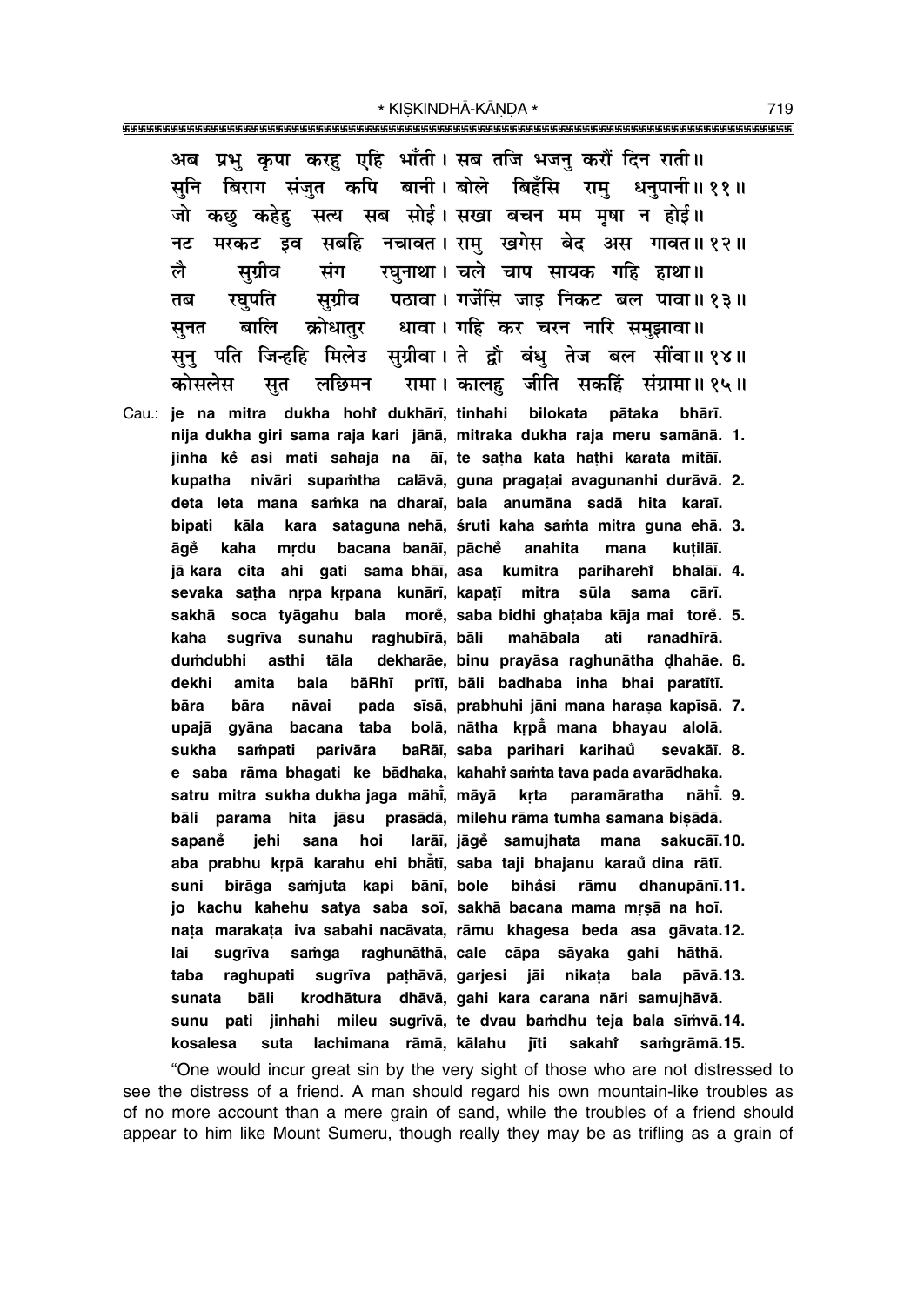### """"""""""""""""""""""""""""""""""""""""""""""""""""""""""""""""""""""""""""""""""" 720 **\*** SRĪ RĀMACARITAMĀNASA \*

sand. Those fools who are not of such a temperament presume in vain to make friends with anybody. A friend should restrain his companion from the evil path and lead him on the path of virtue; he should proclaim the latterís good points and screen his faults, should give and take things without any scruple and serve his friend's interest to the best of his ability and finding him in distress love him a hundred times more than ever. The Vedas declare these to be the qualities of a noble friend. He, however, who contrives to speak bland words to your face and harms you behind your back and harbours some evil design in his heart, and whose mind is as tortuous as the movements of a snake is an unworthy friend and one had better bid good-bye to such a friend. A stupid servant, a stingy monarch, a bad wife and a false friend—these four are tormenting like a pike. Relying on my strength, dear friend, grieve no more; I will serve your cause in everyway possible." Said Sugrīva, "Listen, O Hero of Raghu's race: Vāli is possessed of immense strength and is exceedingly staunch in battle." He then showed Him Dundubhiís bones and the seven palm-trees, which were struck down by the Lord of Raghus without any exertion. When Sugrīva witnessed Śrī Rāma's immeasurable strength his affection for Him grew all the more and he was now satisfied that he would succeed in killing Våli. He bowed his head at His feet again and again and was delighted at heart to recognize the Lord. When the light of wisdom dawned on him, he said; "My mind, O Lord, has been set at rest by Your grace. Renouncing pleasure, prosperity, home, personal glory and all I will render service to You. All these are stumbling-blocks on the path of Devotion to Śrī Rāma (Yourself): so declare saints given to the worship of Your feet. Pairs of opposites such as friend and foe, joy and sorrow, in this world are products of Måyå (Illusion) and have no reality. Våli is my greatest friend, by whose grace I have met You, Råma, the Allayer of sorrow. On waking from a dream when a man comes to know the identity of him with whom he had fought in the dream, he feels abashed. Now, my Lord, do me this favour that I may renounce all and worship You night and day." On hearing the words of Sugrīva, imbued as they were with dispassion, Srī Rāma, who held a bow in His hand, smiled and said, "Whatever you have said is all true; but my words, O friend, can never be otherwise." Śrī Rāma (says the saint Kākabhuśundi), O Garuḍa (king of birds), makes us all dance even as a juggler would make his monkey dance: so declare the Vedas. Taking Sugrīva with Him the Lord of Raghus proceeded with a bow and arrow in His hands. Then the Lord of Raghus sent Sugrīva, who, strengthened by Śrī Rāma, thundered under the very nose of Våli. On hearing his roar Våli sallied forth frantic with fury. His wife, however, clasped his feet with her hands and warned him thus: "Listen, my lord: the two brothers with whom Sugrīva has concluded an alliance are of unapproachable majesty and might. They are no other than Śrī Rāma and Laksmana, the sons of King Daśaratha (the lord of Kosala), who can conquer Death himself on the field of battle.<sup>"</sup>  $(1-15)$ 

## दो**०– कह बाली सुनु भीरु प्रिय समदरसी रघुनाथ।** जौं कदाचि मोहि मारहिं तौ पुनि होउँ सनाथ॥७॥

### Do.: **kaha bål∂ sunu bh∂ru priya samadaras∂ raghunåtha, jaů kadāci mohi mārahi tau tau puni hou sanåtha.7. °**

Said Vāli, "Listen, my timid darling, the Lord of Raghus looks upon all with the same eye. Even if He kills me, I will attain His divine abode and have Him as my eternal  $\mathsf{Lord."} \tag{7}$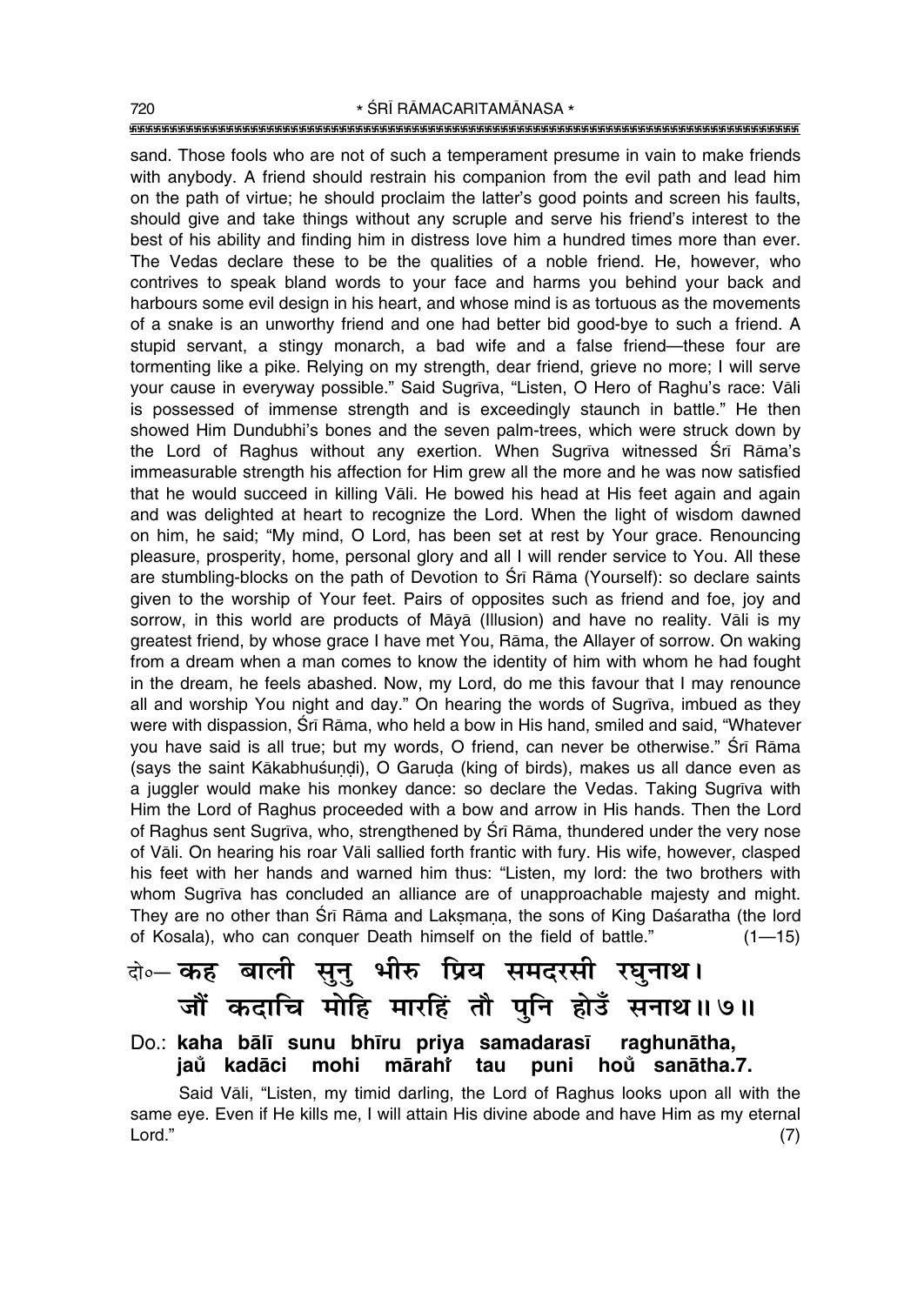|       |                | titlettillettillettillettillettillettillettillettillettillettillettillettillettillettillettillettillettillettil |
|-------|----------------|-----------------------------------------------------------------------------------------------------------------|
|       |                | चौ∘— अस कहि चला महा अभिमानी। तृन  समान  सुग्रीवहि  जानी॥                                                        |
|       |                | भिरे उभौ बाली अति तर्जा।मुठिका मारि महाधुनि गर्जा॥१॥                                                            |
|       |                | तब सुग्रीव बिकल होइ भागा।मुष्टि प्रहार बज्र सम लागा॥                                                            |
|       |                | मैं जो कहा रघुबीर कृपाला।बंधु न होइ मोर यह काला॥२॥                                                              |
|       |                | एकरूप तुम्ह भ्राता दोऊ।तेहि भ्रम तें नहिं मारेउँ सोऊ॥                                                           |
|       | कर             | परसा सुग्रीव सरीरा।तनु भा कुलिस गई सब पीरा॥३॥                                                                   |
|       |                | मेली कंठ स़मन कै माला। पठवा पुनि बल देइ बिसाला॥                                                                 |
|       |                | पुनि नाना बिधि भई लराई।विटप ओट देखहिं रघुराई॥४॥                                                                 |
| Cau.: | asa            | kahi calā mahā abhimānī, trna samāna sugrīvahi jānī.                                                            |
|       | bhire<br>ubhau | bālī ati tarjā, muthikā māri mahādhuni garjā.1.                                                                 |
|       | taba           | sugrīva bikala hoi bhāgā, muṣṭi prahāra bajra sama lāgā.                                                        |
|       | mar            | jo kahā raghubīra krpālā, bamdhu na hoi mora yaha kālā.2.                                                       |
|       |                | ekarūpa tumha bhrātā doū, tehi bhrama tě nahř māreů soū.                                                        |
|       | kara           | parasā sugrīva sarīrā, tanu bhā kulisa gaī saba pīrā.3.                                                         |
|       | melī           | kamțha sumana kai mālā, pațhavā puni bala dei bisālā.                                                           |
|       | puni           | nānā bidhi bhaī larāī, bitapa ota dekhahi raghurāī.4.                                                           |

So saying he sallied forth in his great pride, thinking no more of Sugriva than of a blade of grass. The two brothers closed with each other. Vali browbeat Sugriva, and striking him with his fist roared in a thundering voice. Sugriva now fled in dismay (and returned to Sri Rama); the stroke of his clenched fist had fallen on him as a bolt from heaven. "What did I say, O gracious Hero of Raghu's line? This is no brother of mine but Death himself." "You two brothers are identical in appearance; it was because of this confusion that I did not kill him." He stroked Sugriva's body with His hand and lo! It became as hard as adamant and all his pain was gone. He put on his neck a wreath of flowers and giving him enormous strength sent him back. Again the two brothers fought in many ways, while the Lord of Raghus watched them from behind a tree.  $(1-4)$ 

# वे⊶ बहु छल बल सुग्रीव कर हियँ हारा भय मानि। मारा बालि राम तब हृदय माझ सर तानि॥८॥

Do.: bahu chala bala sugrīva kara hiya hārā bhaya māni, bāli rāma taba hrdava mājha sara mārā tāni.8.

When Sugriva had tried many a trick and exerted all his might he lost heart and felt much alarmed. Śrī Rāma then drew His arrow and shot Vāli in the heart.  $(8)$ 

चौ० परा बिकल महि सर के लागें। पुनि उठि बैठ देखि प्रभु आगें॥ गात सिर जटा बनाएँ। अरुन नयन सर चाप चढ़ाएँ॥१॥ स्याम पुनि पुनि चितइ चरन चित दीन्हा। सुफल जन्म माना प्रभु चीन्हा॥ प्रीति मख बचन कठोरा। बोला चितड़ राम की ओरा॥२॥ हृदयँ अवतरेहु गोसाईं। मारेहु मोहि ब्याध की नाईं॥ धर्म हेत् सुग्रीव पिआरा । अवगुन कवन नाथ मोहि मारा ॥ ३ ॥ मैं बैरी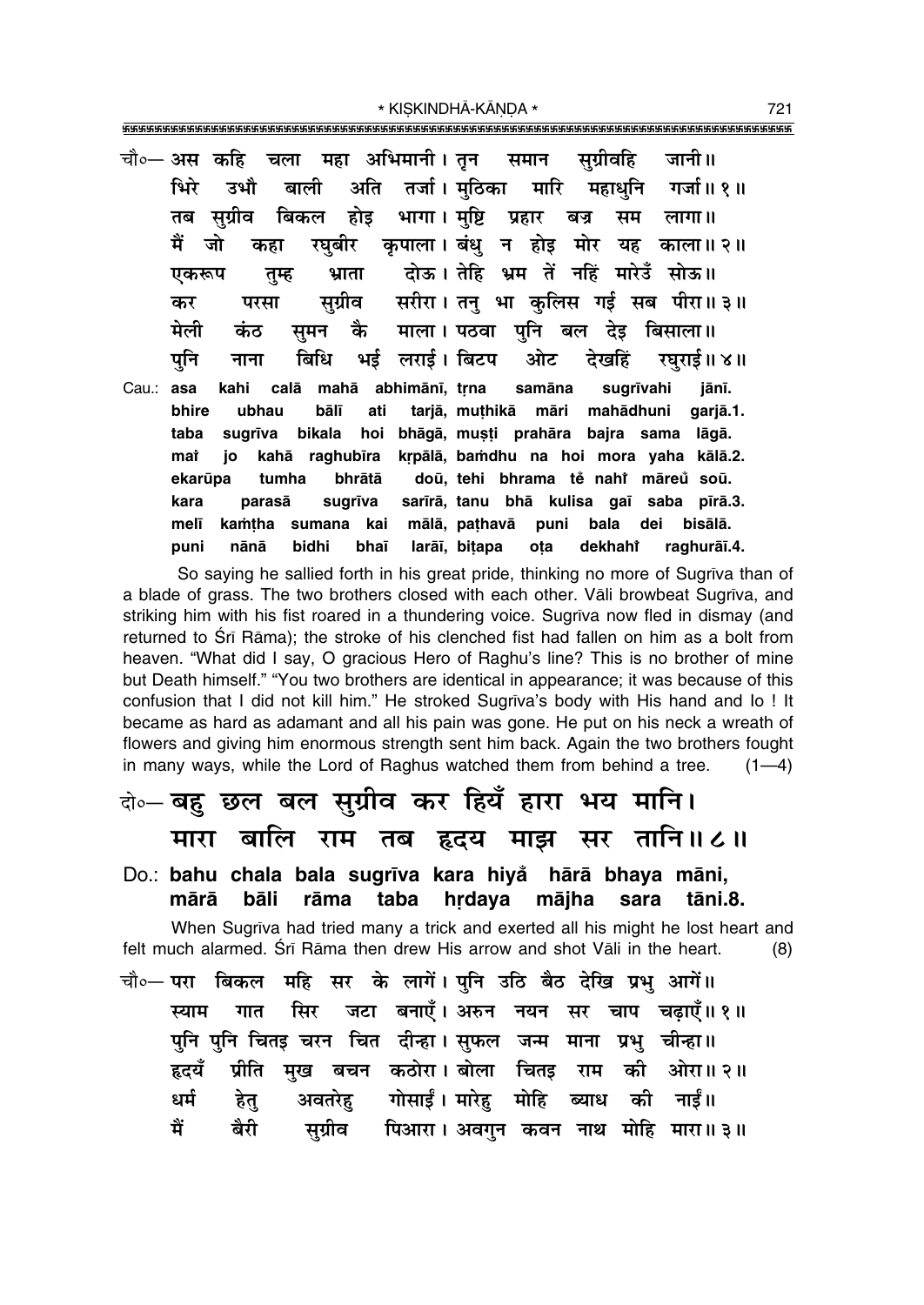|  |  |  | अनुज बधू भगिनी सुत नारी।सुनु सठ कन्या सम ए चारी॥      |
|--|--|--|-------------------------------------------------------|
|  |  |  | इन्हहि कुदृष्टि बिलोकइ जोई।ताहि बधें कछु पाप न होई॥४॥ |
|  |  |  | मृढ तोहि अतिसय अभिमाना। नारि सिखावन करसि न काना॥      |
|  |  |  | मम भूज बल आश्रित तेहि जानी। मारा चहसि अधम अभिमानी॥५॥  |

Cau.: **parå bikala mahi sara ke låge°, puni u¢hi bai¢ha dekhi prabhu åge°. syåma gåta sira ja¢å banåe°, aruna nayana sara cåpa caRhåe°.1. puni puni citai carana cita d∂nhå, suphala janma månå prabhu c∂nhå. hædaya° pr∂ti mukha bacana ka¢horå, bolå citai råma k∂ orå.2. dharma hetu avatarehu goså∂° , mårehu mohi byådha k∂ nå∂° . ma** $\dot{\mathbf{r}}$  **bair∂ sugr∂va piårå, avaguna kavana nåtha mohi mårå.3. anuja badhµu bhagin∂ suta når∂, sunu sa¢ha kanyå sama e cår∂. inhahi kudrsti bilokai joī, tāhi badhĕ kachu pāpa na hoī.4. mµuRha tohi atisaya abhimånå, nåri sikhåvana karasi na kånå.** mama bhuja bala āśrita tehi jānī, mārā cahasi adhama abhimānī.5.

Struck by the shaft Våli fell to the ground smarting with pain; again he sprang up and sat, when he saw the Lord before him-dark of hue, with His matted hair coiled on His head, bloodshot eyes and the bow still drawn. Gazing on Him again and again he fixed his heart on His feet; now that he recognized the Lord he felt that he had realized the reward of his birth. Although his heart was full of love, the words on his lips were harsh; looking towards Śrī Rāma he said, "Even though, my lord, You descended on earth for upholding righteousness. You have killed me as a hunter would kill a wild beast. I, Your enemy and Sugr∂va, Your dear friend! For what fault did You take my life, my lord?" "Listen, O wretch: a younger brother's wife, a sister, a daughter-in-law and one's own daughter-these four are alike. One would incur no sin by killing him who looks upon these with an evil eye. Fool, in your extravagant pride you paid no heed to your wife's warning. You knew that your brother had taken refuge under the might of my arm; and yet in your vile arrogance you sought to kill him!"  $(1-5)$ 

# दो**०– सुनहु राम स्वामी सन चल न चातुरी मोरि।** प्रभु अजहँ मैं पापी अंतकाल गति तोरि॥९॥

### Do.: **sunahu råma svåm∂ sana cala na cåtur∂ mori, prabhu ajahµu° ma** $\mathbf{\hat{i}}$  **påp∂ a≈takåla gati tori.9.**

ìListen, Råma: my shrewdness cannot avail against my master. But, my lord, am I a sinner yet even though I have found shelter in You at the hour of my death?" (9)

**चौ०— सनत राम अति कोमल बानी । बालि सीस परसेउ निज पानी ॥** <u>अचल करौं तन राखह प्राना। बालि कहा सुनु</u> कुपानिधाना॥१॥ जन्म जन्म मनि जतन कराहीं।**अंत राम कहि आवत नाहीं**॥ जास नाम बल संकर कासी।**देत सबहि सम गति अबिनासी॥२॥ मम लोचन गोचर सोइ आवा। बहुरि कि प्रभु अस** बनिहि बनावा॥३॥ Cau.: **sunata råma ati komala bån∂, båli s∂sa paraseu nija pån∂.**

**acala karau tanu råkhahu ° prånå, båli kahå sunu kæpånidhånå.1.**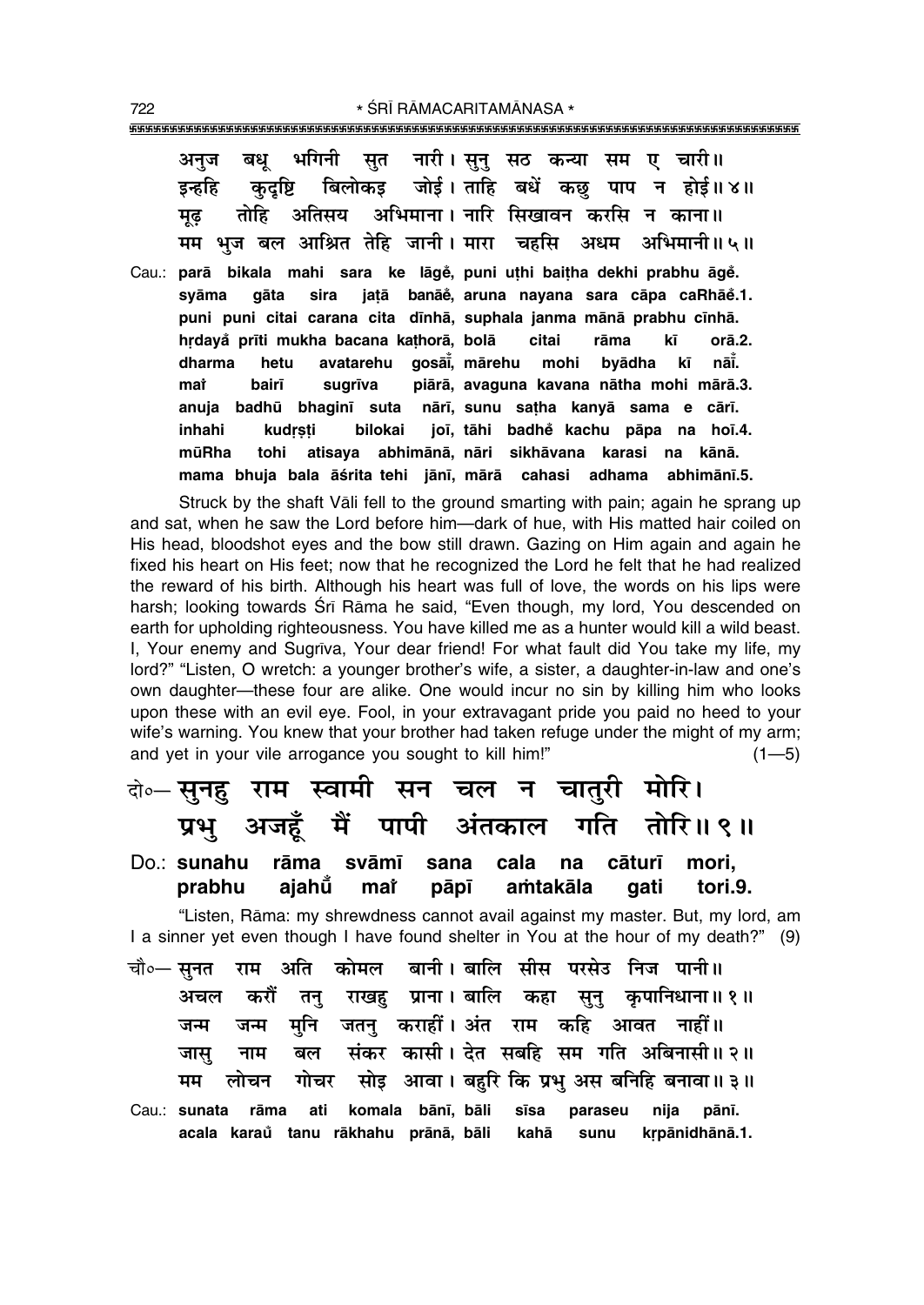janma janma muni jatanu karāhi, amta āvata nāhī. rāma kahi bala samkara kāsī, deta sabahi sama gati abināsī.2. jāsu nāma soi āvā, bahuri ki prabhu asa banihi banāvā.3. mama qocara locana

When Srī Rāma heard this most tender speech of Vāli. He stroked his head with His hand. " I make your body immortal; you may keep up your life." Said Vāli, "Listen, O Ocean of Mercy: sages continue their efforts (for God-Realization) during successive births; but at the last moment they fail to utter the name 'Rama'. But He, on the strength of whose Name Lord Śankara bestows immortality\* on all alike, has appeared in a visible form before my very eyes! Shall I ever get such a golden opportunity again?  $(1 - 3)$ 

छं॰- सो नयन गोचर जासु गुन नित नेति कहि श्रुति गावहीं। जिति पवन मन गो निरस करि मुनि ध्यान कबहुँक पावहीं ॥ मोहि जानि अति अभिमान बस प्रभु कहेउ राखु सरीरही। अस कवन सठ हठि काटि सुरतरु बारि करिहि बबूरही॥ १॥ अब नाथ करि करुना बिलोकहु देहु जो बर मागऊँ। जेहिं जोनि जन्मौं कर्म बस तहँ राम पद अनुरागऊँ॥ यह तनय मम सम बिनय बल कल्यानप्रद प्रभु लीजिऐ। गहि बाँह सुर नर नाह आपन दास अंगद कीजिऐ॥ २॥

Cham.: so navana gocara jāsu guna nita neti kahi śruti gāvahi, jiti pavana mana go nirasa kari muni dhyāna kabahůka pāvahī. mohi jāni ati abhimāna basa prabhu kaheu rākhu sarīrahī, asa kavana satha hathi kāti surataru bāri karihi babūrahī.1. aba nātha kari karunā bilokahu dehu jo bara māgaū, jehi joni janmaŭ karma basa tahå rāma pada anurāgaū. yaha tanaya mama sama binaya bala kalyānaprada prabhu lījiai, gahi bāha sura nara nāha āpana dāsa amgada kījiai.2.

"He has appeared before my very eyes, whose praises the Vedas ever sing only in negative terms and whom sages are scarcely able to perceive in their meditation even after they have controlled their breath and mind and freed their senses from passion. Knowing me to be a victim of excessive pride the Lord said to me, ' Preserve your life!' But who would be such a fool as to insist on cutting down a celestial tree and using it as a fence to protect an acacia tree? Now, my lord, look upon me with compassion and grant me the boon that I ask; in whatever species of life it may be my fate to be born, I may continue to love Srī Rāma's (Your) feet. This son of mine, Angada by name, is my equal in training and strength. O Bestower of Blessedness; therefore, accept him, my master; and holding him by the arm, O Lord of gods and men, treat him as Your servant."  $(1-2)$ 

<sup>\*</sup> It is mentioned in the scriptures that Lord Śiva personally whispers the name 'Rāma' into the right ear of every creature dying at Kāśī and redeems its soul.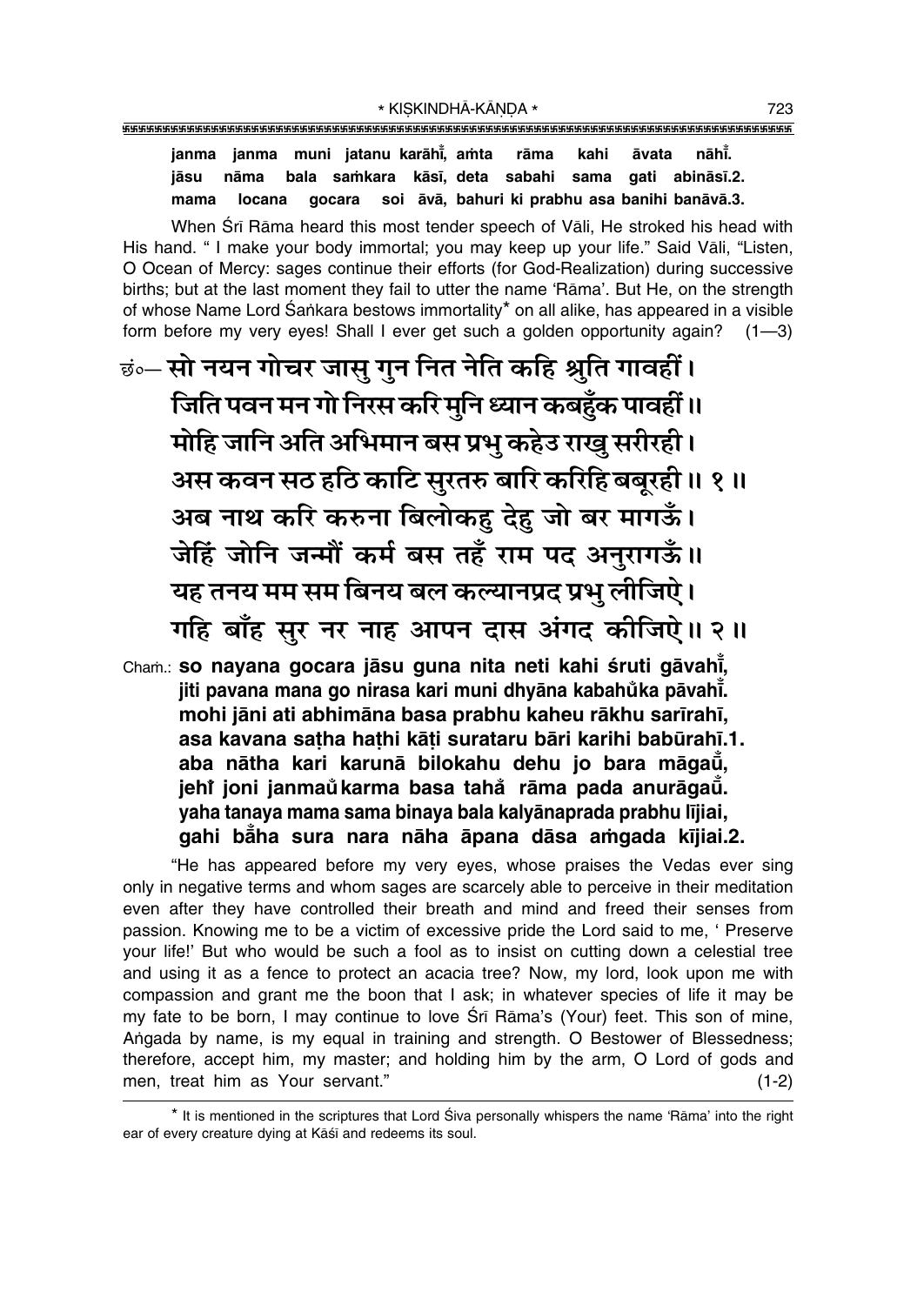## वे-राम चरन दूढ़ प्रीति करि बालि कीन्ह तनु त्याग। सुमन माल जिमि कंठ ते गिरत न जानइ नाग॥१०॥

### Do.: rāma carana drRha prīti kari bāli kīnha tanu tyāga, sumana māla jimi kamtha te girata na jānai nāga.10.

Intensifying his devotion to Srī Rāma's feet Vāli dropped his body (without his knowing it) even as an elephant little knows the falling of a wreath of flowers from its neck.  $(10)$ 

- चौ०— राम धाम पठावा। नगर लोग सब ब्याकुल धावा॥ बालि निज बिलाप कर तारा। छटे केस बिधि न देह सँभारा॥ १॥ नाना रघुराया। दीन्ह ग्यान हरि लीन्ही माया॥ देखि बिकल तारा गगन समीरा। पंच रचित अति अधम सरीरा॥ २॥ छिति जल पावक आगें सोवा। जीव नित्य केहि लगि तम्ह रोवा॥ प्रगट सो तन तव लागी। लीन्हेसि परम भगति बर मागी॥३॥ तब उपजा ग्यान चरन जोषित की नाईं। सबहि राम् गोसाईं॥ नचावत दारु उमा दीन्हा। मृतक कर्म बिधिवत सब कीन्हा॥४॥ सग्रीवहि तब आयस राम कहा अनजहि समझाई। राज देह सग्रीवहि जार्ड ॥ करि माथा। चले सकल प्रेरित रघनाथा ॥ ५ ॥ रघुपति चरन नाइ Cau.: rāma bāli nija dhāma pathāvā, nagara loga saba byākula dhāvā.
- bidhi tārā, chūțe kesa deha såbhārā.1. nānā bilāpa kara na tārā **bikala** dekhi raghurāyā, dīnha qyāna hari līnhī māvā. chiti jala pāvaka gagana samīrā, pamca racita ati adhama sarīrā.2. pragata so tanu tava āgě sovā, jīva nitya kehi lagi tumha rovā. upajā gyāna carana taba lāgī, līnhesi parama bhagati bara māgī.3. umā dāru iosita kī nāi, sabahi nacāvata rāmu aosāi. dīnhā, mrtaka karma bidhivata saba kīnhā.4. taba sugrīvahi āvasu kahā anujahi samujhāī, rāja dehu rāma sugrīvahi iāī. raghupati carana nāi kari māthā, cale sakala prerita raghunāthā.5.

Sri Rama sent away Vali to His own abode. All the people of the city ran in dismay. With dishevelled hair and a tottering frame Tārā (Vāli's wife) wailed in many ways. When the Lord of Raghus saw her distress, He imparted to her wisdom and dispelled her delusion. "Made up of the five elements, viz., earth, water, fire, ether and air, this body is extremely vile. The mortal frame lies, buried in eternal sleep before your eyes, while the soul is everlasting. For whom, then, do you lament ?" The light of wisdom dawned on her and now she embraced His feet and asked of Him the boon of supreme Devotion. The almighty Śrī Rāma, O Umā (says Bhagavān Śankara) makes us all dance like so many marionettes. Srī Rāma then gave orders to Sugrīva, who performed all the funeral rites with due ceremony. He next instructed His younger brother (Laksmana), "Go and crown Sugriva as the king." Bowing their head to the Lord of Raghus, all left in obedience to His orders.  $(1 - 5)$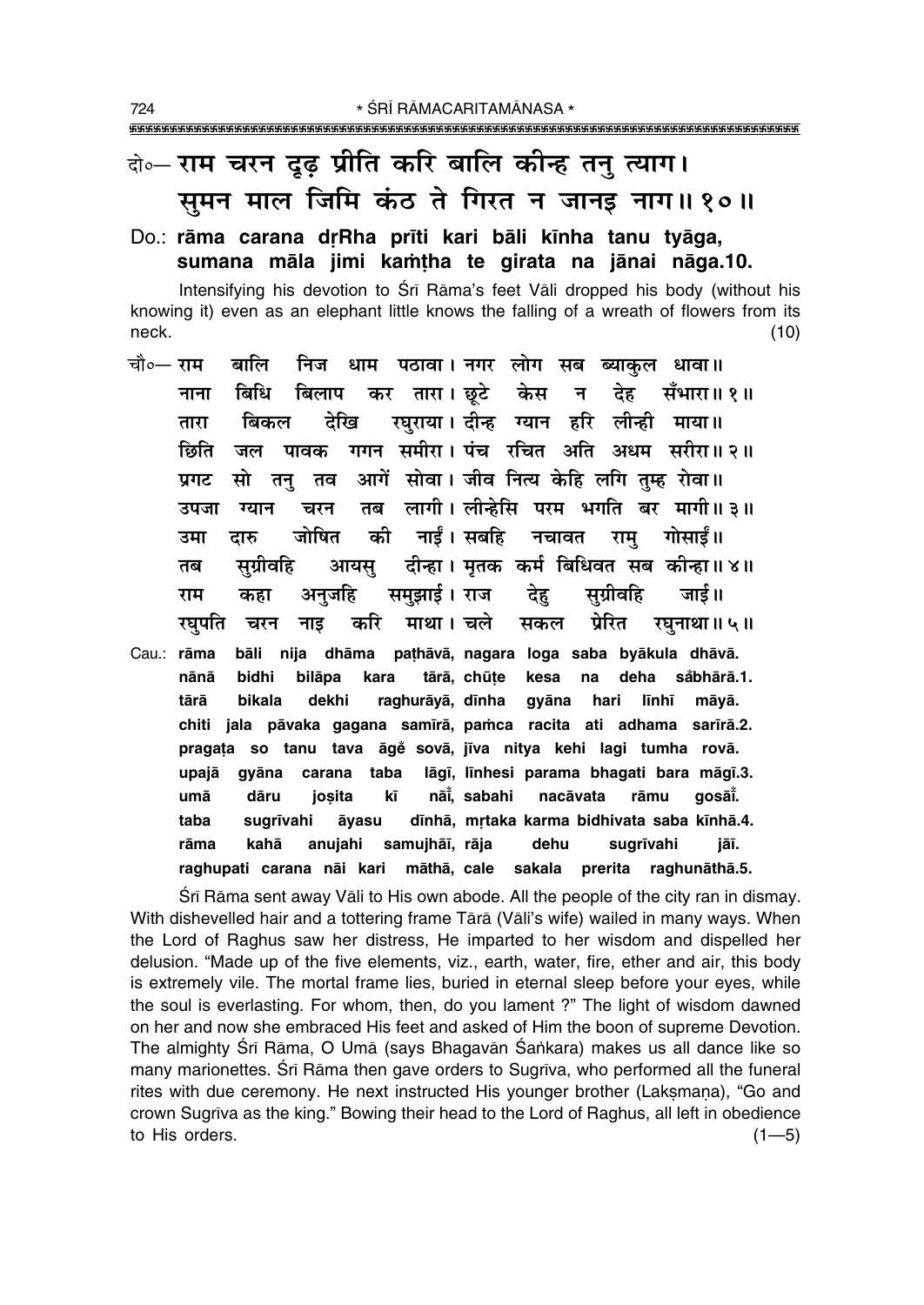| केन् लछिमन तुरत बोलाए पुरजन बिप्र समाज।                                              |
|--------------------------------------------------------------------------------------|
| राजु दीन्ह सुग्रीव कहँ अंगद कहँ जुबराज॥११॥                                           |
| Do.: lachimana turata<br>bolāe<br>purajana bipra samāja,                             |
| rāju dīnha sugrīva kahå amgada kahå jubarāja.11.                                     |
| Laksmana immediately summoned the citizens and the Brāhmanas and (in their           |
| presence) crowned Sugriva as the king and installed Angada as the Crown Prince. (11) |
| चौ०— उमा राम सम हित जग माहीं। गुरु पितु मातु बंधु प्रभु नाहीं॥                       |
| सुर नर मुनि सब कै यह रीती। स्वारथ लागि करहिं सब प्रीती॥१॥                            |
|                                                                                      |
| बालि त्रास ब्याकुल दिन राती।तन बहु ब्रन चिंताँ जर छाती॥                              |
| सोइ सुग्रीव कीन्ह कपिराऊ।अति कृपाल रघुबीर सुभाऊ॥२॥                                   |
| अस प्रभु परिहरहीं। काहे न बिपति जाल नर परहीं॥<br>जानतहूँ                             |
| सुग्रीवहि लीन्ह बोलाई।बहु प्रकार नृपनीति सिखाई॥३॥<br>पुनि                            |
| प्रभु सुनु सुग्रीव हरीसा।पुर न जाउँ दस चारि बरीसा॥<br>कह                             |
| रितु आई। रहिहउँ निकट सैल पर छाई॥४॥<br>ग्रीषम<br>बरषा<br>गत                           |
| अंगद सहित करहु तुम्ह राजू।संतत हृदयँ धरेहु मम काजू॥                                  |
| सुग्रीव भवन फिरि आए। रामु प्रबरषन गिरि पर छाए॥ ५॥<br>जब                              |
| Cau.: umā rāma sama hita jaga māhi, guru pitu mātu bamdhu prabhu nāhi.               |
| sura nara muni saba kai yaha rītī, svāratha lāgi karahī saba prītī.1.                |
| byākula dina rātī, tana bahu brana cimtā jara chātī.<br>bāli<br>trāsa                |
| kīnha<br>kapirāū, ati<br>kṛpāla<br>raghubīra<br>sugrīva<br>subhāū.2.<br>soi          |
| jānatahū asa prabhu pariharahī, kāhe na bipati jāla nara parahī.                     |
| līnha bolāī, bahu prakāra<br>sugrīvahi<br>sikhāī.3.<br>puni<br>nrpanīti              |
| kaha prabhu sunu sugrīva harīsā, pura na jāu dasa cāri<br>barīsā.                    |
| grīsama barasā ritu āī, rahihau nikata saila para chāī.4.<br>gata                    |
| amgada sahita karahu tumha rājū, samtata hrdaya dharehu mama kājū.                   |
| sugrīva bhavana phiri āe, rāmu prabarașana giri para chāe.5.<br>jaba                 |
| .                                                                                    |

Umā, there is no such friend as Srī Rāma in this world—neither preceptor, nor father, nor mother, nor brother, nor master. Gods, men and sages, all as a rule have some selfish motive behind their love. The same Sugriva who trembled day and night in fear of Vāli, who had many a sore on his body and whose breast ever burnt with the fire of anxiety, was made the king of monkeys! The Hero of Raghu's line is extremely compassionate by nature. No wonder that men who knowingly abandon such a lord should be caught in the meshes of calamity. The Lord then sent for Sugriva and instructed him in the various principles of statecraft. Said the Lord, "Listen, O Sugriva, lord of the monkeys: I may not enter a town for four years and ten. The hot season is now over and the rains have set in. I will, therefore, encamp on the hills not far from you. You and Angada rule over the kingdom, and ever cherish my business in your heart." When Sugriva returned home, Sri Rāma took up His abode on the Pravarsaņa hills.  $(1 - 5)$ 

बे-प्रथमहिं देवन्ह गिरि गुहा राखेउ रुचिर बनाइ। राम कुपानिधि कछ दिन बास करहिंगे आइ॥१२॥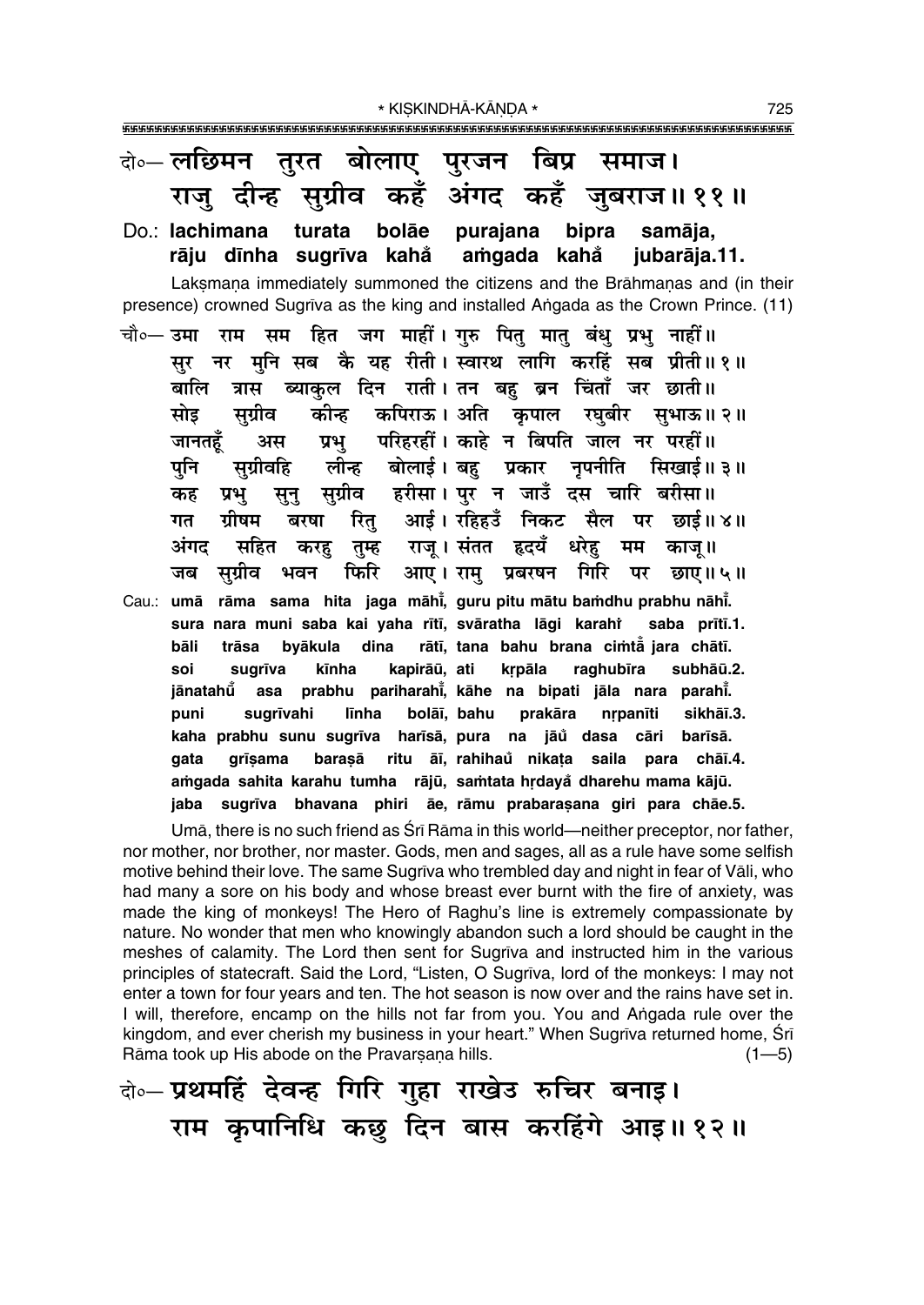#### Do.: prathamahi devanha giri guhā rākheu rucira banāi, krpānidhi kachu dina bāsa karahimge rāma āi.12.

The gods had already kept ready for Him a charming cave in the mountain in the hope that the all-merciful Sri Rama would come and stay there for a few days.  $(12)$ 

- बन कसमित अति सोभा।गंजत मधप निकर मध लोभा॥ चौ०— संदर सहाए। भए बहुत जब ते प्रभु आए॥ १॥ कंद पत्र मल फल अनुपा। रहे तहँ अनुज सहित सुरभुपा॥ देखि सैल मनोहर मधुकर खग मृग तन् धरि देवा। करहिं सिद्ध मुनि प्रभु कै सेवा॥२॥ तब ते। कीन्ह निवास रमापति जब ते॥ मंगलरूप भयउ बन फटिक सिला अति सुभ्र सुहाई। सुख आसीन तहाँ द्रौ भाई॥ ३॥ अनुज सन कथा अनेका। भगति बिरति नृपनीति बिबेका॥ कहत मेघ नभ छाए। गरजत बरषा काल लागत परम सहाए॥ ४॥
- Cau.: sumdara bana kusumita ati sobhā, gumjata madhupa nikara madhu lobhā. kamda mūla phala patra suhāe, bhae bahuta jaba te prabhu āe.1. dekhi manohara saila anūpā, rahe tahå anuja sahita surabhūpā. madhukara khaga mrga tanu dhari devā, karahi siddha muni prabhu kai sevā.2. mamgalarūpa bhayau bana taba te, kīnha nivāsa ramāpati jaba te. phatika silā ati subhra suhāī, sukha āsīna tahå dvau bhāī.3. kahata anuja sana kathā anekā, bhagati **birati** nrpanīti bibekā. kāla megha nabha chāe, garajata barasā lāgata parama suhāe.4.

The lovely forest, rich in flowers, presented a most splendid sight with its swarms of bees humming in greed of honey. Delightful bulbs, roots, fruit and leaves grew in abundance from the time the Lord came there. Seeing the mountain incomparable in its charms Srī Rāma, the suzerain Lord of gods, stayed there with His younger brother. Taking the form of bees, birds and beasts, gods, Siddhas and hermits did service to the Lord. The forest became a picture of felicity from the time Sri Rāma, the Lord of Laksmi (the goddess of prosperity), took up His residence there. There was a delightful and glistening rock of crystal, on which the two brothers sat at ease. Srī Rāma gave a discourse to His younger brother on many a topic such as Devotion, dispassion, statecraft and spiritual wisdom. As the rains had set in, the sky was overcast with clouds, which made a delightful rumbling noise.  $(1-4)$ 

# बे॰–लछिमन देखु मोर गन नाचत बारिद पेखि। गृही बिरति रत हरष जस बिष्नु भगत कहुँ देखि ॥ १३ ॥

Do.: lachimana dekhu mora gana nācata bārida pekhi, grhī birati rata harasa jasa bisnu bhagata kahů dekhi.13.

"Look here, Laksmana: the peacocks dance at the sight of the clouds, even as a householder having a leaning towards dispassion would rejoice to see a devotee of Bhagavān Visnu."  $(13)$ 

गरजत घोरा। प्रिया हीन डरपत मन मोरा॥ चौ०— घन घमंड नभ दामिनि दमक रह न घन माहीं। खल कै प्रीति जथा थिर नाहीं॥१॥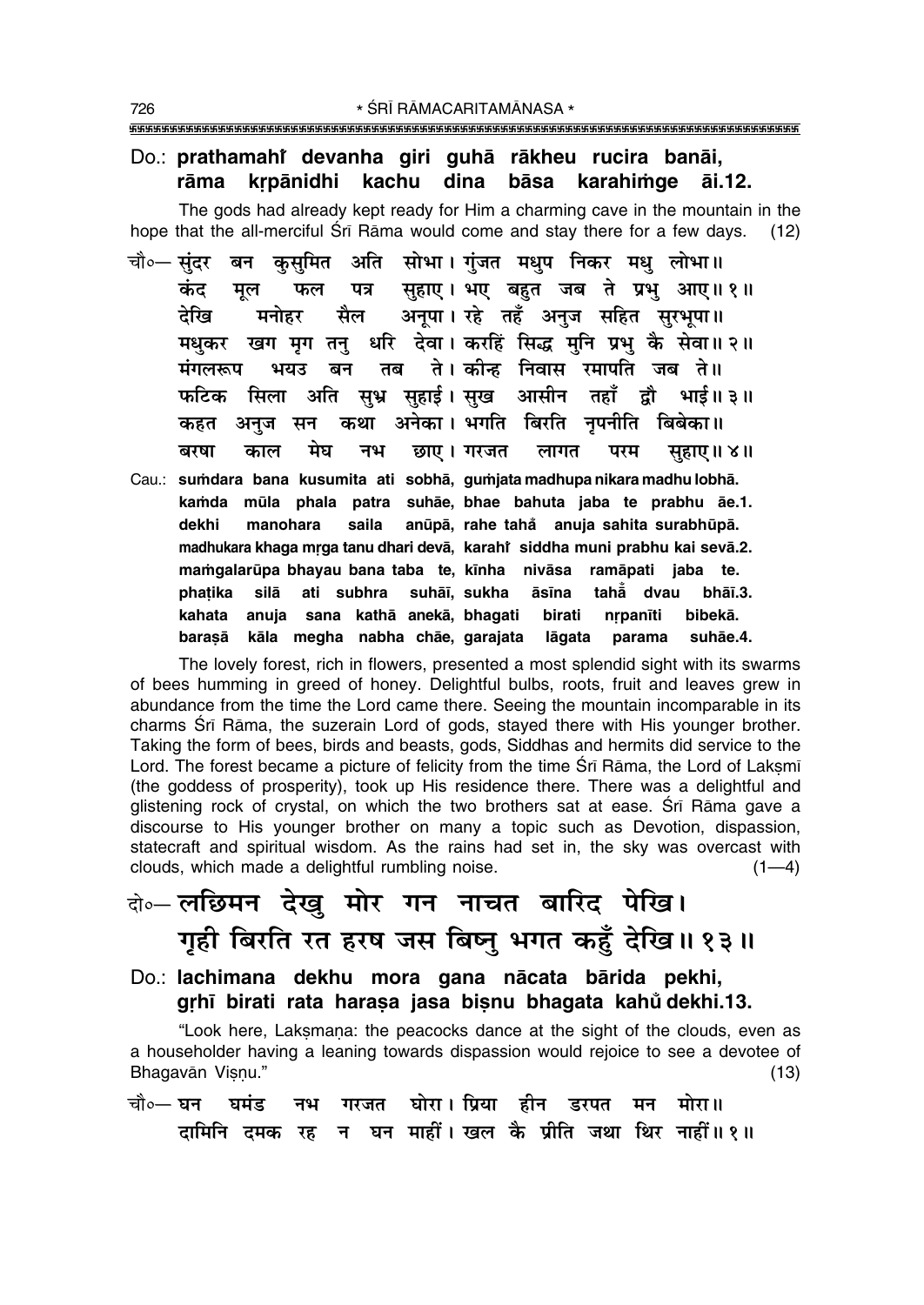|        |  |  | बरषहिं जलद भूमि निअराएँ।जथा नवहिं बुध बिद्या पाएँ॥                       |  |      |             |
|--------|--|--|--------------------------------------------------------------------------|--|------|-------------|
| बँद    |  |  | अघात सहहिं गिरि कैसें। खल के बचन संत सह जैसें॥२॥                         |  |      |             |
| छुद्र  |  |  | नदीं भरि चलीं तोराई।जस थोरेहूँ धन खल इतराई॥                              |  |      |             |
| भूमि   |  |  | परत भा ढाबर पानी।जनु जीवहि माया लपटानी॥३॥                                |  |      |             |
|        |  |  | समिटि समिटि जल भरहिं तलावा। जिमि सदगुन सज्जन पहिं आवा॥                   |  |      |             |
| सरिता  |  |  | जल जलनिधि महुँ जाई। होइ अचल जिमि जिव हरि पाई॥४॥                          |  |      |             |
|        |  |  | Cau.: ghana ghamamda nabha garajataghorā, priyā hīna darapata mana morā. |  |      |             |
|        |  |  | dāmini damaka raha na ghana māhi, khala kai priti jathā thira nāhi.1.    |  |      |             |
|        |  |  | baraşahî jalada bhūmi niarāĕ, jathā navahî budha bidyā pāĕ.              |  |      |             |
|        |  |  | būda aghāta sahahi giri kaisě, khala ke bacana samta saha jaisě.2.       |  |      |             |
|        |  |  | chudra nadi bhari cali torāi, jasa thorehů dhana khala itarāi.           |  |      |             |
| bhūmi  |  |  | parata bhā ḍhābara pānī, janu   jīvahi  māyā                             |  |      | lapatānī.3. |
| samiti |  |  | samiți jala bharahi talāvā, jimi sadaguna sajjana pahi āvā.              |  |      |             |
| saritā |  |  | jala jalanidhi mahů jāī,  hoi acala jimi jiva                            |  | hari | pāī.4.      |

"The clouds are fast gathering in the sky and making a terrible noise. Bereft as I am of my darling (Sita), my heart trembles to see all this. The lightning flashes fitfully amid the clouds, like the friendship of the wicked, which never endures. The pouring clouds cleave close to the ground even as the learned stoop beneath accumulated lore. The mountains endure the buffeting of showers even as a saint would put up with the taunts of the wicked. The swelling streamlets rush with great speed just as the wicked would feel elated even with a small fortune. The water becomes turbid the moment it descends on earth, even as the Jiva (an embodied soul) is enveloped in Māyā as soon as born. The water coming from various directions gathers into a pool even as commendable virtues find their way into the heart of a noble soul. The water of the stream, becomes still once it pours into the ocean, just as the ego finds eternal rest on attaining union with Srī Hari.  $(1-4)$ 

## बे॰ हरित भूमि तृन संकुल समुझि परहिं नहिं पंथ। जिमि पाखंड बाद तें गुप्त होहिं सदग्रंथ॥१४॥

### Do.: harita bhūmi trna samkula samujhi parahi nahi pamtha, jimi pākhamda bāda te gupta hohi sadagramtha.14.

"The green earth is so choked with grass that the tracks cannot be distinguished, just as holy books are obscured by heretic doctrines.  $(14)$ 

दिसा सुहाई। बेद पढ़हिं जनु बटु समुदाई॥ चौ०— दादर धनि चह बिटप अनेका। साधक मन जस मिलें बिबेका॥१॥ नव पल्लव भए जवास पात बिनु भयऊ। जस सुराज खल उद्यम गयऊ॥ अर्क मिलइ नहिं धूरी। करइ क्रोध जिमि धरमहि दूरी॥२॥ खोजत कतहँ महि कैसी। उपकारी कै संपति जैमी॥ ससि संपन्न सोह तम घन खद्योत बिराजा। जनु दंभिन्ह कर मिला समाजा॥३॥ निसि फूटि किआरीं। जिमि सुतंत्र भएँ बिगरहिं नारीं॥ महाबष्टि चलि चतुर किसाना। जिमि बुध तजहिं मोह मद माना॥४॥ कषी निरावहिं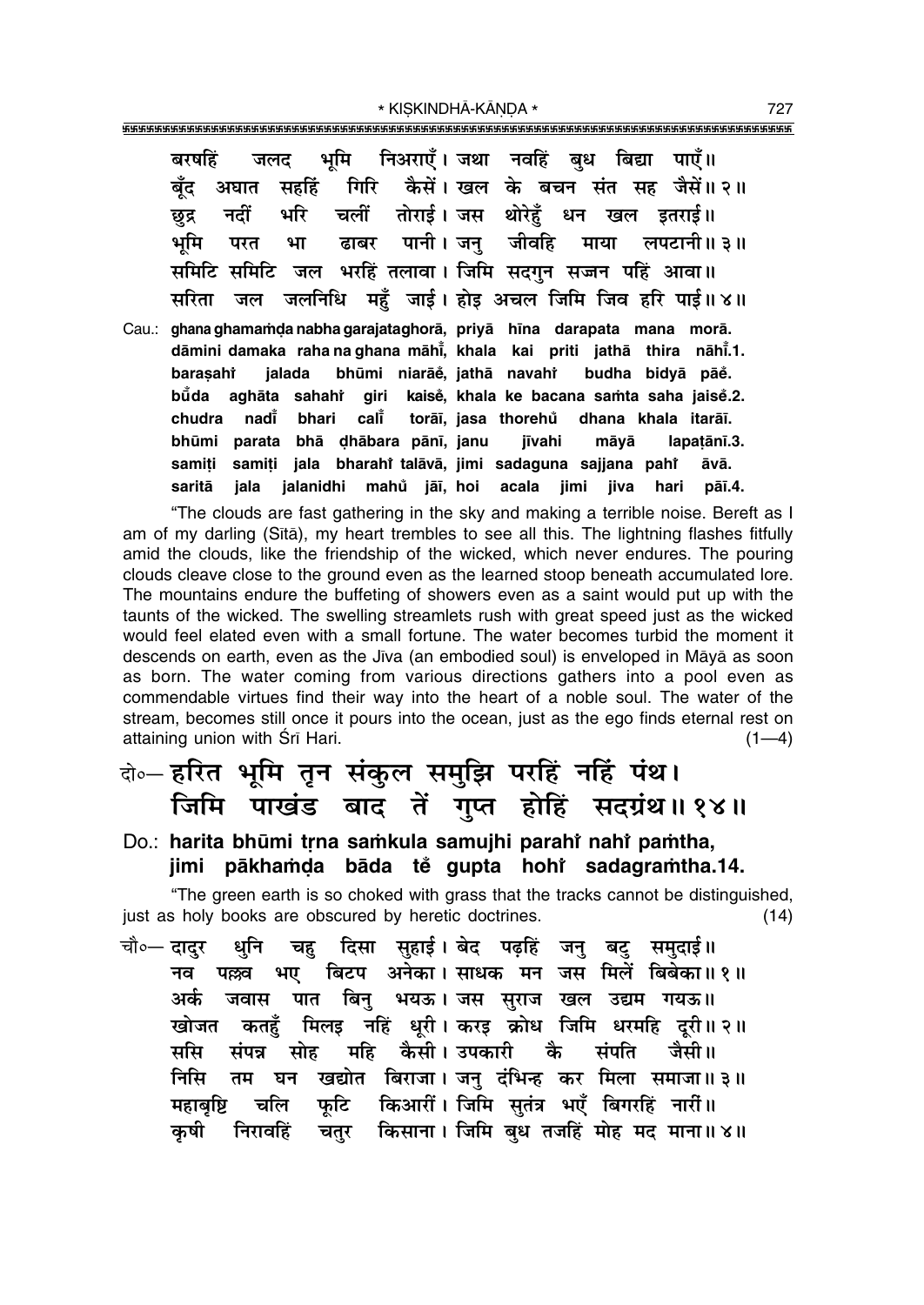|  |  | देखिअत चक्रबाक खग नाहीं। कलिहि पाइ जिमि धर्म पराहीं॥       |  |
|--|--|------------------------------------------------------------|--|
|  |  | ऊषर बरषइ तृन नहिं जामा। जिमि हरिजन हियँ उपज न कामा॥५॥      |  |
|  |  | बिबिध जंतु संकुल महि भ्राजा।प्रजा बाढ़ जिमि पाइ सुराजा॥    |  |
|  |  | जहँ तहँ रहे पथिक थकि नाना। जिमि इंद्रिय गन उपजें ग्याना॥६॥ |  |

Cau.: dādura dhuni cahu disā suhāī, beda paRhahi janu batu samudāī. nava pallava bhae bitapa anekā, sādhaka mana jasa mile bibekā.1. pāta binu bhayaū, jasa surāja khala udyama gayaū. arka iavāsa khojata katahů milai nahř dhūrī, karai krodha jimi dharamahi dūrī.2. sasi sampanna soha mahi kaisī, upakārī kai sampati iaisī. nisi tama ghana khadyota birājā, janu dambhinha kara milā samājā.3. kiāri, jimi sutamtra bhaĕ bigaraht mahābrsti cali phūti nārī. kisānā, jimi budha tajahi moha mada mānā.4. krsī nirāvaht catura khaga nāhi, kalihi pāi jimi dharma dekhiata cakrabāka parāhī. ūsara barasai trna nahi jāmā, jimi harijana hiya upaja na kāmā.5. bibidha jamtu samkula mahi bhrājā, prajā bāRha iimi pāi surājā. jahå tahå rahe pathika thaki nānā, jimi imdriya gana upaje gyānā.6.

"On all sides one hears the delightful croaking of frogs, which reminds one of a batch of religious students chanting the Vedas. Clothed with new leaves the trees of different species look as green and cheerful as the mind of a striving soul who has attained spiritual wisdom. The leaves of the Aka and Javasa plants have fallen off even as under a good government the plans of the wicked come to naught. Dust cannot be found even if one searches for it, just as piety is scared away by anger. The earth rich with crops appears as delightful as the wealth of a generous man. In the thick darkness of the night fireflies gleam like a mustered band of hypocrites. The embankments of the fields have been breached by torrential rains just as women get spoiled by freedom. Clever husbandmen protect their crop by uprooting the weeds, just as the wise discard infatuation, vanity and pride. The Cakravāka birds are no more to be seen, just as virtues disappear with the Kali age. Even though it rains on the barren lands as well, not a blade of grass sprouts on it, just as concupiscence takes no root in the heart of a servant of Sri Hari. The earth looks charming with the swarms of various living creatures even as the population grows under a good government. Many a weary traveller has stopped here and there just as with the dawning of wisdom the senses become still.  $(1-6)$ 

- वे॰ कबहँ प्रबल बह मारुत जहँ तहँ मेघ बिलाहिं। जिमि कपूत के उपजें कुल सद्धर्म नसाहिं॥१५ (क)॥ कबहुँ दिवस महँ निबिड़ तम कबहुँक प्रगट पतंग। बिनसइ उपजइ ग्यान जिमि पाइ कुसंग सूसंग॥१५ (ख)॥
- Do.: kabahů prabala baha māruta jahå tahå megha bilāhi, iimi kapūta ke upajě kula saddharma nasāh $i$ .15 $(A)$ . kabahů divasa mahå nibiRa tama kabahůka pragata patamga, kusamga susamga.15(B). binasai upajai gyāna jimi pāi "Sometimes a strong wind would blow and disperse the clouds in various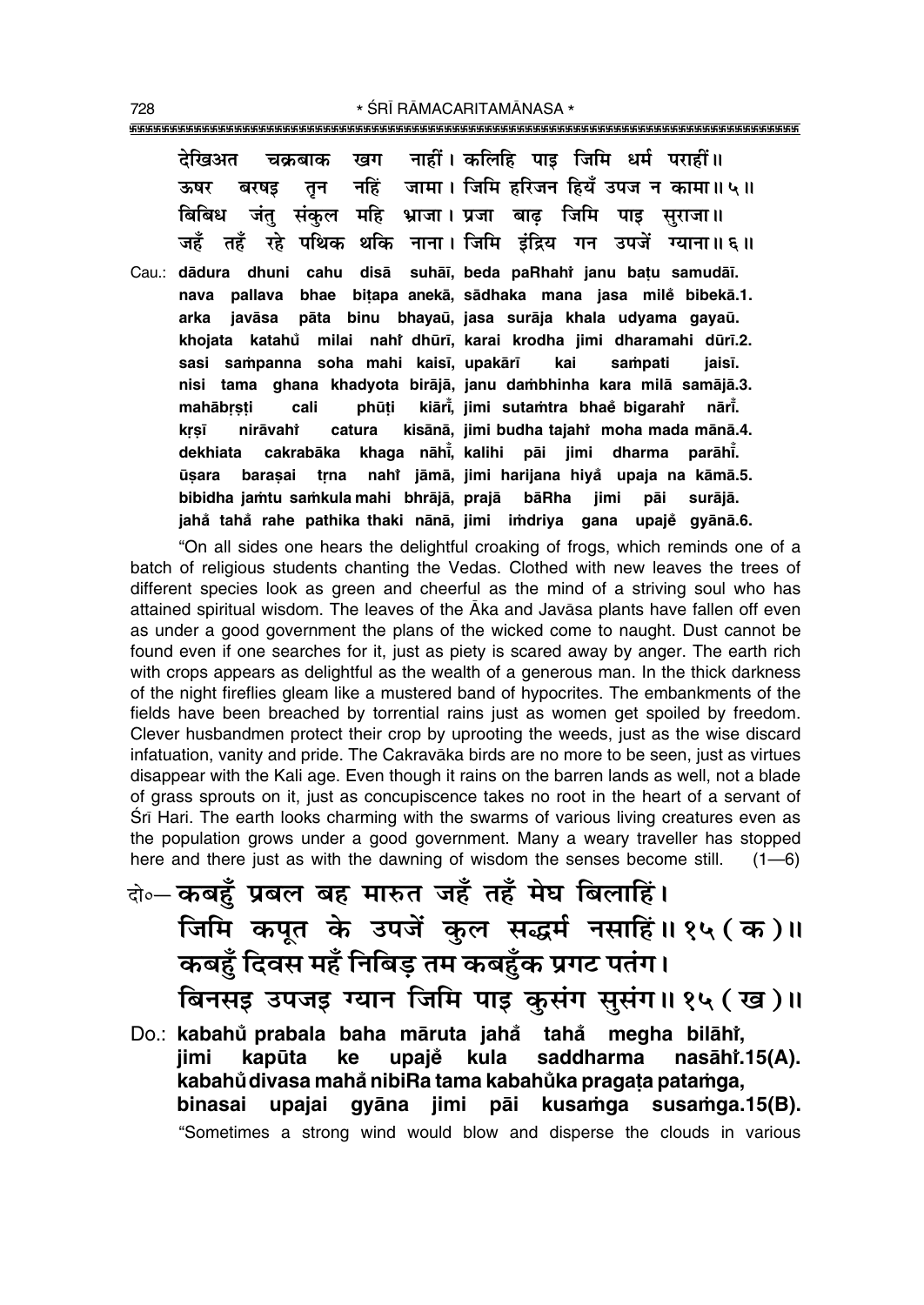directions, just as with the birth of an unworthy son the noble traditions of a family get extinct. Now it becomes pitch dark even during the day, while at other times the sun would shine brightly, just as the light of wisdom is obscured in the company of the vile and manifests itself in the company of the good.  $(15 A-B)$ 

- रित् आई।लछिमन देखह परम चौ∘— **बरषा** बिगत सरद सहाई॥ महि छाई। जन् बरषाँ कृत प्रगट बुढ़ाई॥१॥ फलें सकल कास जल सोषा। जिमि लोभहि उदित अगस्ति पंथ सोषड संतोषा॥ मरिता सोहा। संत हृदय जस गत मद मोहा॥ २॥ निर्मल जल मर रस रस सुख सरित सर पानी। ममता त्याग करहिं जिमि ग्यानी॥ रितु खंजन आए। पाइ समय जिमि सुकृत सुहाए॥३॥ जानि सरद सोह असि धरनी। नीति निपन नप कै जसि करनी॥ पंक रेन न भइँ मीना। अबुध कुटुंबी जिमि धनहीना॥४॥ संकोच बिकल जल सोह अकासा। हरिजन इव परिहरि सब आसा॥ निर्मल बिन घन सारदी श्रोरी। कोउ एक पाव भगति जिमि मोरी॥५॥ कहँ कहे बर्षि
- āī, lachimana dekhahu parama suhāī. bigata ritu Cau.: barasā sarada chāi, janu baraså krta pragata buRhāi.1. phulẻ kāsa sakala mahi udita agasti pamtha jala sosā, jimi lobhahi sosai samtosā. nirmala jala sohā, samta hrdaya jasa gata mada mohā.2. saritā sara rasa rasa sūkha sarita sara pānī, mamatā tyāga karahî jimi gyānī. sarada ritu khamjana āe, pāi samaya jimi sukrta suhāe.3. iāni pamka na renu soha asi dharani, niti nipuna nrpa kai jasi karani. jala samkoca bikala bha' mīnā abudha kutumbī jimi dhanahīnā.4. binu qhana nirmala soha akāsā, harijana iva parihari saba āsā. kahů brsti sāradī thorī, kou eka pāva bhagati jimi morī.5. kahů

"Look here, Laksmana: the rains are over now and the most charming autumn has arrived. The whole earth is covered by the Kāśa grass with its white flowers as if the rainy season has exposed its old age. The constellation known by the name of Agastya (Canopus)<sup>\*</sup> has appeared and dried up the water on the roads even as contentment swallows greed. The limpid water of the rivers and lakes looks charming as a saint's heart devoid of pride and infatuation. Drop by drop the water of the streams and lakes is drying up even as the wise shake off the possessive instinct. Knowing that the autumn had set in the Khañjana bird has made its appearance, just as the welcome fruit of one's meritorious deeds appears at the appointed time (neither sooner nor later). Devoid of mud and dust the earth has assumed a lovely aspect just like the administration of a monarch well-versed in politics. The fish are distressed on account of the diminishing waters even as an improvident householder suffering from want of money. The cloudless sky is shining as bright as a devotee of Srī Hari, who has abandoned all desires. Here and there we have light autumnal showers, just as a rare soul comes to develop devotion to Me.  $(1 - 5)$ 

## केन चले हरषि तजि नगर नृप तापस बनिक भिखारि। जिमि हरि भगति पाइ श्रम तजहिं आश्रमी चारि॥ १६॥

<sup>\*</sup> The heliacal rising of the constellation named above takes place on the seventh day after the new moon of the month of Bhadrapada.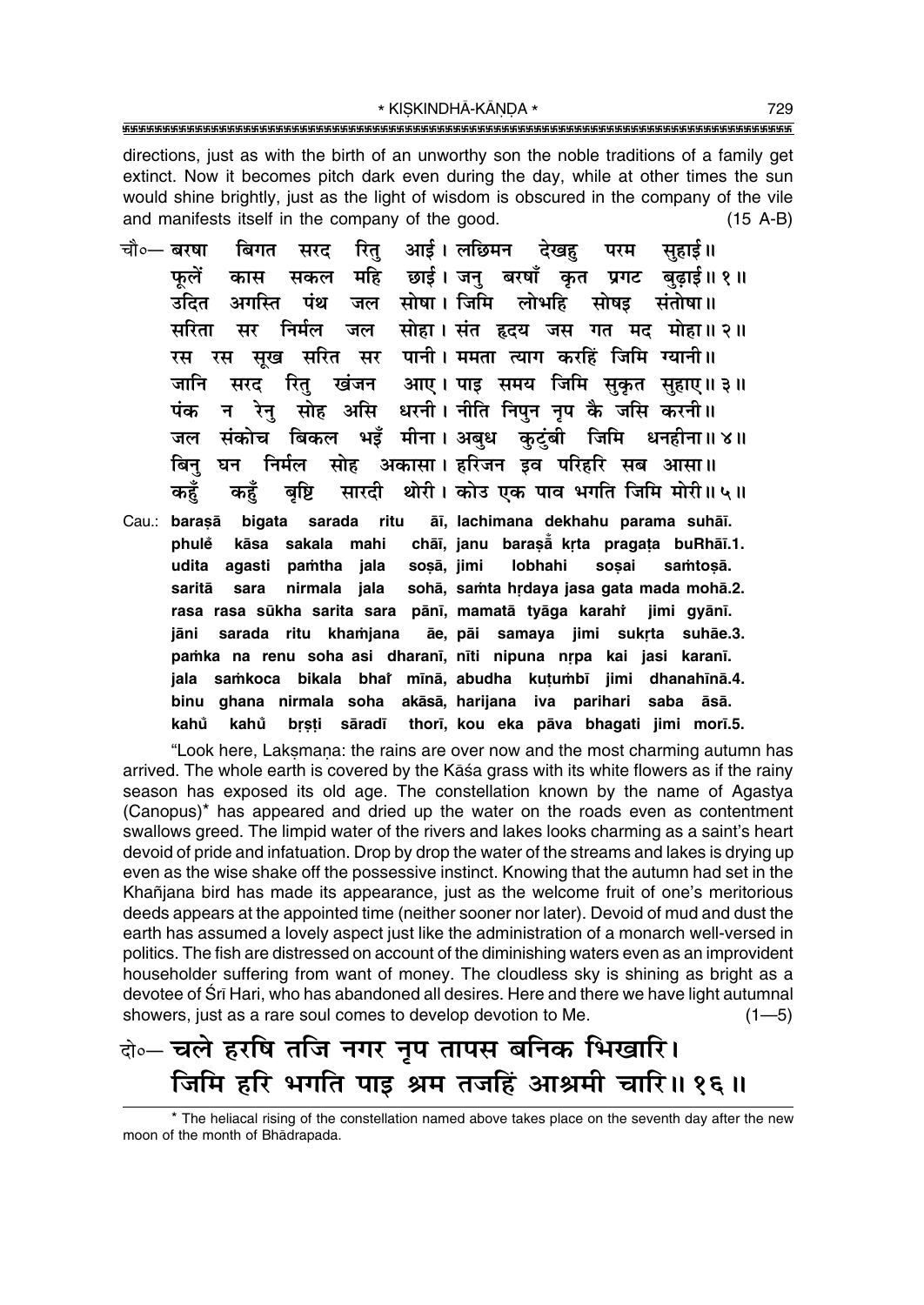### Do.: cale harași taji nagara nrpa tāpasa banika bhikhāri, hari bhaqati pāi śrama tajahi āśramī iimi cāri.16.

"Kings and ascetics, merchants and mendicants are gladly leaving the city (kings for extending their dominions, ascetics in search of a suitable place for practising penance, merchants for carrying on their trade and mendicants for begging alms), just as men in any of the four stages<sup>\*</sup> of life cease to toil (for perfection) once they have acquired devotion to Srī Hari.  $(16)$ 

- चौ०— सखी नीर अगाधा। जिमि हरि सरन न एकउ बाधा॥ मीन जे सर कैसा। निर्गुन ब्रह्म सोह सगुन भएँ जैसा॥१॥ फलें कमल मुखर अनूपा। सुंदर गंजत खग रव नाना रूपा॥ मधकर दख निसि पेखी। जिमि दर्जन पर संपति देखी॥२॥ मन चक्रबाक अति ओही। जिमि सुख लहड़ न संकरद्रोही॥ चातक रटत तृषा निमि अपहरई। संत दरस जिमि पातक टरई॥३॥ ससि सरदातप समदाई। चितवहिं जिमि हरिजन हरि पाई॥ देखि चकोर डंद हिम त्रासा। जिमि द्विज द्रोह किएँ कुल नासा॥४॥ बीते मसक टस
- Cau.: sukhī mīna agādhā, jimi hari sarana na ekau bādhā. ie nīra phūlė kamala soha sara kaisā, nirguna brahma saguna bhaė jaisā.1. gumjata madhukara mukhara anūpā, sumdara khaga rava nānā rūpā. cakrabāka mana dukha nisi pekhī, jimi durjana para sampati dekhī.2. ohī, jimi sukha lahai na samkaradrohī. cātaka ratata trsā ati sasi apaharaī, samta darasa jimi pātaka taraī.3. saradātapa nisi samudāī, citavahi jimi harijana hari pāī. dekhi imdu cakora masaka damsa bīte hima trāsā, jimi dvija droha kie kula nāsā.4.

"In deep waters the fish are as happy as ever, just as those who have taken refuge in Srī Hari (i.e., Myself) never fall into trouble of any kind. With full-blown lotuses the lake appears as charming as when the absolute Brahma appears with form. The bees are making a humming sound which possesses a unique melody of its own, and the birds a charming concert of diverse sounds. The Cakravaka bird is sad at heart to see the night, just as a villain is grieved at the sight of another's fortune. The Cataka cries out in its agony of excessive thirst just as an enemy of Sankara knows no rest. The moon by night relieves the heat of the autumnal sun, just as the sight of a holy man drives away sin. Flocks of Cakora birds fix their gaze on the moon as soon as she comes to their view, even as the votaries of Srī Hari on meeting Him. Mosquitoes and gadflies have perished due to fear of cold, just as hostility to the Brāhmanas brings, ruin to the entire family.  $(1-4)$ 

|  | क्षे∘– भूमि जीव संकुल रहे गए सरद रितु पाइ।        |  |  |                                                    |
|--|---------------------------------------------------|--|--|----------------------------------------------------|
|  |                                                   |  |  | सदगुर मिलें जाहिं जिमि संसय भ्रम समुदाइ॥१७॥        |
|  | Do.: bhūmi jīva samkula rahe gae sarada ritu pāi, |  |  |                                                    |
|  |                                                   |  |  | sadagura milė jāhi jimi samsaya bhrama samudāi.17. |

<sup>\*</sup> The four stages of life through which a Brāhmana in particular and all the twice-born in general have to pass are: (1) Brahmacarya (student life), (2) Gārhasthya (married life), (3) Vānaprastha (asceticism) and (4) Samnyasa (renunciation).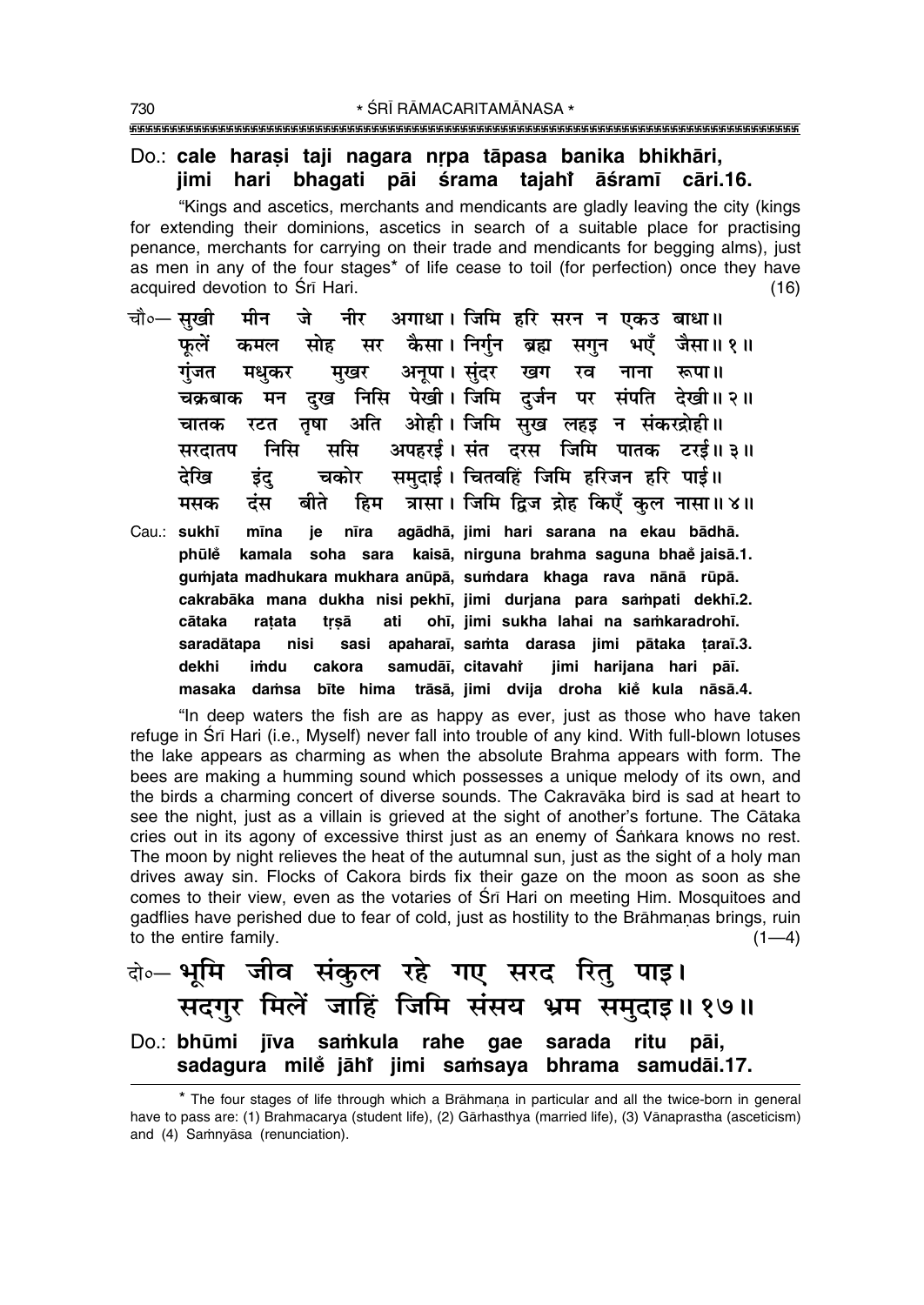"The insects that teemed on the earth have perished with the advent of the autumn, just as a man who has found a teacher in the real sense of the term is rid of all doubt and error.  $(17)$ 

- रित आई। सधि न तात सीता कै पाई॥ निर्मल चौ०— बरषा गत कैसेहूँ सुधि जानौं। कालह जीति निमिष महुँ आनौं॥१॥ एक बार जीवति होई। तात जतन करि आनउँ सोई॥ कतहँ रहउ जौं मोरि बिसारी। पावा राज पर सग्रीवहँ संधि कोस ्नारी॥ २ ॥ जेहिं मारा मैं बाली। तेहिं सर हतौं मढ कहँ काली॥ सायक कपाँ छटहिं मद मोहा। ता कहँ उमा कि सपनेहँ कोहा॥३॥ जास मुनि ग्यानी। जिन्ह रघुबीर चरन यह चरित्र रति मानी॥ जानहिं लछिमन कोधवंत प्रभ जाना । धनुष चढाड गहे कर बाना॥ ४॥
- Cau.: barasā gata nirmala ritu āī, sudhi na tāta sītā kai pāī. sudhi jānaů, kālahu jīti nimisa mahů eka bāra kaisehů ānaů.1. jaů katahů rahau iīvati hoī, tāta jatana kari ānaů soī. sugrīvahů sudhi mori bisārī, pāvā rāja kosa pura nārī.2. mai bālī, tehi sara hataŭ mūRha kahå kālī. jeht sāyaka mārā jāsu krpā chūtahi mada mohā, tā kahů umā ki sapanehů kohā.3. jānahi yaha caritra muni gyānī, jinha raghubīra carana rati mānī. lachimana krodhavamta prabhu jānā, dhanusa caRhāi gahe kara bānā.4.

"The rains are over and the autumn, which is marked by a cloudless sky and limpid waters, has arrived; yet, dear brother, we have received no news about Sītā. If only once I could anyhow come to know of her whereabouts I would recover her out of the hands of Death himself. Wherever she may be, if only she is still alive I would make an effort to rescue her, dear brother. Sugriva too has forgotten me now that he has got a kingdom, a treasury, the amenities of city life and his own spouse. I will shoot the fool tomorrow with the same arrow which I used in killing Vali." (Says Śankara) He whose very grace rids one of pride and infatuation, could He ever dream of being angry, Uma? Those enlightened sages alone who have conceived a love for the feet of Sri Rāma (the Hero of Raghu's race) can know the inwardness of this conduct of His. When Laksmana found the Lord angry, he strung his bow and took arrows in his hands.  $(1-4)$ 

### के⊶ तब अनुजहि समुझावा रघुपति करुना सींव। आवहु तात सखा सुग्रीव॥१८॥ भय देखाइ लै

#### Do.: taba anujahi samujhāvā raghupati karunā sīmva, sugrīva.18. dekhāi lai tāta sakhā bhaya āvahu

The Lord of Raghus, who was the highest embodiment of compassion, then instructed His younger brother saying, "Sugrīva is our friend, dear brother; you should only frighten him and bring him here."  $(18)$ 

|    |  | चौ∘— इहाँ पवनसृत हृदयँ बिचारा । राम काजु सुग्रीवँ बिसारा ॥ |  |                                                             |
|----|--|------------------------------------------------------------|--|-------------------------------------------------------------|
|    |  |                                                            |  | निकट जाइ चरनन्हि सिरु नावा। चारिहु बिधि तेहि कहि समुझावा॥१॥ |
|    |  | सनि सग्रीवँ परम भय माना।।बिषयँ मोर हरि लीन्हेउ ग्याना॥     |  |                                                             |
| अब |  |                                                            |  | मारुतसुत दूत समूहा । पठवहु जहँ तहँ बानर जूहा ॥ २ ॥          |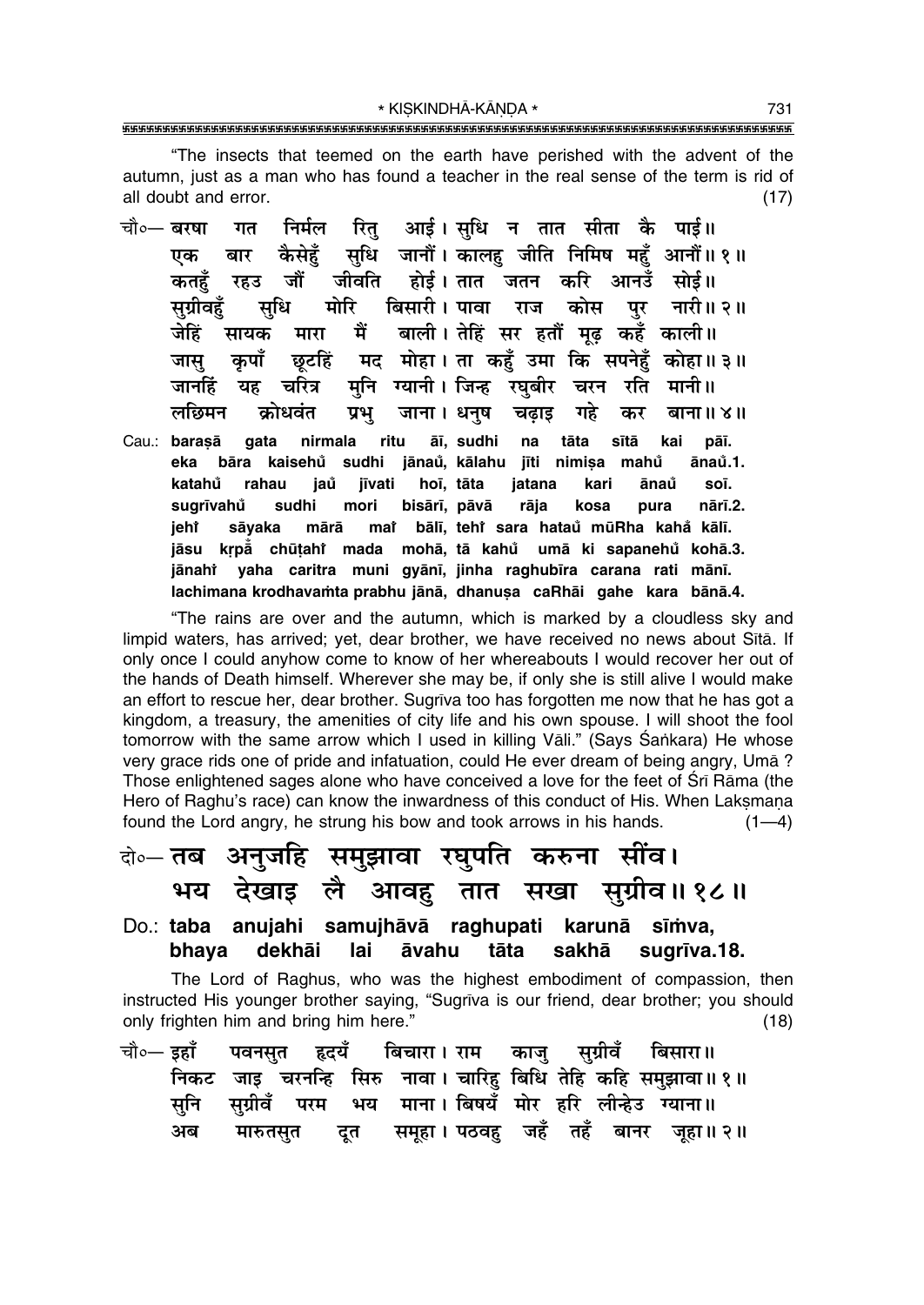|  |  | कहह पाख महँ आव न जोई। मोरें कर ता कर बध होई॥                   |  |  |                                                                     |
|--|--|----------------------------------------------------------------|--|--|---------------------------------------------------------------------|
|  |  |                                                                |  |  | तब हनुमंत बोलाए दुता। सब कर करि सनमान बहुता॥ ३॥                     |
|  |  | भय अरु प्रीति नीति देखराई। चले सकल चरनन्हि सिर नाई॥            |  |  |                                                                     |
|  |  |                                                                |  |  | एहि अवसर लछिमन पुर आए।क्रोध देखि जहँ तहँ कपि धाए॥४॥                 |
|  |  | Cau.: iha pavanasuta hrdayå bicārā, rāma kāju sugrīvå bisārā.  |  |  | nikata jāi carananhi siru nāvā, cārihu bidhi tehi kahi samujhāvā.1. |
|  |  | suni sugrīvă parama bhaya mānā, bisayă mora hari līnheu gyānā. |  |  |                                                                     |

**aba mårutasuta dµuta samµuhå, pa¢havahu jaha° taha° bånara jµuhå.2. kahahu påkha mahu åva na ° jo∂, more kara tå kara badha ho∂. ° taba hanuma≈ta bolåe dµutå, saba kara kari sanamåna bahµutå.3. bhaya aru pr∂ti n∂ti dekharå∂, cale sakala carananhi sira nå∂. ehi avasara lachimana pura åe, krodha dekhi jaha° taha° kapi dhåe.4.**

There (at Kiskindhā) Hanumān, the son of the wind-god, thought to himself, "Sugrīva has forgotten the task entrusted to him by Śrī Rāma." Approaching Sugrīva, therefore, he bowed his head at his feet and tried to bring him round by employing all the four methods of persuasion\*. Sugr∂va felt much alarmed to hear the words of Hanumān. "Sensuality has robbed me of my senses. Now, O son of the wind-god, troops of monkeys are scattered here and there: send batches of messengers to them and have it proclaimed that anyone who fails to appear before me within a fortnight shall meet his death at my hands.î Thereupon Hanumån sent for envoys and receiving them most politely charged them with their duty making use of threats, blandishments and persuasion. They all bowed their head at his feet and proceeded on their journey. That very moment Laksmana entered the city; seeing him angry monkeys ran away helter $s$ kelter.  $(1-4)$ 

दो**∘– धनुष चढ़ाइ कहा तब जारि करउँ पुर छार। ब्याकुल नगर देखि तब आयउ बालिकुमार॥१९॥** Do.: **dhanu¶a caRhåi kahå taba jåri karau pura chåra, °**

# **byåkula nagara dekhi taba åyau bålikumåra.19.**

Laksmana then strung his bow and said, "I will burn the city to ashes (by making use of the Agni-astra)". Thereupon came Vāli's son (prince Angada), seeing the whole city in dismay. (19)

चौ०— चरन नाइ सिरु बिनती कीन्ही । लछिमन अभय बाँह तेहि दीन्ही ॥ क्रोधवंत लछिमन सनि काना। कह कपीस अति भयँ अकलाना॥ १॥ सुनु हनुमंत संग लै तारा। करि बिनती समुझाउ कुमारा॥ <u>तारा सहित जाइ हनुमाना । चरन बंदि प्रभु सुजस बखाना॥२॥</u>

<sup>\*</sup> The four recognized methods of persuasion are:—(1) Sāma (argument or expostulation), (2) Dāna (inducement in the shape of gift etc.), (3) Bheda (sowing seeds of dissension) and (4) Danda (use of force). Hanumān must have told Sugrīva that apart from (1) moral obligations towards a friend and ally, (2) he owed his all to the grace of Śrī Rāma and was thus in duty bound to return His services, (3) that as a warrior he was no match for Śrī Rāma, who could punish him even as He did Vāli, and (4) that He could win over Angada to His side and use him as a tool in dethroning Sugrīva.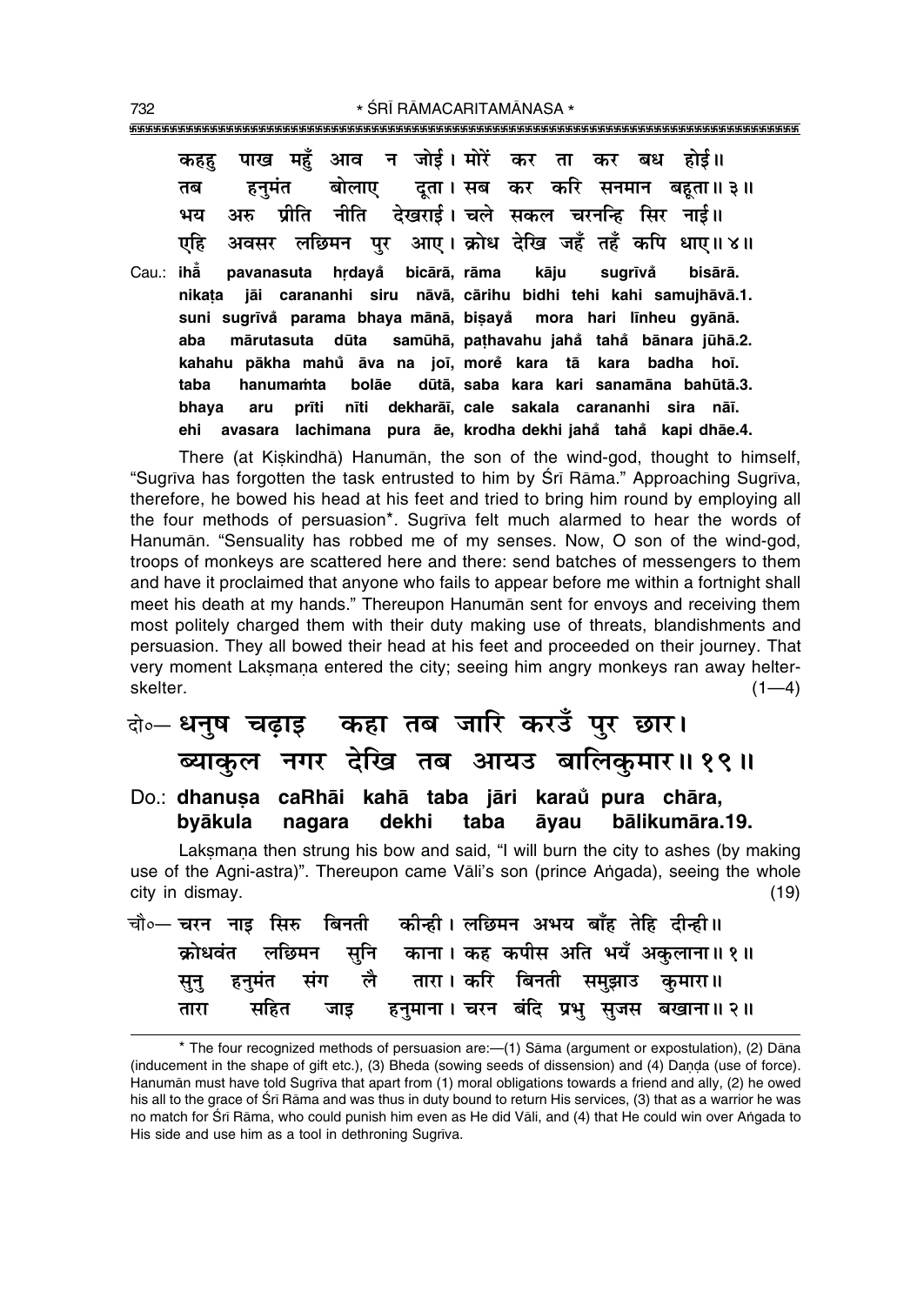| करि बिनती मंदिर लै आए।चरन पखारि पलँग बैठाए॥                                     |
|---------------------------------------------------------------------------------|
| कपीस चरनन्हि सिरु नावा। गहि भुज लछिमन कंठ लगावा॥३॥<br>तब                        |
| नाथ बिषय सम मद कछु नाहीं। मुनि मन मोह करइ छन माहीं॥                             |
| सुनत   बिनीत   बचन   सुख   पावा । लछिमन  तेहि  बहु  बिधि  समुझावा ॥ ४ ॥         |
| पवन तनय सब कथा सुनाई।ञेहि बिधि गए दूत समुदाई॥५॥                                 |
| nāi siru binatī kīnhī, lachimana abhaya bāha tehi dīnhī.<br>Cau.: <b>carana</b> |
| krodhavamta lachimana suni kānā, kaha kapīsa ati bhayă akulānā.1.               |
| hanumamta samga lai tārā, kari binatī samujhāu kumārā.<br>sunu                  |
| jāi<br>tārā<br>sahita<br>hanumānā, carana bamdi prabhu sujasa bakhānā.2.        |
| kari<br>binatī<br>mamdira lai āe, carana pakhāri<br>palåga baithae.             |
| kapīsa carananhi siru nāvā, gahi bhuja lachimana kamtha lagāvā.3.<br>taba       |
| nātha bisaya sama mada kachu nāhi, muni mana moha karai chana māhi.             |
| sunata binīta bacana sukha pāvā, lachimana tehi bahu bidhi samujhāvā.4.         |
| pavana tanaya saba kathā sunāī, jehi bidhi gae<br>dūta<br>samudāī.5.            |

He bowed his head at Laksmana's feet and made humble petition to him, whereupon Laksmana extended to him his protecting arms. When the report of Laksmana's wrath reached the ears of the monkey lord (King Sugrīva), he was terribly distracted with fear and said, "Listen, Hanumān: take Tārā with you and with suppliant prayers appease the prince (Laksmana)." Hanumān accordingly went with Queen Tārā and bowing at Laksmana's feet recounted the Lord's glory. With much supplication he escorted the prince to the palace and after laving his feet seated him on a couch. Then the monkey lord (Sugrīva) bowed his head at the prince's feet, while Laksmana took him by the arm and hugged him. "There is nothing so intoxicating, my lord, as the pleasures of sense which in an instant infatuate the soul even of a sage." Laksmana was gratified to hear his humble speech and reassured him in many ways. The son of the wind-god told him all that had happened in the meantime, viz., how batches of spies had been despatched (in various directions).  $(1-5)$ 

# दो**०– हरषि चले सुग्रीव तब अंगदादि कपि साथ। रामानुज आगें करि आए जहँ रघुनाथ॥२०॥**

Do.: **hara¶i cale sugr∂va taba a≈gadådi kapi såtha, råmånuja åge kari åe jaha ° raghunåtha.20. °**

Accompanied by Angada and other monkey's and placing Śrī Rāma's younger brother at the head. King Sugrīva went forth with joy and arrived in Śrī Rāma's presence. (20)

चौ०— <mark>नाइ च</mark>रन सिरु कह कर जोरी। नाथ मोहि कछु नाहिन खोरी॥ **अतिसय प्रबल देव तव माया। छूटइ राम करहु जौं दाया॥१॥** <u>क्षिप्रय बस्य सुर नर मुनि स्वामी। मैं पावँर पसु कपि अति कामी॥</u>  $\frac{1}{2}$  जी हैं। सबैंद में लागा। घोर क्रोध तम निसि जो जागा॥ २॥ लोभ पाँस जेहिं गर न बँधाया।सो नर तुम्ह समान रघुराया॥ यह गन साधन तें नहिं होई।तम्हरी कपाँ पाव कोड़ कोई॥३॥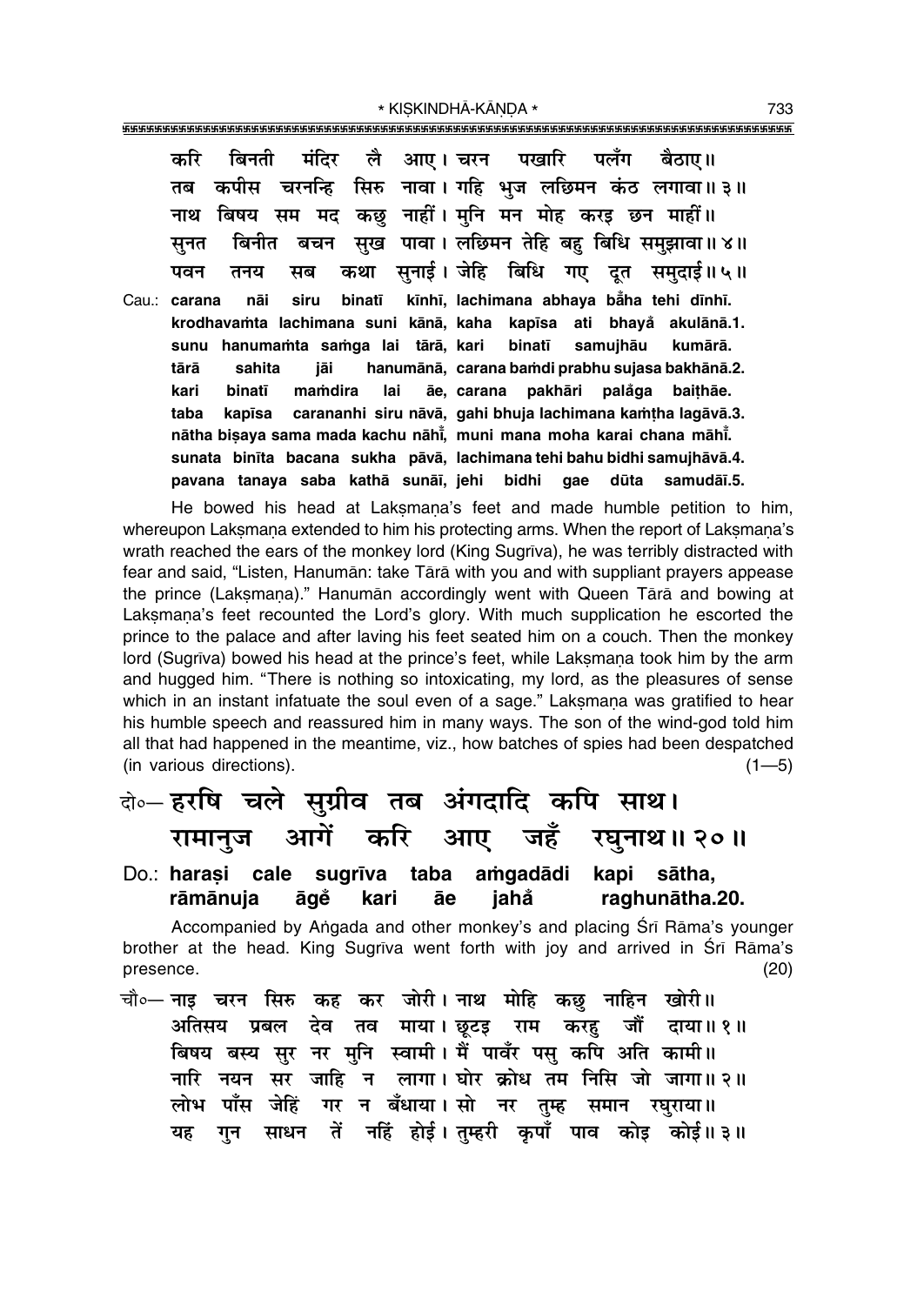बोले मसकाई। तम्ह प्रिय मोहि भरत जिमि भाई॥ रघपति तब जतन करह मन लाई। जेहि बिधि सीता कै सधि पाई॥४॥ अब सोड

Cau.: nāi carana siru kaha kara jorī, nātha mohi kachu nāhina khorī. atisaya prabala deva tava māyā, chūțai rāma karahu jaŭ dāyā.1. bisaya basya sura nara muni svāmī, mai pāvåra pasu kapi ati kāmī. nāri nayana sara jāhi na lāgā, ghora krodha tama nisi jo jāgā.2. lobha pasa jehr gara na bådhāyā, so nara tumha samāna raghurāyā. yaha guna sādhana tě nahř hoi, tumhari krpå pāva koi koī.3. taba raghupati bole musukāi, tumha priva mohi bharata jimi bhāi. aba soi jatanu karahu mana lāi, jehi bidhi sītā kai sudhi paī.4.

Bowing his head at Srī Rāma's feet he exclaimed with joined palms, "My lord, I am not at all to blame (for what I have done). Exceedingly powerful, O Lord, is Your Māyā (deluding potency), which withdraws itself only when You, O Rāma, show Your grace to a Jiva. Gods, men and sages, my master, are all slaves of their senses; while I am a vile brute and a monkey, the most libidinous of animals. A man who is not pierced by the shaft of a woman's glances, nay, who remains wakeful even in the dark night of anger (who is not swayed by passion) and who is never caught in the meshes of greed, is as good as Yourself, O Lord of Raghus. It is a virtue which cannot be attained by personal endeavour; it is only by Your grace that one here and one there can acquire it." Thereupon the Lord of Raghus smiled and said: "Brother, you are dear to me as Bharata. Now with all your heart make some organized effort whereby we may get tidings of Sītā."  $(1-4)$ 

## के-एहि बिधि होत बतकही आए बानर जूथ। नाना बरन सकल दिसि देखिअ कीस बरूथ॥२१॥

Do.: ehi bidhi hota batakahī āe bānara jūtha, nānā sakala iaih dekhia barūtha.21. barana kīsa

While a talk was thus going on between them, multitudes of monkeys arrived. Legions of monkeys of various colours were visible in all the quarters.  $(21)$ 

मैं देखा। सो मरुख जो करन चह लेखा।। चौ०— **बानर** उमा कटक नावहिं माथा। निरखि बदन सब होहिं सनाथा॥१॥ पट आड राम कपि एक न सेना माहीं। राम कसल जेहि पूछी नाहीं॥ अस यह कछ नहिं प्रभ कड अधिकाई। बिस्वरूप ब्यापक रघराई॥ २॥ जहँ तहँ आयस् पाई । कह सुग्रीव सबहि ठाढे समुझाई ॥ राम अरु मोर निहोरा । बानर जुथ चहँ ओरा॥ ३॥ काज जाह जाई। मास दिवस महँ कहँ खोजह आएह जनकसता भाई ॥ अवधि मेटि जो बिन् सुधि पाएँ। आवइ बनिहि सो मोहि मराएँ॥ ४॥ Cau.: bānara kataka umā mai dekhā, so mūrukha jo karana caha lekhā. nāvahř māthā, nirakhi badanu saba hohi sanāthā.1. āi rāma pada na senā māhi, rāma kusala jehi pūchī nāhi. asa kapi eka yaha kachu nahi prabhu kai adhikāī, bisvarūpa byāpaka raghurāī.2.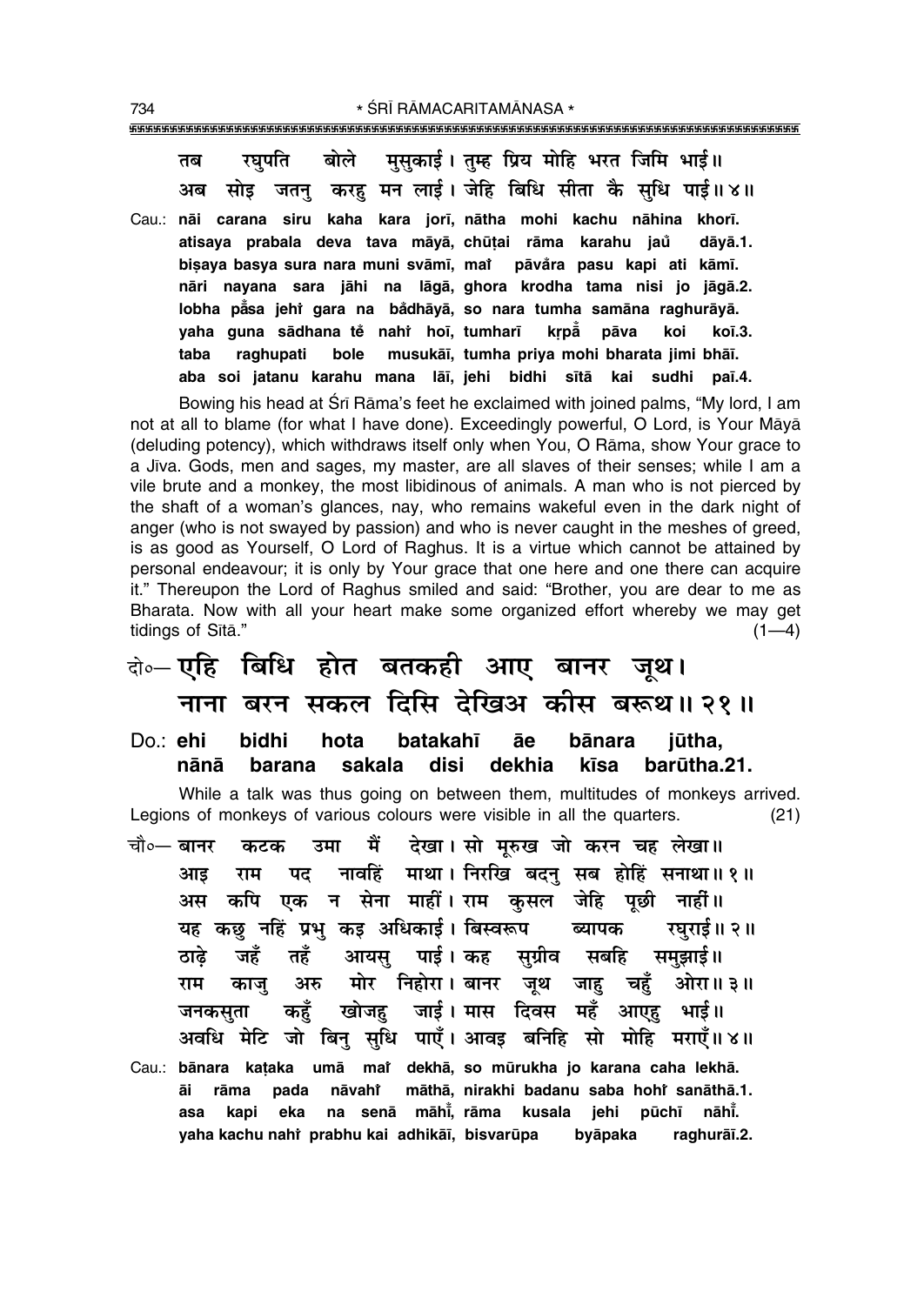**¢håRhe jaha° taha° åyasu på∂, kaha sugr∂va sabahi samujhå∂.** rāma kāju aru mora nihorā, bānara jūtha jāhu cahů orā.3. **janakasutå kahu khojahu ° jå∂, måsa divasa maha° åehu bhå∂. avadhi me¢i jo binu sudhi påe° , åvai banihi so mohi maråe°.4.**

(Says Śankara:) I saw the army of monkeys, Umā; he is indeed a fool who would try to count them. They came and bowed their head at Śrī Rāma's feet and found their true lord in Him when they gazed on His countenance. In the whole host there was no monkey whose welfare Śrī Rāma did not personally enquire. This was no miracle for my master, the Lord of Raghus, who has taken all forms and is omnipresent. They stood in martial array as ordered and King Sugrīva thus instructed them all: "I exhort and commission you to do Śrī Rāma's work. Therefore, O monkey hosts, go forth in every direction and institute a search for Janaka's Daughter, but you should all return in course of a month, my brethren, He who returns beyond this limit without any news shall meet his death at my hands."  $(1-4)$ 

दो**०– बचन सुनत सब बानर जहँ तहँ चले तुरंत।** तब सुग्रीवँ बोलाए अंगद नल हनुमंत॥२२॥ Do.: **bacana sunata saba bånara jaha taha ° cale tura≈ta, °**

On hearing his command the monkeys proceeded at once in various directions. Sugr∂va then called A∆gada, Nala and Hanumån. (22)

**taba sugr∂va° bolåe a≈gada nala hanuma≈ta.22.**

चौ०— सुनहु नील अंगद हनुमाना । जामवंत मतिधीर सुजाना ॥ सकल सुभट मिलि दच्छिन जाह। सीता सुधि पुँछेह सब काह॥१॥ <u>मन क्रम बचन सो जतन बिचारेह। रामचंद्र कर काजु सँवारेह॥</u> भान पीठि सेइअ उर आगी। स्वामिहि सर्ब भाव छल त्यागी॥ २॥ तजि माया सेइअ परलोका। मिटहिं सकल भवसंभव सोका॥ देह धरे कर यह फल भाई। भजिअ राम सब काम बिहाई॥ ३॥ सोइ गनग्य सोई बडभागी।जो रघबीर चरन अनरागी॥ <u>आयस मागि चरन सिरु नाई। चले हरषि समिरत रघराई॥ ४॥</u> <u>पाछें पवन तनय सिरु नावा।जानि काज प्रभ</u>ानिकट बोलावा॥ परसा सीस सरोरुह पानी। करमुद्रिका दीन्हि जन जानी॥**५॥** बह**ं प्रकार सीतहि समुझाएह। कहि बल बिरह बेगि** तुम्ह आएह।। हनमत जन्म सफल करि माना।**चलेउ हृदयँ धरि कपानिधाना॥६॥ जद्यपि प्रभ् जानत सब बाता**। राजनीति राखत सुरत्राता॥ ७॥ Cau.: **sunahu n∂la a≈gada hanumånå, jåmava≈ta matidh∂ra sujånå. sakala subha¢a mili dacchina jåhµu, s∂tå sudhi pµu° chehu saba kåhµu.1. mana kramabacana so jatana bicårehu, råmaca≈dra kara kåju sa°vårehu. bhånu p∂¢hi seia ura åg∂, svåmihi sarba bhåva chala tyåg∂.2. taji måyå seia paralokå, mi¢ahiÚ sakala bhavasa≈bhava sokå.**

**deha dhare kara yaha phalu bhå∂, bhajia råma saba kåma bihå∂.3.**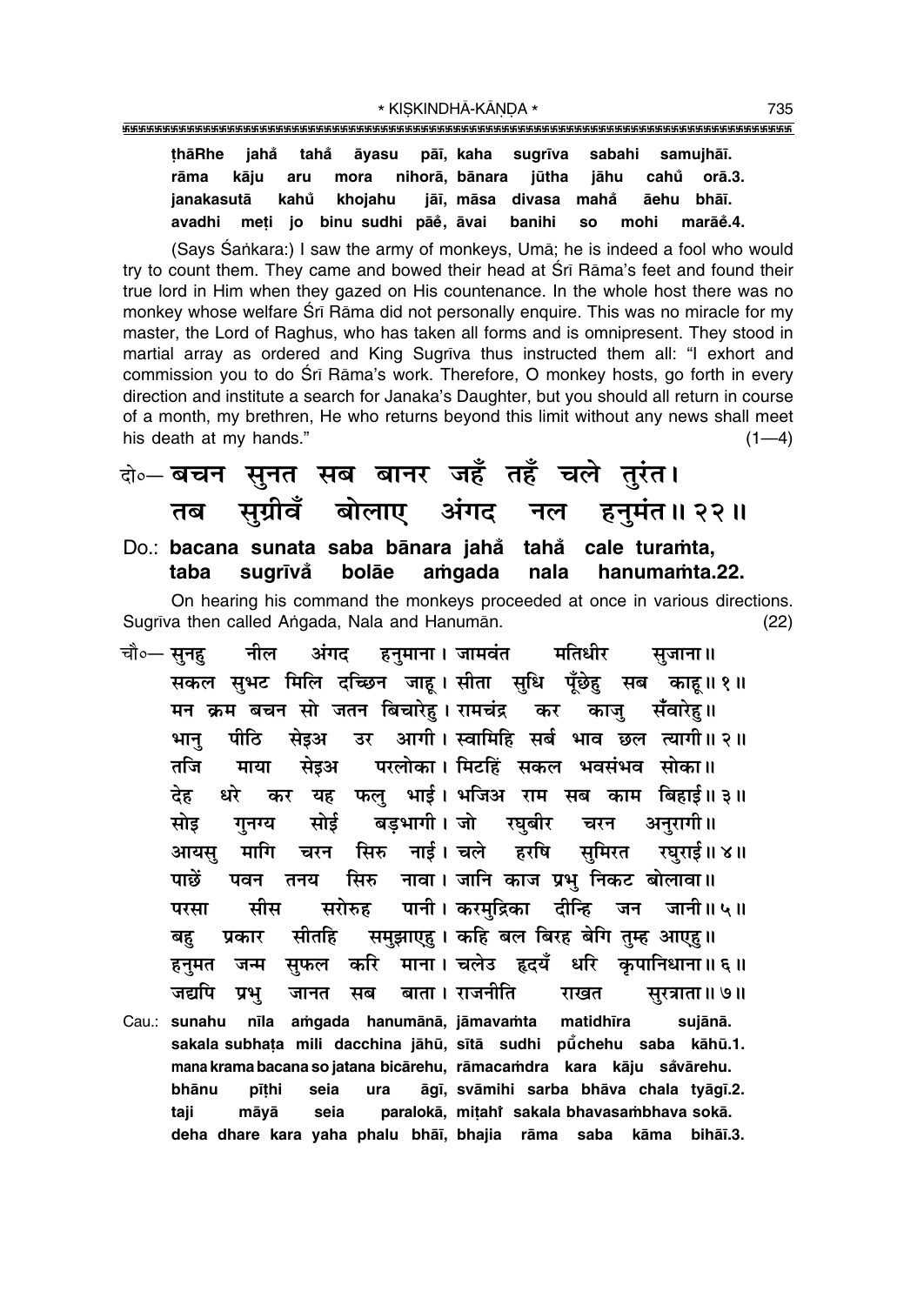| soi    | qunaqya                                                             | <b>SOĪ</b>                            | baRabhāgī, jo |  | raghubīra carana |                                       | anurāgī.     |
|--------|---------------------------------------------------------------------|---------------------------------------|---------------|--|------------------|---------------------------------------|--------------|
| āyasu  | māɑi                                                                | carana siru nāī, cale harasi sumirata |               |  |                  |                                       | raghurāī.4.  |
|        | pāchě pavana tanaya siru nāvā, jāni kāja prabhu nikata bolāvā.      |                                       |               |  |                  |                                       |              |
| parasā | sīsa                                                                |                                       |               |  |                  | saroruha pānī, karamudrikā dīnhi jana | iānī.5.      |
|        | bahu prakāra sītahi samujhāehu, kahi bala biraha begi tumha āehu.   |                                       |               |  |                  |                                       |              |
|        | hanumata janma suphala kari mānā, caleu hrdayå dhari krpānidhānā.6. |                                       |               |  |                  |                                       |              |
|        | jadypi prabhu jānata saba bātā, rājanīti                            |                                       |               |  | rākhata          |                                       | suratrātā.7. |

ìListen, O N∂la, A∆gada, Hanumån and Jåmbavån: you are all resolute of mind and wise. Proceed all of you, gallant warriors, together to the south and enquire of everyone you meet the whereabouts of Sītā. Use every faculty of yours to devise some means of tracing Her and thereby accomplish the object of Śrī Rāmacandra. (For warming oneself) one should wait upon the sun turning one's back towards the same, while fire should be waited upon turning one's breast towards it; but a master must be served with one's whole being (in thought, word and deed) without resorting to any wiles. Similarly one should strive for (lasting happiness in) the other world by discarding the unrealities of the world. In this way all one's woes incident to birth and death are eradicated. The consummation of human birth, brethren, lies in worshipping Śrī Rāma in a disinterested spirit. He is verily a man of flair and he alone is highly blessed, who is enamoured of Śrī Rāma's feet." Taking leave of Sugrīva and bowing their head at his feet they joyously set out with their thoughts fixed on the Lord of Raghus. The last to make obeisance was Hanumån, (the son of the wind-god). The Lord knew that His work was going to be accomplished by him and therefore called him near. He stroked his head with His lotus hand and recognizing him to be His devotee gave him the ring off His finger. "Comfort Sītā in various ways and return quickly after telling Her of my might and the agony of my heart due to separation from Her." Hanumān felt that he had reaped the reward of his birth and departed with the image of the All-merciful enshrined in his heart. Although the Lord knew everything, the Protector of the gods respected the recognized principles of statecraft (by sending spies in the first instance to trace out His lost spouse).  $(1-7)$ 

## दो**०** चले सकल बन खोजत सरिता सर गिरि खोह। **राम काज लयलीन मन बिसरा तन कर छोह।। २३।।**

### Do.: **cale sakala bana khojata saritå sara giri khoha, råma kåja layal∂na mana bisarå tana kara choha.23.**

All the monkeys set forth ransacking woods, streams, lakes, hills and ravines with their mind wholly devoted to Śrī Rāma's business and shaking off all attachment to their body. (23)

चौ०— कतहुँ होइ निसिचर सैं भेटा।**प्रान लेहिं एक एक चपेटा**॥ ेबह**ें प्रकार गिरि कानन हेरहिं। कोउ मनि मिलड़ ताहि सब घेरहिं॥ १ ॥** लागि तृषा अतिसय अकुलाने।<sup>मिलइ न</sup> जल घन गहन भुलाने॥ <u>मन हनु</u>मान कीन्ह अनुमाना।।मरन चहत सब बिनु जल पाना॥२॥ <u>चढ़ि गिरि सिखर चहूँ दिसि देखा। भूमि बिबर एक कौतुक पेखा॥</u> **ø∑˝§'Ê∑§ '∑§ "¢U' ©U«∏UÊ"UË¥ – '"ÈUÃ∑§ πª ¬˝Á''Á"¢U ÃÁ"U ◊Ê"UË¥H 3H** <u>गिरि ते उतरि पवनसुत आवा। सब कहुँ</u> लै सोइ बिबर देखावा॥ आगें के हनमंतहि लीन्हा। पैठे बिबर बिलंब न कीन्हा॥ ४॥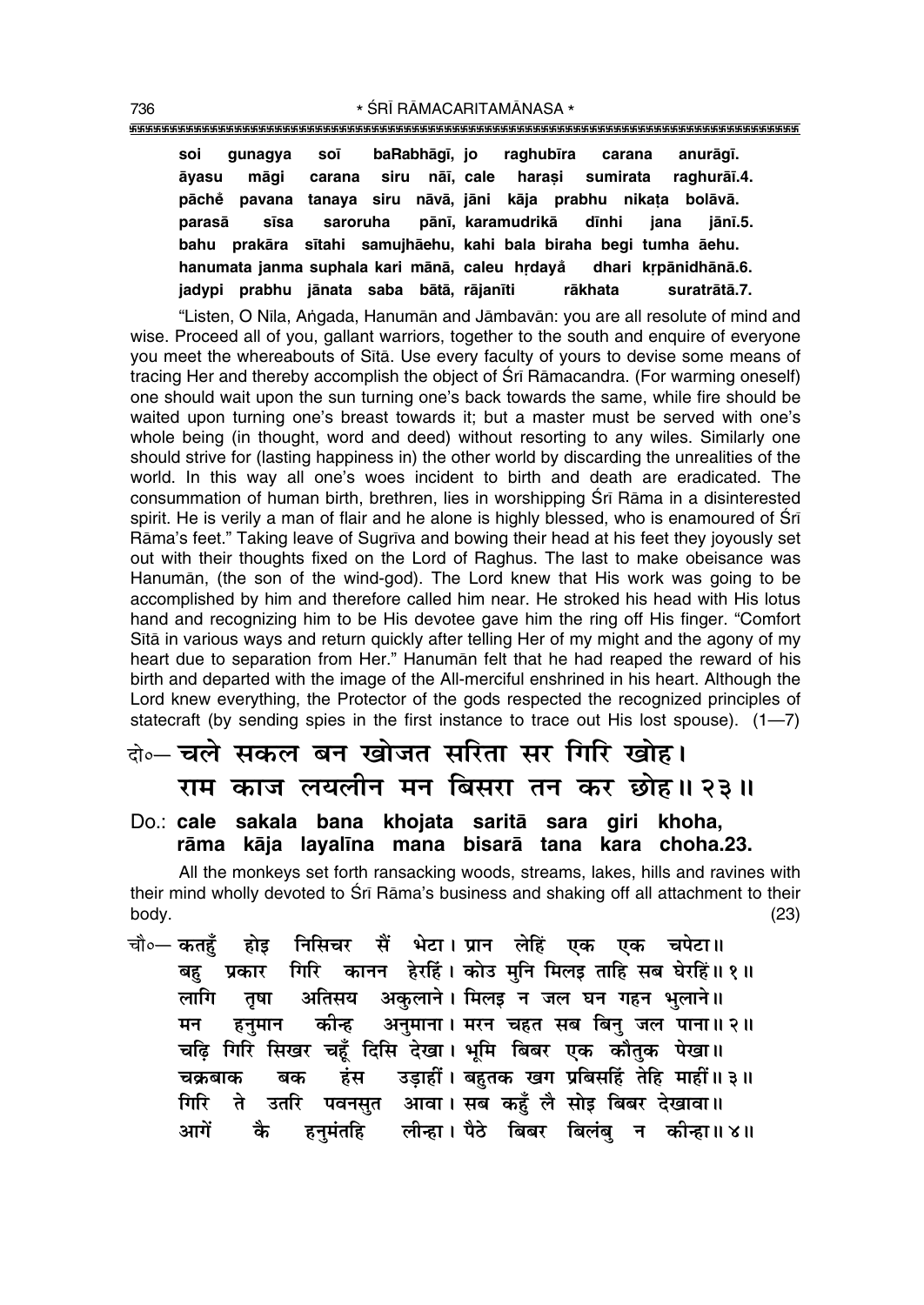| Cau.: <b>katahů</b> |      |       |  | hoi nisicara sai bhetā, prāna lehi eka eka |  | capetā.                                                             |
|---------------------|------|-------|--|--------------------------------------------|--|---------------------------------------------------------------------|
| bahu                |      |       |  |                                            |  | prakāra giri kānana herahi, kou muni milai tāhi saba gherahi.1.     |
| lāai                | trsā |       |  |                                            |  | atisaya akulāne, milai na jala ghana gahana bhulāne.                |
|                     |      |       |  |                                            |  | mana hanumāna kīnha anumānā, marana cahata saba binu jala pānā.2.   |
|                     |      |       |  |                                            |  | caRhi giri sikhara cahū disi dekhā, bhūmi bibara eka kautuka pekhā. |
|                     |      |       |  |                                            |  | cakrabāka baka hamsa uRāhi, bahutaka khaga prabisahi tehi māhi.3.   |
| airi te             |      | utari |  |                                            |  | pavanasuta āvā, saba kahů lai soi bibara dekhāvā.                   |
| āqĕ                 | kai  |       |  |                                            |  | hanumamtahi līnhā, paithe bibara bilambu na kīnhā.4.                |

If at any place they came across some demon they would take his life by a single slap. They looked into every recess of forest and hill; and if they met any hermit they would all surround him. Presently they felt much oppressed with thirst; but water could be found nowhere and they also lost their way in the dense forest. Hanuman thought to himself that without water to drink all would die. Climbing a hill-top he looked all round and noticing a cavity in the ground saw a strange phenomenon there. Cakravākas, herons and swans hovered at its mouth and a number of other birds were making their way into it. Coming down the hill Hanuman (the son of the wind-god) took them all and showed them the cavern. They placed Hanuman at their head and entered the cave without further loss of time.  $(1-4)$ 

## बे. दीख जाइ उपबन बर सर बिगसित बहु कंज। मंदिर एक रुचिर तहँ बैठि नारि तप पुंज॥२४॥

#### Do.: dīkha jāi upabana bara sara bigasita bahu kamja, mamdira eka rucira tahå baithi nāri tapa pumja.24.

Going further they saw a lovely garden and a lake with many full-blown lotuses. There stood a beautiful temple close by, where sat a woman who was austerity incarnate.  $(24)$ 

- चौ०— दूरि ते ताहि सबन्हि सिरु नावा। पूछें निज बत्तांत सनावा ॥ तेहिं तब कहा करहु जल पाना। खाहु सुरस सुंदर फल नाना॥१॥ मज्जनु कीन्ह मधुर फल खाए। तासु निकट पुनि सब चलि आए॥ सब आपनि कथा सुनाई। मैं अब जाब जहाँ रघुराई॥२॥ तेहिं नयन बिबर तजि जाहू।यैहहु सीतहि जनि पछिताहू॥ मृदहु मृदि पुनि देखहिं बीरा। ठाढ़े सकल सिंधु कें तीरा॥३॥ नयन गई जहाँ रघुनाथा। जाइ कमल पद नाएसि माथा॥ पनि मो बिनय तेहिं कीन्ही। अनपायनी भगति प्रभ भाँति दीन्ही॥ ४॥ नाना
- nija Cau.: dūri te tāhi sabanhi siru nāvā, pūchě brttāmta sunāvā. tehi taba kahā karahu jala pānā, khāhu surasa sumdara phala nānā.1. majjanu kīnha madhura phala khāe, tāsu nikata puni saba cali āe. teht saba āpani kathā sunāī, mar aba jāba jaha raghurāī.2. mūdahu nayana bibara taji jāhū, paihahu sītahi jani pachitāhū. ke tīrā.3. nayana mūdi puni dekhahi bīrā, thāRhe sakala siṁdhu so puni gaī jahā raghunāthā, jāi kamala pada nāesi māthā. nānā bhåti binaya tehi<sup>\*</sup> kīnhī, anapāyanī bhagati prabhu dīnhī.4.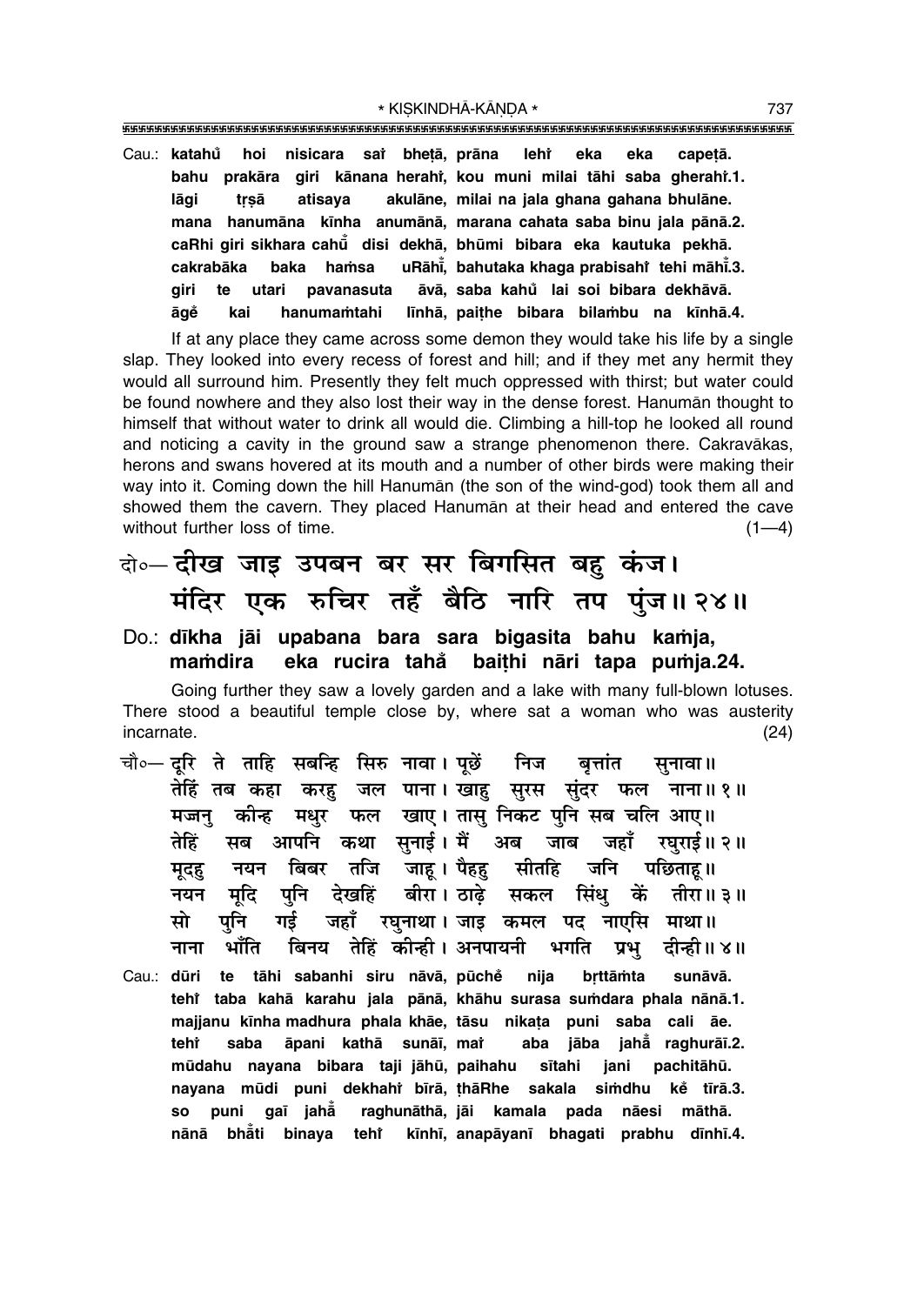From a distance all bowed their head to her and in response to her enquiry told her all about themselves. She then said, "Go and drink water and partake of beautiful and luscious fruits of various kinds." They bathed and took some delicious fruits and all came once more to her. She related to them her own story from the beginning to the end and added, "I will now go and see the Lord of Raghus. Close your eyes and you will find yourself outside the cavern. You shall find Sita; you need not feel remorse." The champions closed their eves and looking again they found themselves standing on the sea-shore. She on her part went to the Lord of Raghus and drawing near to Him bowed her head at His lotus feet. She made supplication in diverse ways and the Lord granted to her unceasing Devotion.  $(1-4)$ 

## बे-बदरीबन कहूँ सो गई प्रभु अग्या धरि सीस। उर धरि राम चरन जुग जे बंदत अज ईस॥२५॥

## Do.: badarībana kahů so gaī prabhu agyā dhari sīsa, ura dhari rāma carana juga je bamdata aja īsa.25.

Bowing to the Lord's command she left for the forest of Badrīnātha (in the Himalayas), cherishing in her heart Sri Rama's feet, that are adored by the unborn Brahmā as well as by Lord Śankara.  $(25)$ 

- चौ०— इहाँ बिचारहिं कपि मन माहीं। बीती अवधि काजु कछु नाहीं॥ मिलि कहहिं परस्पर बाता। बिनु सुधि लएँ करब का भ्राता॥१॥ मब अंगद लोचन भरि बारी। दहँ प्रकार भड़ मत्य हमारी॥ कह सुधि सीता कै पाई। उहाँ गएँ मारिहि डहाँ कपिराई॥ २॥ न पिता मारत मोही। राखा राम निहोर न बिधे ओही।। पर पनि पनि अंगद कह सब पाहीं। मरन भयउ कछ संसय नाहीं॥३॥ अंगद बचन सुनत कपि बीरा।बोलि न सकहिं नयन बह नीरा॥ छन एक सोच मगन होड़ रहे। पनि अस बचन कहत सब भए॥४॥ हम सीता कै सधि लीन्हें बिना। नहिं जैहें जबराज पबीना॥ कहि लवन सिंधु तट जाई। बैठे कपि दर्भ सब डसाई॥ ५॥ अस दख देखी। कहीं जामवंत अंगद बिसेषी ॥ कथा उपदेस तात राम कहुँ नर जनि मानहु। निर्गुन ब्रह्म अजित अज जानहु॥६॥ सब सेवक अति बड़भागी। संतत अनुरागी॥ ७॥ हम सगुन ब्रह्म bicārahi kapi mana māhi, bītī Cau.: iha avadhi kāiu kachu nāhŤ.
- saba mili kahahi paraspara bātā, binu sudhi laĕ karaba kā bhrātā.1. kaha amgada locana bhari bārī, duhů prakāra bhai mrtyu hamārī. ihẳ na sudhi kai pāī, uha sītā aaě mārihi kapirāī.2. rāma badhe mārata mohi, rākhā nihora ohī. pitā para na puni puni amgada kaha saba pāhi, marana bhayau kachu samsaya nāhi.3. amgada bacana sunata kapi bīrā, boli na sakahi nayana baha nīrā. chana eka soca magana hoi rahe, puni asa bacana kahata saba bhae.4. hama sītā kai sudhi līnhe binā, nahi jaihař jubarāja prabīnā. asa kahi lavana simdhu tata jāī, baithe kapi saba darbha dasāī.5.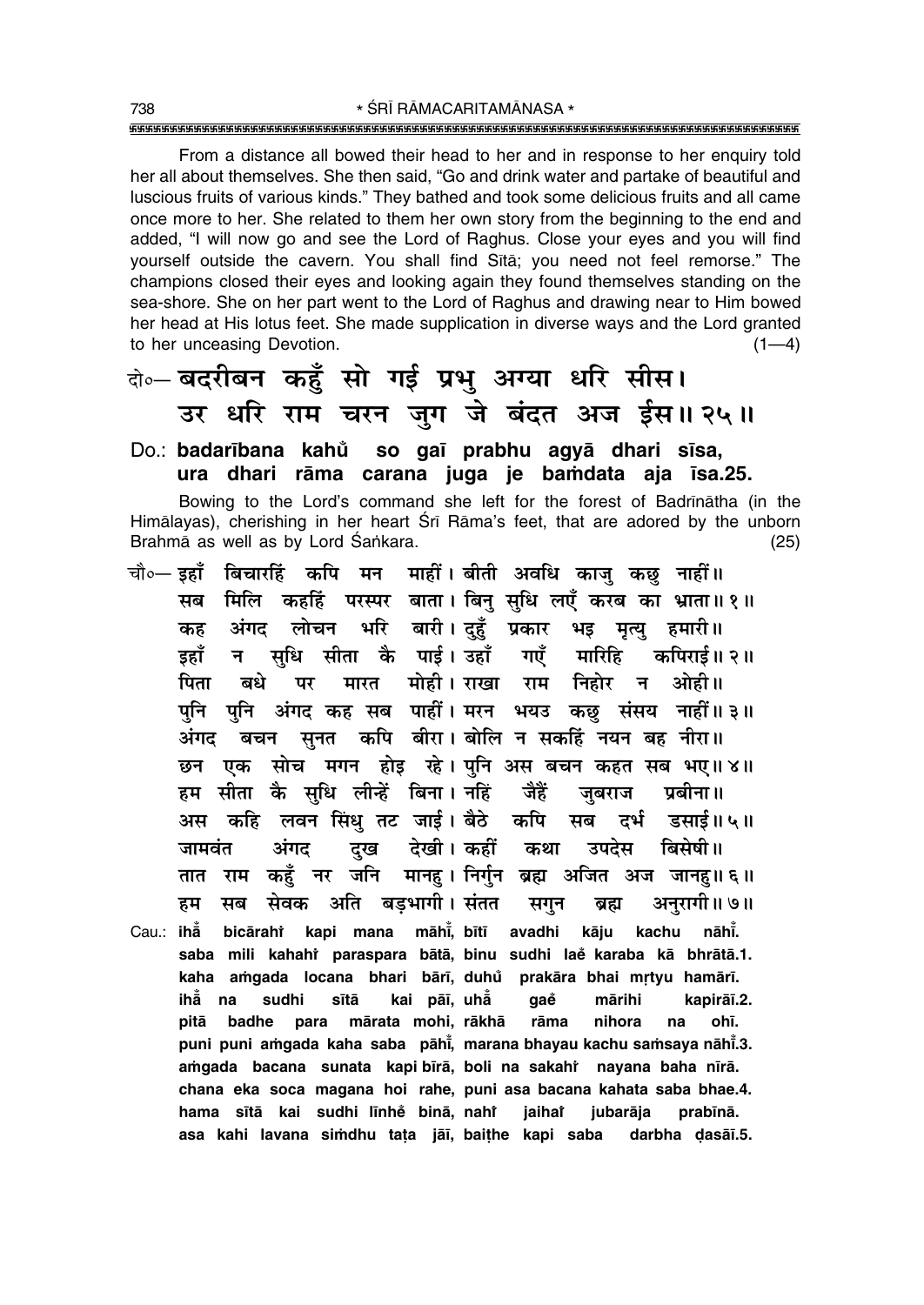### **jåmava≈ta a≈gada dukha dekh∂, kah∂°** kathā upadesa bisesī. **tåta råma kahu nara jani ° månahu, nirguna brahma ajita aja jånahu.6. hama saba sevaka ati baRabhåg∂, sa≈tata saguna brahma anuråg∂.7.**

On this side (standing on the sea-coast) the monkeys thought to themselves, "The time-limit (fixed by Sugrīva) has expired, yet nothing has been done." Sitting together they all said to one another, "Without obtaining any news (about Sītā) what shall we gain by returning to Kiskindhā either?" Said Angada with eyes full of tears, "It is death for us both ways.<sup>\*</sup> Here we have failed to get tidings of Sītā and if we go home King Sugrīva (the lord of monkeys) will behead us. He would have finished me immediately my father was killed, had not Śrī Rāma protected me; hence I owe no gratitude to him." Again and again Angada told them all, "Our death has arrived: there is no doubt about it." When the monkey chiefs heard Angada's words, they could make no answer and tears rolled from their eyes. For a moment they remained plunged in sorrow; but at last they spoke as follows: "We are not going to return without obtaining Sītā's news, O sagacious prince!" So saying all the monkeys went to the sea-shore and spreading Kusa grass there squatted on it. Seeing Angada's distress Jāmbavān (the old bear chief) gave a highly instructive discourse. "Imagine not Rāma to be a mortal, dear child; know Him to be the same as Brahma (the Supreme Spirit) without attributes, invincible and unborn. We, His servants, are all highly blessed in that we are ever devoted to the same Brahma endowed with a qualified form.  $(1-7)$ 

# दो**0 निज इच्छाँ प्रभु अवतरइ सुर महि गो द्विज लागि।** सगुन उपासक संग तहँ रहहिं मोच्छ सब त्यागि॥ २६॥

## Do.: **nija icchå° prabhu avatarai sura mahi go dvija lågi, saguna upåsaka sa≈ga taha rahahi ° Ú moccha saba tyågi.26.**

ìOf His own free will the Lord descends on earth for the sake of gods, Earth, cows and the Brāhmanas. Spurning all the varieties of final beatitude† the worshippers of His qualified form (come down and) remain with Him even on earth." (26)

|  |  |  |  | चौ∘— एहि बिधि कथा कहहिं बहु भाँती। गिरि कंदराँ सुनी संपाती॥ |  |
|--|--|--|--|-------------------------------------------------------------|--|
|  |  |  |  | बाहेर होइ देखि बहु कीसा।मोहि अहार दीन्ह जगदीसा॥१॥           |  |
|  |  |  |  | आजु सबहि कहँ भच्छन करऊँ। दिन बहु चले अहार बिनु मरऊँ॥        |  |
|  |  |  |  | कबहुँ न मिल भरि उदर अहारा। आजु दीन्ह बिधि एकहिं बारा॥२॥     |  |
|  |  |  |  | डरपे गीध बचन सुनि काना। अब भा मरन सत्य हम जाना॥             |  |
|  |  |  |  | कपि सब उठे गीध कहँ देखी।जामवंत मन सोच बिसेषी॥३॥             |  |
|  |  |  |  | कह अंगद बिचारि मन माहीं।धन्य जटायू सम कोउ नाहीं॥            |  |
|  |  |  |  | राम काज कारन तनु त्यागी। हरि पुर गयउ परम बड़ भागी॥४॥        |  |

\* Failure to do one's allotted duty is worse than death to a hero like Angada. It is in this sense that he speaks of death in either case.

<sup>†</sup> Our Scriptures enumerate as many as six varieties of final beatitude. They are: (1) Sålokya (residence in the abode of the supreme Deity), (2) Sārsti (sharing the powers, enjoyments and splendour of the Deity), (3) Sāmīpya (close proximity to the Deity in Heaven), (4) Sārūpya (possessing a form exactly similar to the Deity), (5) Såyujya (absorption into the Deity) and (6) Identity with the attributeless and formless Brahma (the Absolute).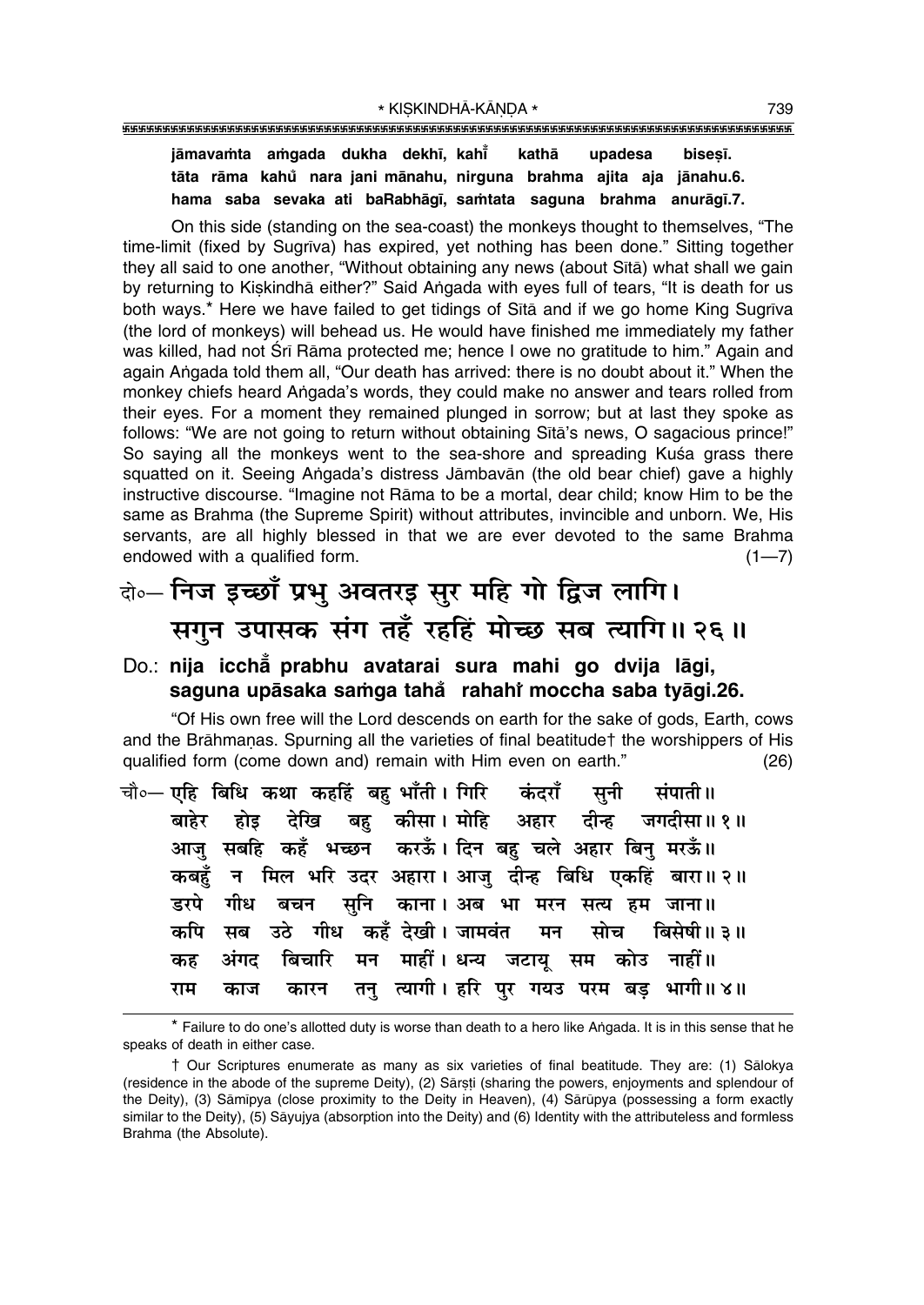सनि खग हरष सोक जत बानी। आवा निकट कपिन्ह भय मानी॥ अभय करि पूछेसि जाई। कथा सकल तिन्ह ताहि सुनाई॥५॥ सनि संपाति बंध कै करनी।**रघपति महिमा बहबिधि बरनी॥६॥** 

Cau.: **ehi bidhi kathå kahahiÚ bahu bhå° t∂, giri ka≈darå°** sunī sampātī. **båhera hoi dekhi bahu k∂så, mohi ahåra d∂nha jagad∂så.1.**  $\bar{\bf a}$ ju sabahi kahå bhacchana karaū̃, dina bahu cale ahāra binu maraū̃. **kabahu na mila bhari udara ° ahårå, åju d∂nha bidhi ekahiÚ bårå.2. Œarape g∂dha bacana suni kånå, aba bhå marana satya hama jånå. kapi saba u¢he g∂dha kaha° dekh∂, jåmava≈ta mana soca bise¶∂.3. kaha a≈gada bicåri mana måh∂° , dhanya ja¢åyµu sama kou nåh∂° . råma kåja kårana tanu tyåg∂, hari pura gayau parama baRa bhåg∂.4. suni khaga hara¶a soka juta bån∂, åvå nika¢a kapinha bhaya mån∂. tinhahi abhaya kari pµuchesi jå∂, kathå sakala tinha tåhi sunå∂.5. suni sa≈påti ba≈dhu kai karan∂, raghupati mahimå bahubidhi baran∂.6.**

Thus they discoursed among themselves in many ways. Sampātī<sup>\*</sup> (Jatāyu's elder brother) heard them from his cave in the mountain. When he came out of it and saw a host of monkeys, he said to himself, "God has provided me with a feast: I will devour them all today. I have been starving for many days past and have never had a full meal; today God has supplied me with abundant food all at a time." The monkeys trembled with fear to hear the vulture's words. "Our doom is now sealed, we are sure," they said to themselves. All the monkeys rose when they saw the vulture; while Jåmbavån felt much perturbed at heart. Angada reflected within himself and said: "There is no one so blessed as Jatāyu, who laid down his life in the service of Śrī Rāma and ascended to the abode of Śrī Hari, supremely lucky as he was." When the bird (Sampātī) heard these words, which stirred in him a mixed feeling of joy and grief, he drew near to the monkeys, who felt alarmed by his presence. Assuring them of safety he went and enquired them about his younger brother and the monkeys told him the whole story. When Sampātī heard of his brother's obsequies (performed by the Lord with His own hands), he glorified the Lord of Raghus in many ways.  $(1-6)$ 

# दो**0– मोहि लै जाह सिंधुतट देउँ तिलांजलि ताहि।** े**बचन सहाइ करबि मैं पैहहु खोजहु जाहि॥**२७॥

## Do.: **mohi lai jåhu si≈dhuta¢a deu tilå≈jali tåhi, ° bacana sahåi karabi maiÚ paihahu khojahu jåhi.27.**

ìTake me to the sea-shore, so that I may make an offering of water with sesamum seeds (to my departed brother). I can help you only with my instructions, by following which you will succeed in recovering Her whom you seek." (27)

<sup>\*</sup> We learn from Śrīmad Bhāgavata and other scriptures that the sage Kaśyapa, the progenitor of gods and demons as well as of the various sub-human species, begot two sons by Vinatå (the mother of the feathered creation)—Aruna and Garuda by name. Of these Aruna serves as the charioteer of the sun-god, while Garuda was chosen by Bhagavān Visnu as His own mount. Aruna is the father of Sampātī and Jatāyu, who thus belonged to the earliest period of the world's history. Their enormous size and uncommon strength, their astounding longevity and their speaking and behaving like human beings will therefore, cause little wonder when it is remembered that the world has steadily deteriorated since its creation.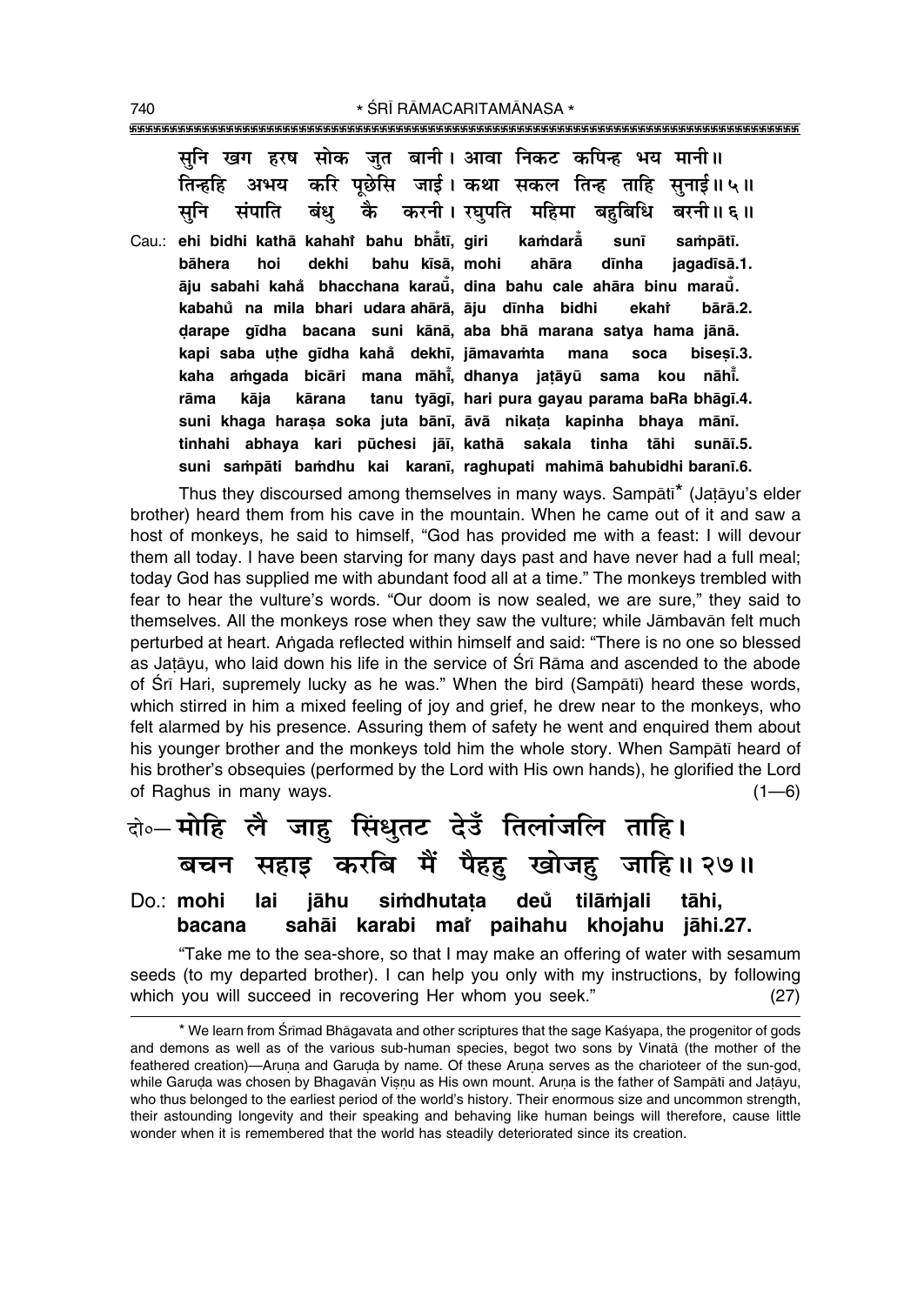किया करि सागर चौ∘— अनज तीरा। कहि निज कथा सनह कपि बीरा॥ बंध् तरुनाई। गगन गए रबि निकट उडाई॥१॥ हम द्रौ प्रथम तेज न सहि सक सो फिरि आवा। मैं अभिमानी रबि निअरावा॥ अपारा। परेउँ भूमि करि घोर चिकारा॥२॥ जरे पंख अति तेज ओही। लागी दया देखि करि मोही॥ मनि नाम चंद्रमा एक तेहिं ग्यान सनावा।देह जनित अभिमान बह प्रकार छडावा॥ ३॥ धरिही। तासु नारि निसिचर पति हरिही॥ त्रेताँ मन्ज तनु ब्रह्म प्रभ दता। तिन्हहि मिलें तैं होब पनीता॥४॥ तास खोज पठडहि जमिहहिं पंख करसि जनि चिंता। तिन्हहि देखाइ देहेसु तैं सीता॥ कड़ गिरा सत्य भइ आज् । सुनि मम बचन करह प्रभु काजु॥५॥ मनि गिरि लंका। तहँ रह रावन बस असंका॥ त्रिकट ऊपर सहज तहैं असोक जहँ रहई। सीता बैठि सोच उपबन रत अहर्ड ॥ ६ ॥

tīrā, kahi nija kathā sunahu kapi bīrā. Cau.: anuja kriyā kari sāgara hama dvau bamdhu prathama tarunāī, gagana rabi nikata gae uRāī.1. āvā, mat teja na sahi saka so phiri abhimānī rabi niarāvā. iare pamkha ati teja apārā, pareŭ bhūmi kari ghora cikārā.2. muni eka nāma camdramā ohi, lāgī davā dekhi kari mohī. bahu prakāra tehi gyāna sunāvā, deha janita abhimāna chaRāvā.3. tretă brahma manuja tanu dharihī, tāsu nāri nisicara pati harihī. tāsu khoja pathaihi prabhu dūtā, tinhahi milė tat hoba punītā.4. jamihahi pamkha karasi jani cimtā, tinhahi dekhāi dehesu tai sītā. muni kai girā satya bhai ājū, sunimamabacana karahu prabhu kājū.5. trikūța ūpara basa lamkā, tahå raha rāvana sahaja asamkā. giri tahå asoka upabana jahå rahaī, sītā rata baithi soca ahaī.6.

Having performed the after-death ceremonies in respect of his departed brother (Jatāyu) on the sea-shore Sampātī narrated his own story. "Listen, O monkey chiefs: in the prime of our youth we two brothers (Jatayu and myself) soared in the heavens and approached the orb of the sun. Jatayu could not bear the heat of the sun and came back; but I in my pride advanced nearer the sun. My wings were scorched with the inordinate heat and I fell to the ground with a fearful scream. A sage, Candrama by name, (who lived there) was moved with compassion when he saw me. He taught me spiritual wisdom in many ways and rid me of my identification with the body. 'In the Treta age the Supreme Spirit will take the form of a human being and the demon king (Rāvana) will carry off His Spouse. The Lord will send out spies to search Her and you will be absolved of all sins by meeting them. Your wings will sprout again; worry not any longer on that account. You will have to do only this much: show them where Sita may be.' The sage's predictions has come true today; therefore, follow my instructions and set about the business of your Lord. On the summit of the Trikūta hill stands the city of Lanka; Rāvaņa, who is fearless by nature, lives there. There, in the Aśoka garden, is lodged Sītā, who sits there, plunged in grief, even now.  $(1-6)$ 

के⊶ मैं देखडँ तुम्ह नाहीं गीधहि दृष्टि अपार। बूढ़ भयउँ न त करतेउँ कछुक सहाय तुम्हार॥२८॥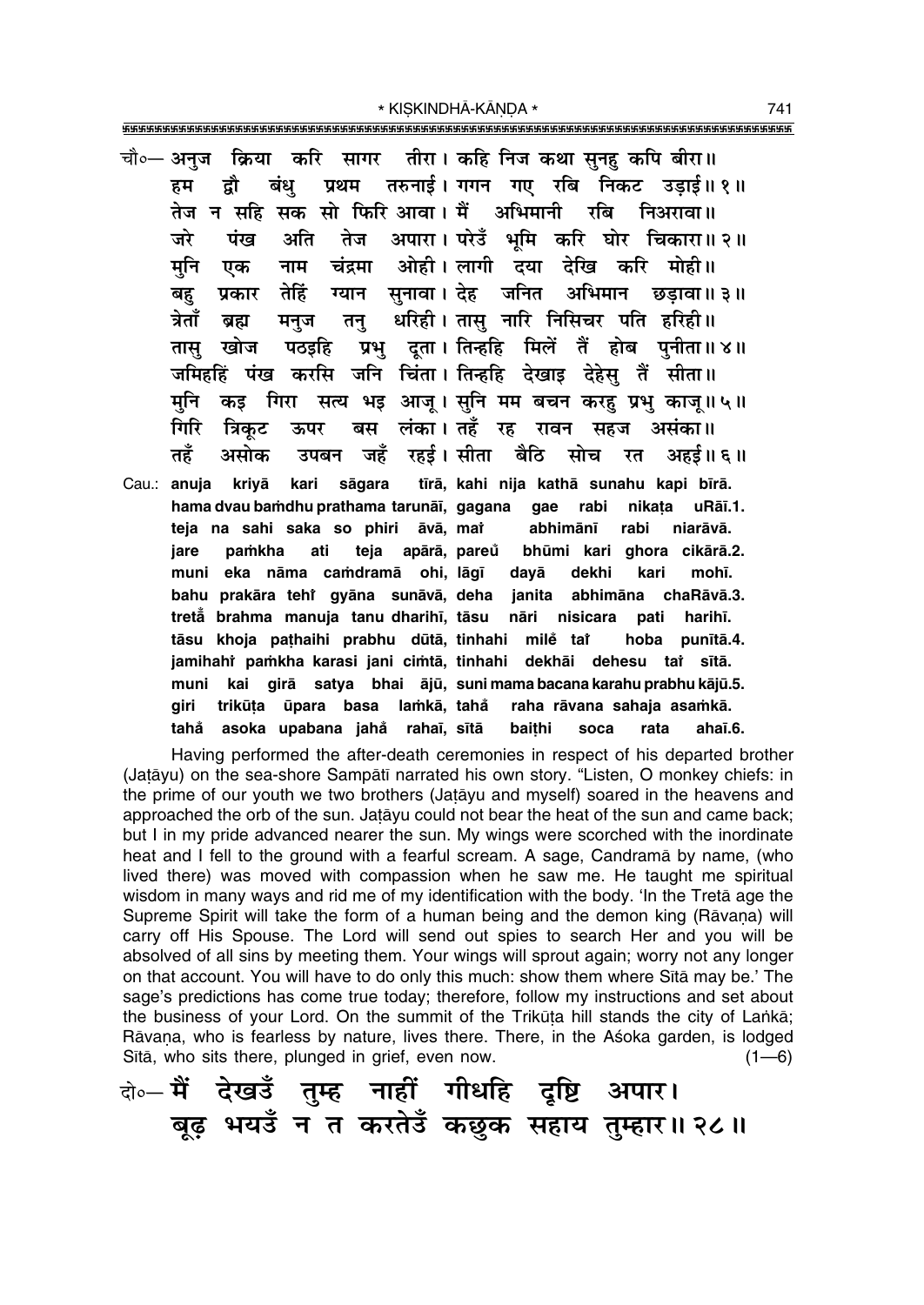#### nāhī  $Do::$  marger dekhaŭ tumha qīdhahi drsti apāra, būRha bhayaů na ta karateů kachuka sahāya tumhāra.28.

"I see Her, though you cannot; for the range of a vulture's sight is unlimited. I have grown old now, or else I would have rendered some help to you."  $(28)$ 

- चौ०— जो सत जोजन सागर। करड सो राम काज मति आगर॥ नाघड धरह मन धीरा।ारम कुपाँ कस भयउ सरीरा॥१॥ मोहि बिलोकि नाम समिरहीं।अति अपार पापिउ तरहीं ॥ जा कर भवसागर तजि कदराई। राम हृदयँ धरि करहु ्उपाई॥ २॥ तम्ह तास दत अस कहि गरुड गीध जब गयऊ। तिन्ह कें मन अति बिसमय भयऊ॥ निज निज बल सब काहँ भाषा। पार जाइ कर संसय राखा॥ ३॥ भयउँ कहड़ रिछेसा। नहिं तन रहा प्रथम बल लेसा॥ जरठ अब जबहिं त्रिबिकम भए खरारी। तब मैं तरुन रहेउँ बल भारी॥४॥
- sata jojana sāgara, karai so rāma kāja mati āgara. Cau.: jo nāghai mohi biloki dharahu mana dhīrā, rāma krpå kasa bhayau sarīrā.1. nāma sumirahī, ati apāra bhavasāgara tarahi. pāpju iā kara tāsu dūta tumha taji kadarāī, rāma hrdayå dhari karahu upāī.2. asa kahi garuRa gīdha jaba gayaū, tinha ke mana ati bisamaya bhayaū. nija nija bala saba kāhū bhāṣā, pāra jāi kara saṁsaya rākhā.3. jarațha bhayaů aba kahai richesā, nahi tana rahā prathama bala lesā. jabaht tribikrama bhae kharārī, taba mat taruna raheu bala bhārī.4.

"He who can leap over the ocean having a width of eight hundred miles and is a repository of intelligence will be able to do Srī Rāma's business. Look at me and take courage in your heart. See how rejuvenated I feel in body (with a new pair of wings) by Śrī Rāma's grace. Even sinners who invoke Śrī Rāma's Name are able to cross the vast and boundless ocean of mundane existence. You, therefore, who are His spies, should never lose nerve but be up and doing with the image of Sri Rama enshrined in your heart." So saying, O Garuda! Continues Kākabhuśundi the vulture departed, leaving them much amazed at heart. Now each one of the monkeys talked of his own strength, but doubted his ability to leap across. Said Jāmbavān (the king of bears), "I am now too old and not a particle of my former strength is left in my body. When Sri Rama, the Slayer of the demon Khara, assumed the form of Trivikrama (the Lord with three strides, Lord Vāmana), I was young and possessed great strength.  $(1-4)$ 

## बे-बलि बाँधत प्रभु बाढ़ेउ सो तनु बरनि न जाइ। उभय घरी महँ दीन्हीं सात प्रदच्छिन धाइ॥२९॥ Do.: bali bådhata prabhu bāRheu so tanu barani na jāi,

ubhaya gharī mahå dīnhī sāta pradacchina dhāi.29.

"In His effort to make Bali captive the Lord grew to an indescribable size. Yet in less than an hour I devoutly ran clockwise around Him as many as seven times." (29) में पारा। जियँ संसय कछ फिरती बारा॥ चौ०— अंगद जाउँ कहड तम्ह सब लायक। पठइअ किमि सब ही कर नायक॥१॥ जामवंत कह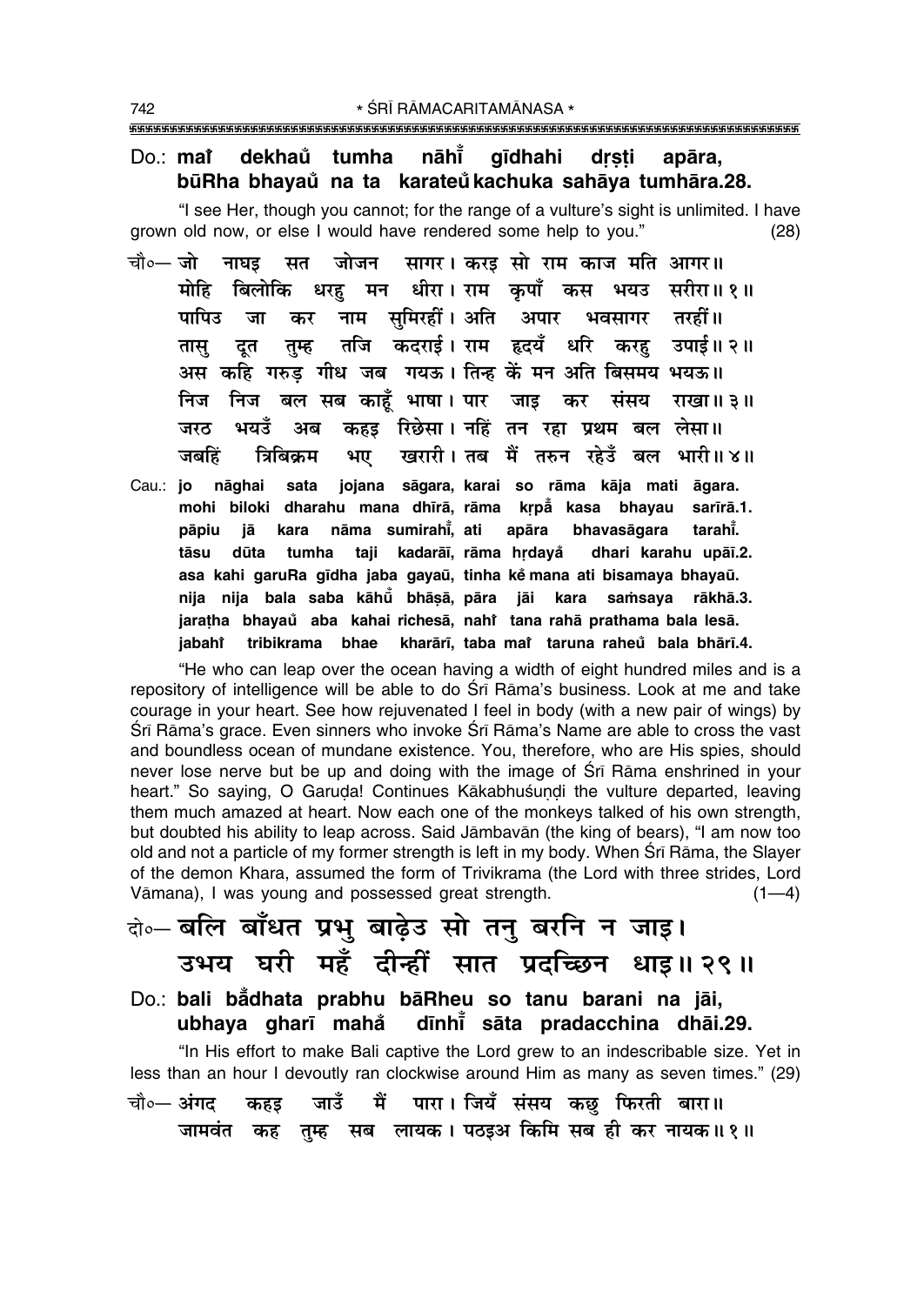रीक्षपति हनमाना। का चप साधि रहेउ बलवाना॥ कहड सून् समाना। बधि बिबेक बिग्यान निधाना॥२॥ पवन तनय बल पवन कवन सो काज कठिन जग माहीं। जो नहिं होड़ तात तम्ह पाहीं॥ लगि अवतारा। सूनतहिं भयउ पर्बताकारा॥ ३॥ राम काज तव बिराजा। मानहँ अपर गिरिन्ह कर तेज कनक बरन तन राजा ॥ बारहिं बारा। लीलहिं नाघउँ जलनिधि सिंहनाट करि खारा॥४॥ रावनहि मारी । आनउँ डहाँ महित त्रिकट उपारी॥ सहाय मैं जामवंत पँछउँ तोही। उचित सिखावनु दीजहु मोही॥५॥ जाई। सीतहि देखि कहह सुधि आई॥ तम्ह एतना करह तात राजिवनैना। कौतक लागि संग कपि सेना॥६॥ तब निज भज बल Cau.: amgada kahai iāů mat pārā, jiyå samsaya kachu phiratī bārā.

jāmavamta kaha tumha saba lāyaka, pathaia kimi saba hī kara nāyaka.1. rīchapati sunu hanumānā, kā cupa sādhi rahehu balavānā. kahai pavana tanaya bala pavana samānā, budhi bibeka bigyāna nidhānā.2. kavana so kāja kathina jaga māhi, jo naht hoi tāta tumha pāhi. rāma kāia lagi tava avatārā, sunatahi bhayau parbatākārā.3. birājā, mānahů kanaka barana tana teja apara girinha kara rājā. simhanāda kari bāraht bārā, līlaht nāghaů jalanidhi khārā.4. sahita sahāya rāvanahi mārī, ānaů ihằ trikūta upārī. jāmavamta mar pūchaů tohī, ucita sikhāvanu dījahu mohī.5. etanā karahu tāta tumha jāī, sītahi dekhi kahahu sudhi āī. taba niia bhuja bala rājivanainā, kautuka lāgi samqa kapi senā.6.

Said Angada, "I will leap across; but I have some diffidence in my heart about my getting back." Jāmbavān, however, interposed, "Even though you are competent in every way, how can we send you, the leader of us all?" The king of bears then turned towards Hanumān: "Listen, O mighty Hanumān: how is it that you are keeping mum? A son of the wind-god, you are as strong as your father and are a storehouse of intelligence, discretion and spiritual wisdom. What undertaking in this world is too difficult for you to accomplish, dear child? It is for the service of Sri Rama that you have come down upon earth." The moment Hanuman heard these words he grew to the size of a mountain, with a body shining as gold and full of splendour as though he was another king of mountains (Sumeru). Roaring again and again like a lion he said, "I can easily spring across the salt ocean and killing Rāvana with all his army can uproot the Trikūta hill and bring it here. But I ask you, Jāmbavān kindly tender me suitable advice." "All that you have to do, my son, is to go and see Sitā and come back with Her tidings. Then the lotus-eyed Srī Rāma will recover Her by the strength of His arm taking with Him a host of monkeys for mere sport.  $(1-6)$ 

<u>कंन्</u> कपि सेन संग सँघारि निसिचर राम् सीतहि आनिहैं। त्रैलोक पावन सुजसु सुर मुनि नारदादि बखानिहैं॥ जो सूनत गावत कहत समुझत परम पद नर पावई। रघुबीर पद पाथोज मधुकर दास तुलसी गावई॥